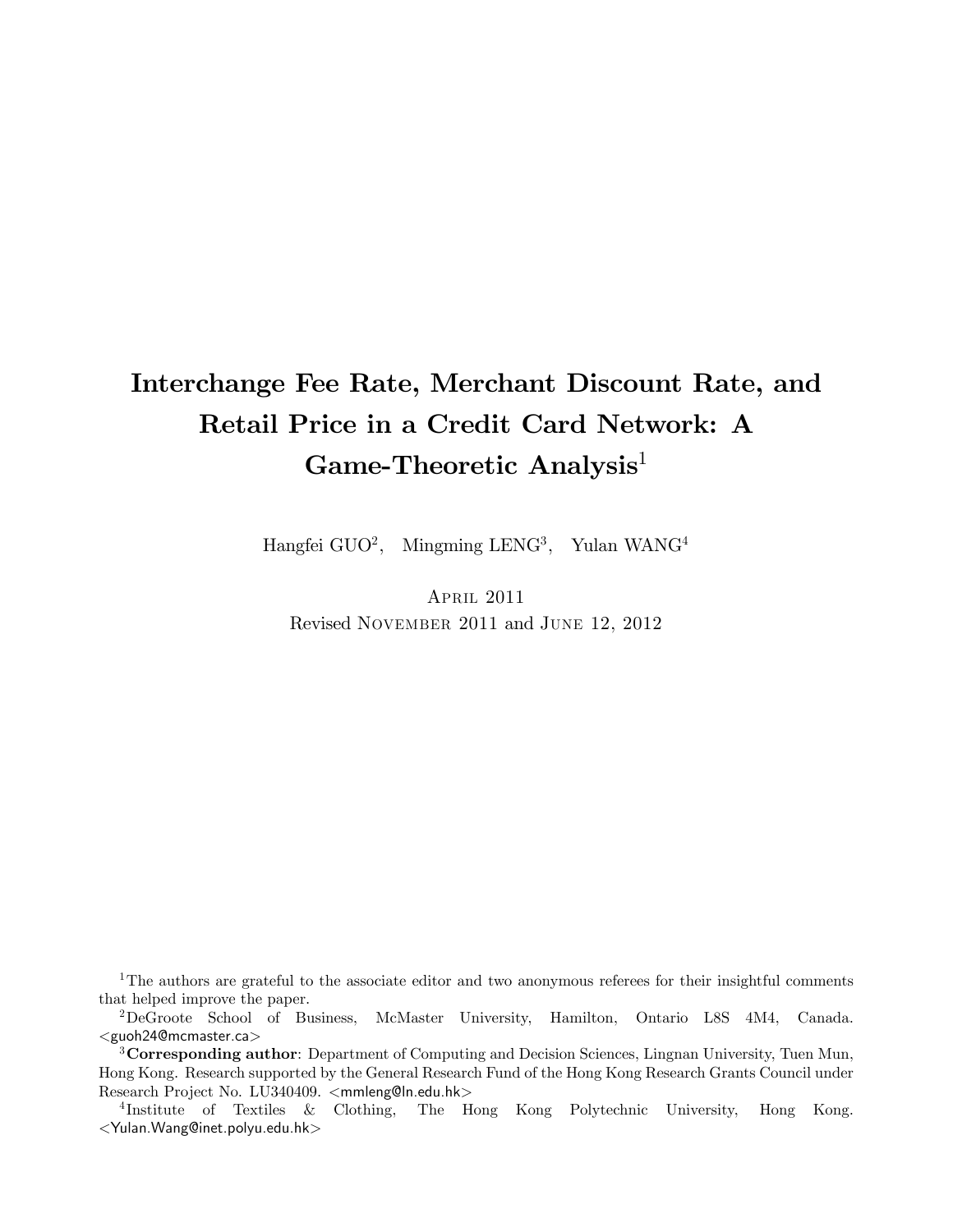#### Abstract

We consider two game-theoretic settings to determine the optimal values of an issuer's interchange fee rate, an acquirer's merchant discount rate, and a merchant's retail price in a credit card network. In the first setting, we investigate a two-stage game problem in which the issuer and the acquirer first negotiate the interchange fee rate, and the acquirer and the retailer then determine their merchant discount rate and retail price, respectively. In the second setting, motivated by the recent U.S. bill ìH.R. 2695,î we develop a three-player cooperative game in which the issuer, the acquirer, and the merchant form a grand coalition and bargain over the interchange fee rate and the merchant discount rate. Following the cooperative game, the retailer makes its retail pricing decision. We derive both the Shapley value- and the nucleolus-characterized, and globally-optimal unique rates for the grand coalition. Comparing the two game settings, we find that the participation of the merchant in the negotiation process can result in the reduction of both rates. Moreover, the stability of the grand coalition in the cooperative game setting may require that the merchant should delegate the credit card business only to the issuer and the acquirer with sufficiently low operation costs. We also show that the grand coalition is more likely to be stable and the U.S. bill  $H.R. 2695$ " is thus more effective, if the degree of division of labour in the credit card network is higher as the merchant, the acquirer, and the issuer are more specialized in the retailing, the acquiring, and the issuing operations, respectively.

Key words: interchange fee rate; merchant discount rate; Nash bargaining; Stackelberg game; supermodularity; Shapley value; nucleolus.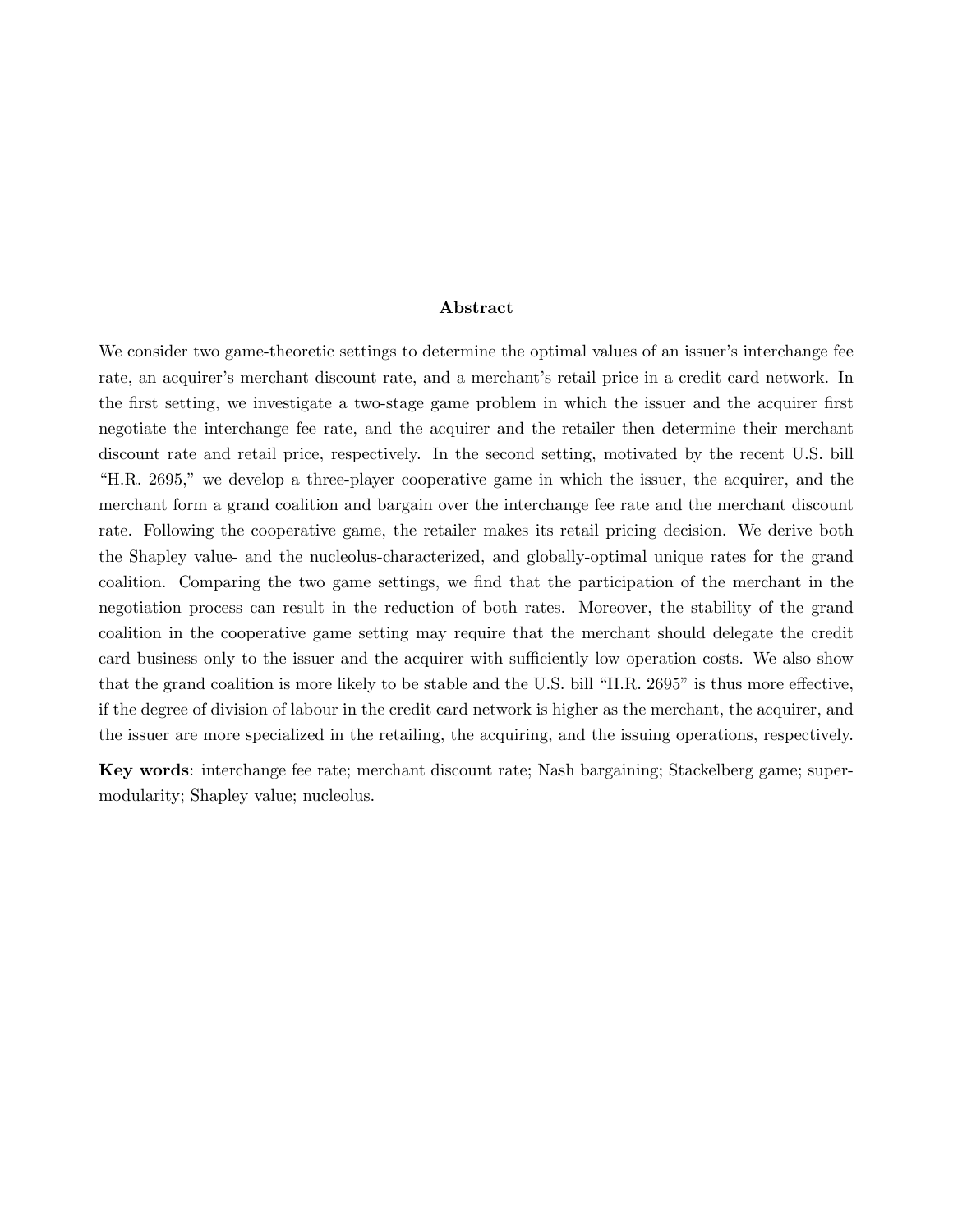### 1 Introduction

In today's retailing market, many consumers consider the credit card payment as an important, dominating means to shop from merchants. As the Nilson Report indicates, 795.5 million MasterCard and Visa cards were held by the U.S. consumers in 2004 [13]. The consumers who intend to buy now and pay later are more likely to complete transactions with credit cards. In the United States, the aggregate credit card transaction amount was 1.7 trillion in 2003, and this number has been quickly growing [13]. For major benefits associated with credit-card transactions for both consumers and businesses, see, e.g., Hartman [18].

A typical credit card operation in reality usually involves two steps, as shown in Figure 1. In the first step, consumers buy products from the merchant and complete their transactions by confirming their credit card payments. In the second step, consumers pay the total credit-card transaction amount i.e., consumers' total expense that is calculated as the sum of the merchant's sales revenue (retail price times sales quantity) for all products—from their bank accounts to the issuer. Next, the issuer retains an interchange fee—that is computed as the transaction amount times an interchange fee rate  $f$ —as its revenue and transfers the remaining amount to the acquirer. The acquirer then charges the merchant a discount fee that equals the transaction amount times a merchant discount rate  $d$ . Note that the discount fee includes the issuer's interchange fee. That is, for an one-dollar credit card transaction, the acquirer obtains the merchant discount  $d$  but pays the interchange fee  $f$  to the issuer. It thus follows that the acquirer's revenue generated from this credit card business is  $(d-f) \times$  total transaction amount. To assure the acquirer's non-negative profit, we realistically assume that  $d \geq f$ . As a result, the merchant's sales revenue is  $(1 - d) \times$  total transaction amount. For specific examples illustrating the credit card operation, see, e.g., Hunt [20].



Figure 1: The two-step credit card transactions. Note that  $d$  and  $f$  denote the merchant discount rate and the interchange fee rate, respectively.

In this paper, we consider a *three-echelon* credit card network that involves an issuer (a financial firm serving consumers), an acquirer (a financial firm serving the merchant), and a merchant serving consumers in a consumer market. The consumers use the credit cards (that are issued by the issuer) to buy from the merchant and pay their credit-card bills prior to the due dates. In the credit card network, the interchange fee is used to compensate the issuer for bearing the risk of issuing credit cards, and the merchant discount fee is used to motivate the acquirer to maintain the merchant's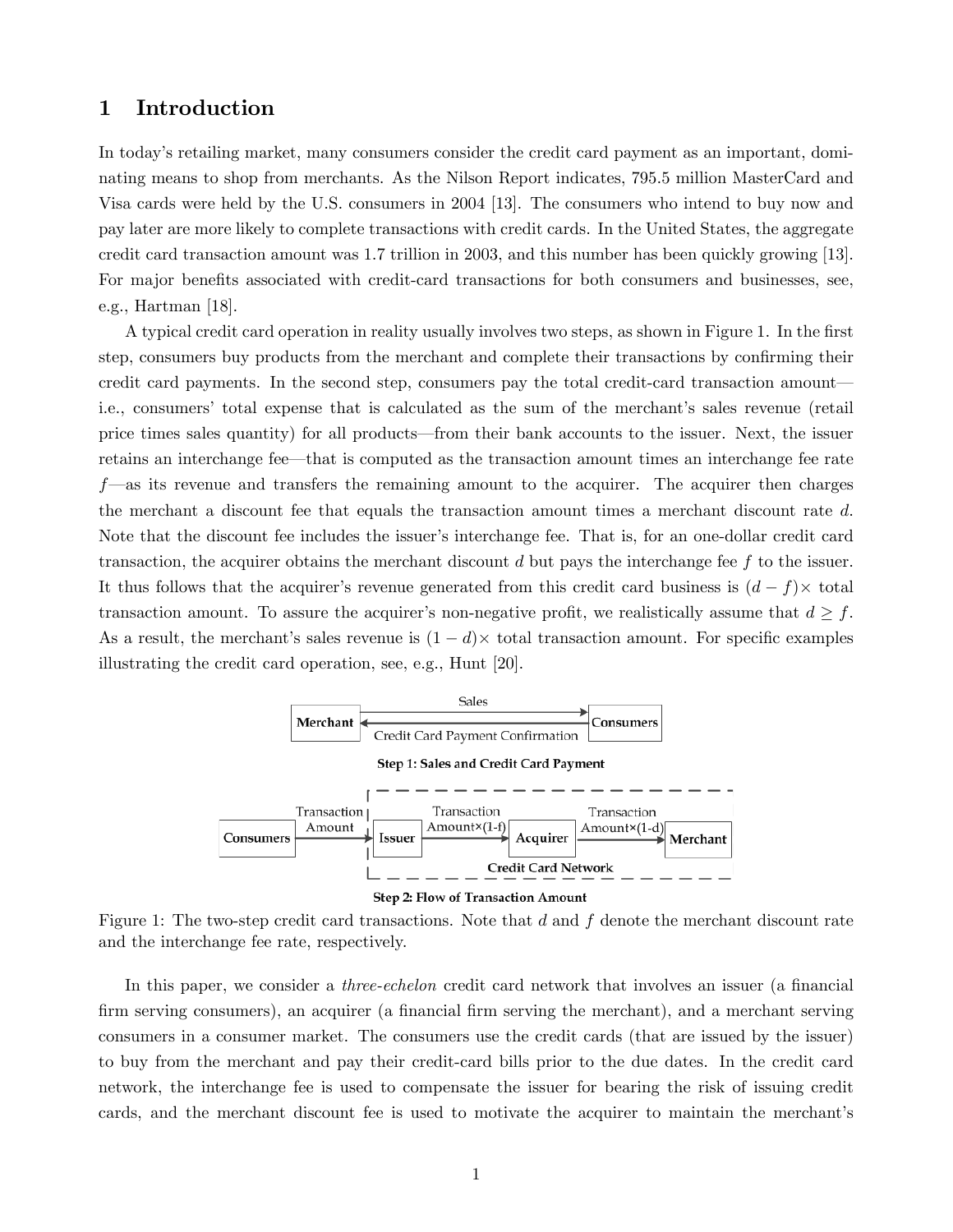account and process credit card transactions. The interchange and merchant discount fees have been among the largest costs of merchants who accept the credit card payments (Akers et al. [1]). If the interchange fee rate is increased, then the issuer benefits more from the credit card operation, and the acquirer may accordingly raise its merchant discount rate so as to assure its profitability. As a result, the merchant's sales revenue may be reduced, and the merchant may respond by increasing its retail prices to improve its profit. However, a higher retail price may discourage consumers from buying the product, thereby resulting in a reduction in the total transaction amount and thus a decrease in the issuer's, the acquirer's, and the merchant's profits. Following the above facts, it is *important* to properly determine the interchange fee rate, the merchant discount rate, and the retail prices; but, such a decision problem has not been considered in existing publications, as indicated by our literature review in Section 2.

In practice, the interchange fee rate is either negotiated by the issuer and the acquirer or determined jointly by the issuer, the acquirer, and the merchant. Accordingly, we consider two game-theoretic settings to derive the optimal interchange fee rate, merchant discount rate, and retail price. In Sections 3, we investigate the first setting that involves a two-stage game problem in which the merchant does not participate in the negotiation of the interchange fee rate. This scenario is consistent with the fact that the interchange fee rate is normally centrally determined by the credit card companies such as Visa and MasterCard, through a committee comprising at least partially representatives of issuers and acquirers (Small and Wright [39]). That is, in the first stage, the issuer and the acquirer bargain over the interchange fee rate, as discussed by Balto [3] and Small and Wright [39]. In the second stage, using the negotiated interchange fee rate, the acquirer determines a merchant discount rate and announces it to the merchant, who then makes its retail pricing decision. Note that our two-stage game involves a sequential financial decision problem in which, after an interchange fee rate is negotiated by the acquirer and the issuer, the acquirer determines a merchant discount rate, which is not negotiated by the acquirer and the merchant. The sequential decision problem is in gear with the fact that each acquirer has a real operation cost in addition to the interchange fee, and needs to *create* profit by adding a mark-up to the interchange fee, as discussed at MasterCard.com [27]. Since an acquirer's "profit" is actually a mark-up—i.e., the difference between the merchant discount and the interchange fee—minus the operation cost, we find that, given an interchange fee, the acquirer should make a decision on the markup or the merchant discount rate to "create" a profit. In fact, we can learn from MasterCard.com [27] that each major credit card network (e.g., Visa, MasterCard) announces its interchange fee rate publicly by, e.g., releasing the information online. This also implies that the interchange fee rate is negotiated before the merchant discount rate is determined by the acquirer. For extant publications concerning the above sequential financial decision problem, see, for example, Akers et al. [1] and Rochet and Tirole [33], who assumed that an acquirer's mark-up is its own operation (service) cost and set the merchant discount as the mark-up plus the interchange fee.

In the two-stage game setting, the second stage involves a sequential (Stackelberg) game in which the acquirer and the merchant act as the *leader* and the *follower*, respectively. We use backward induction to solve such a game. More specifically, in Section 3, we begin by solving the Stackelberg game between the acquirer and the merchant, assuming that the interchange fee rate is given. We then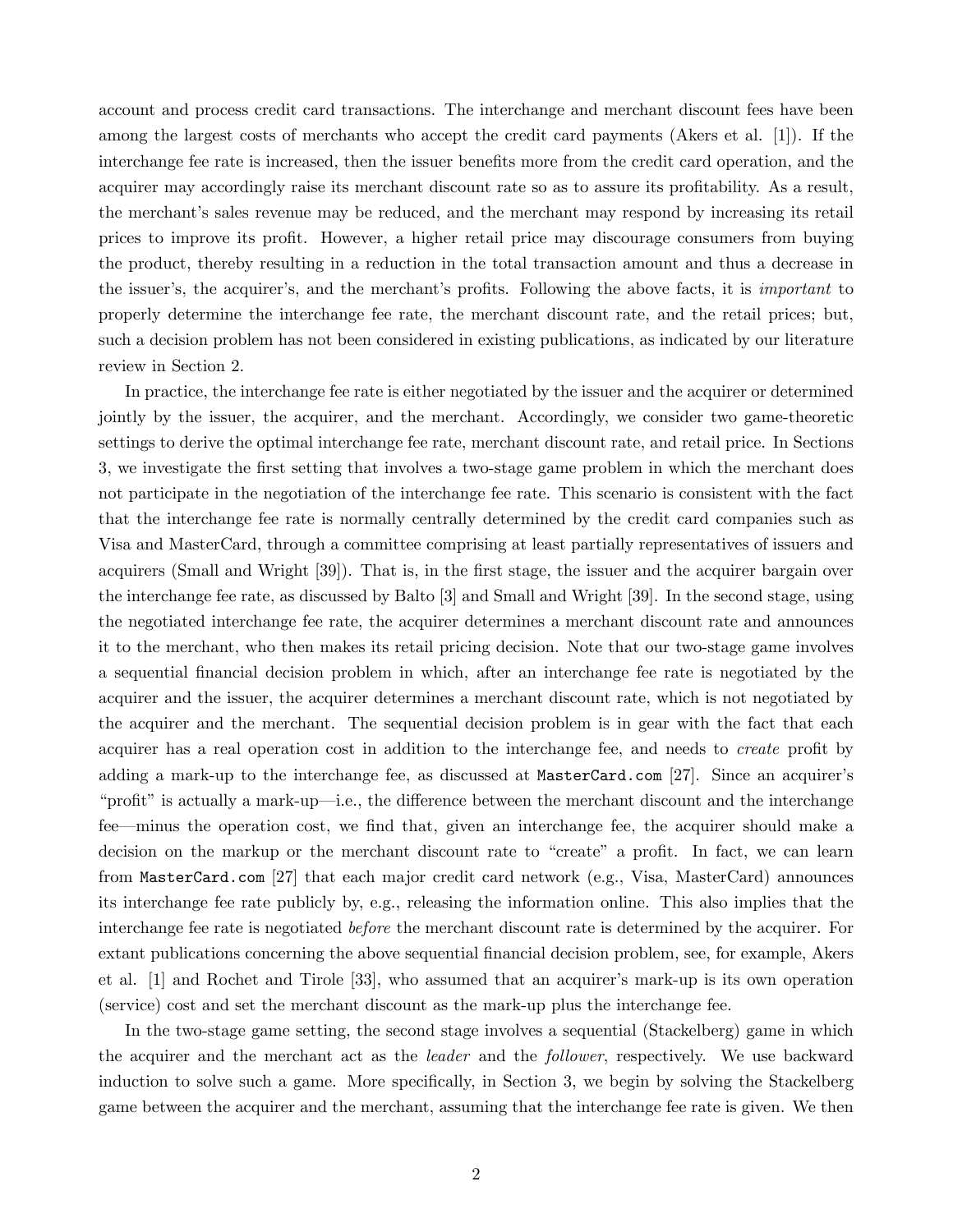use the interchange fee rate-dependent Stackelberg solution to develop the issuer's and the acquirer's profit functions, and use the solution concept of Nash bargaining scheme [29] to characterize the negotiated interchange fee rate. We show that, in the two-stage game setting, the interchange-fee negotiation between the issuer and the acquirer helps entice the acquirer to stay in the credit card network.

In Section 4, we consider the second game setting that involves a three-player cooperative game in which the issuer, the acquirer, and the merchant bargain over the interchange fee rate and the merchant discount rate. This game is motivated by a recent U.S. legislation. In June 2009, John Conyers and Bill Shuster—who are the House Judiciary Committee Chairman Representatives—introduced the "Credit" Card Fair Fee Act of 2009 (H.R. 2695)<sup>n</sup>[19] to the Senate and House of Representatives of the United States of America, which then enacted the bill to enable merchants to engage in collectively bargaining on a large scale with banks belonging to credit card networks such as Visa, MasterCard, etc. As John Conyers and Bill Shuster explained, this legislation would allow merchants to collectively negotiate with banks (i.e., acquirers and issuers) for certain credit card fees (i.e., interchange fee rate and merchant discount rate), and ultimately reduce the costs (i.e., retail prices) of everyday goods for consumers [50]. We note that, before 2009, many credit card companies (networks) did not allow merchants to directly bargain over the interchange fee rate with issuers and acquirers. But certain large merchants such as Wal-Mart could still bargain for a lower interchange fee rate (Akers et al. [1]).

We thus develop a two-step approach to find the rates for the cooperative game setting. Following the approach, we first construct a three-player cooperative game in characteristic-function form (von Neumann and Morgenstern [45, Ch. VI]). Then, we investigate whether there exist an interchange fee rate and a merchant discount rate so that the issuer, the acquirer, and the merchant are willing to cooperate for the credit card business. For similar approaches, see, e.g., Petrosjan and Zaccour [30], Sexton [36], etc. We show that, our three-player cooperative game is supermodular only when both the issuer and the acquirer can significantly contribute—i.e., generate sufficient profit surplus to the credit card network. We then apply Shapley value, the nucleolus, and the globally-optimal solution to determine the interchange fee rate and the merchant discount rate that result in a fair allocation of the system-wide profit among the three players. We find that, for most cases, the Shapley value-characterized rates cannot assure the non-empty core; but, we can always find the nucleoluscharacterized and the globally-optimal rates that guarantee the non-emptiness of the core and thus assure the stability of the grand coalition. Our cooperative game analysis for such a finance problem is an important focus of this paper; for other applications of the cooperative game theory in the financeoperation interface area, see, e.g., Gow and Thomas [17], where the concepts of Shapley value and the nucleolus were used to determine interchange fees for bank ATM networks.

Comparing our *analytic* results in the two game settings, we find that the participation of the merchant in the negotiation process indeed helps reduce both rates, as expected by the U.S. bill "H.R. 2695." We also show that the grand coalition is more likely to be stable and the U.S. bill "H.R. 2695" is thus more effective, if the degree of division of labour in the credit card network is higher as the merchant, the acquirer, and the issuer are more specialized in the retailing, the acquiring, and the issuing operations, respectively. This result may be justified by the fact that, in the United States, the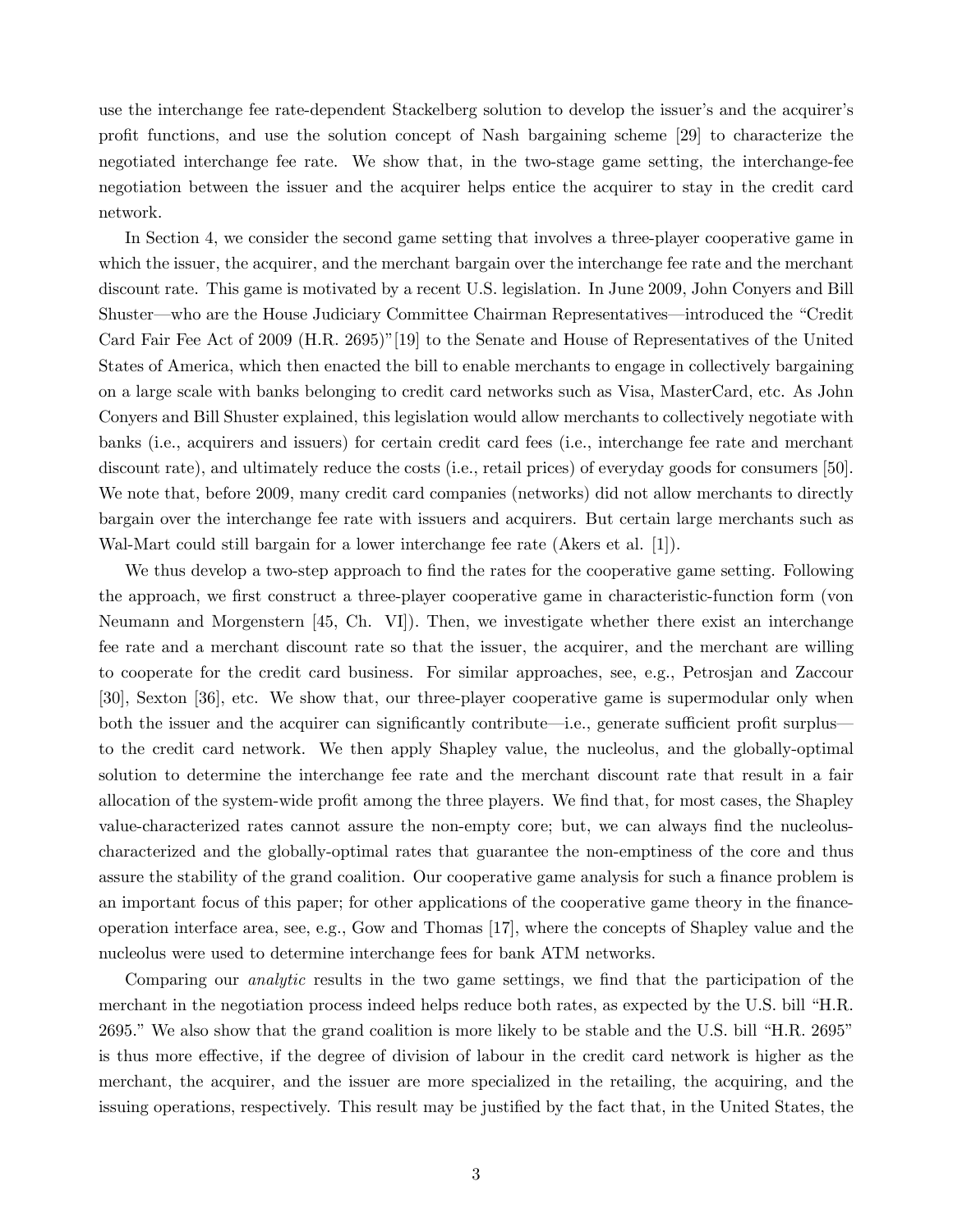degree of division of labour is high in the credit card business, as indicated by a recent report in [32].

Then, in Section 5, we discuss the implications for the two-player games with a single financial firm acting for both the acquiring and the issuing operations, and find that most results for the three-player games also hold for the two-player games. We also investigate the robustness of our results when we consider a logistic demand function, and find that our main managerial results hold for the game with the logistic function. Our paper ends with a summary of major concluding remarks in Section 6. The proofs of all theorems and a corollary are relegated to online Appendix A.

### 2 Literature Review

This paper is associated with those concerning retail pricing-, interchange fee rate-, and merchant discount rate-related problems in credit card networks. Most existing relevant papers have been reviewed by Chakravorti [11], Hunt [20], Bolt and Chakravorti [6], and Verdier [44]. Chakravorti [11] discussed the costs and benefits of credit cards to network participants, and summarized major publications that investigated certain key features in credit card networks, including merchant pricing policy, interchange fees, merchant acceptance, and network competition. Hunt [20] provided a brief overview of the economics of the payment card industry. Verdier [44] surveyed the recent literature about the interchange fee rate in payment card systems with an emphasis on the ongoing debate that opposes banks to the regulatory institutions or the competition authorities in various countries. Bolt and Chakravorti [6] classified relevant economic models for credit card operations into the following five categories: (i) models focusing on interchange fees; (ii) models with price differentiation at the point of sale; (iii) models with competition between networks; (iv) models accounting for the role of credit; and (v) models with competition among payment instruments. Our paper is closely related to those in categories (i) and (ii). Below we review some relevant works in these two categories.

Baxter [4] constructed a one-period model to investigate an interchange fee problem, assuming that the market is perfectly competitive for payment service and consumption goods. The author concluded that the interchange fee is an important and necessary tool that balances consumers' and the merchant's demands and the issuers' and the acquirers' costs. Schmalensee  $[34]$  extended Baxter's model in [4] by assuming that issuers and acquirers have significant market powers while merchants are perfectly competitive. Similar to Baxter [4], Schmalense [34] found that, as a balancing device, the interchange fee can increase the value of a credit card system by properly allocating costs between issuers and acquirers and thus reasonably determining the cost allocation between consumers and merchants. We note that both Baxter [4] and Schmalensee [34] ignored the strategic interactions of consumers and merchants.

As an early work involving the strategic interactions of consumers and merchants, Rochet and Tirole [33] constructed a quantitative model in which issuers have market powers but acquirers are perfectly competitive, and consumers and merchants decide rationally on whether to buy or to accept a payment card. They found that, due to the issuers' market powers, the socially-optimal interchange fee rate for the central planner is higher than that in Baxter [4]. Wright [48] assumed that the merchants may not accept credit cards for some strategic reasons, and developed a model in which the partial participation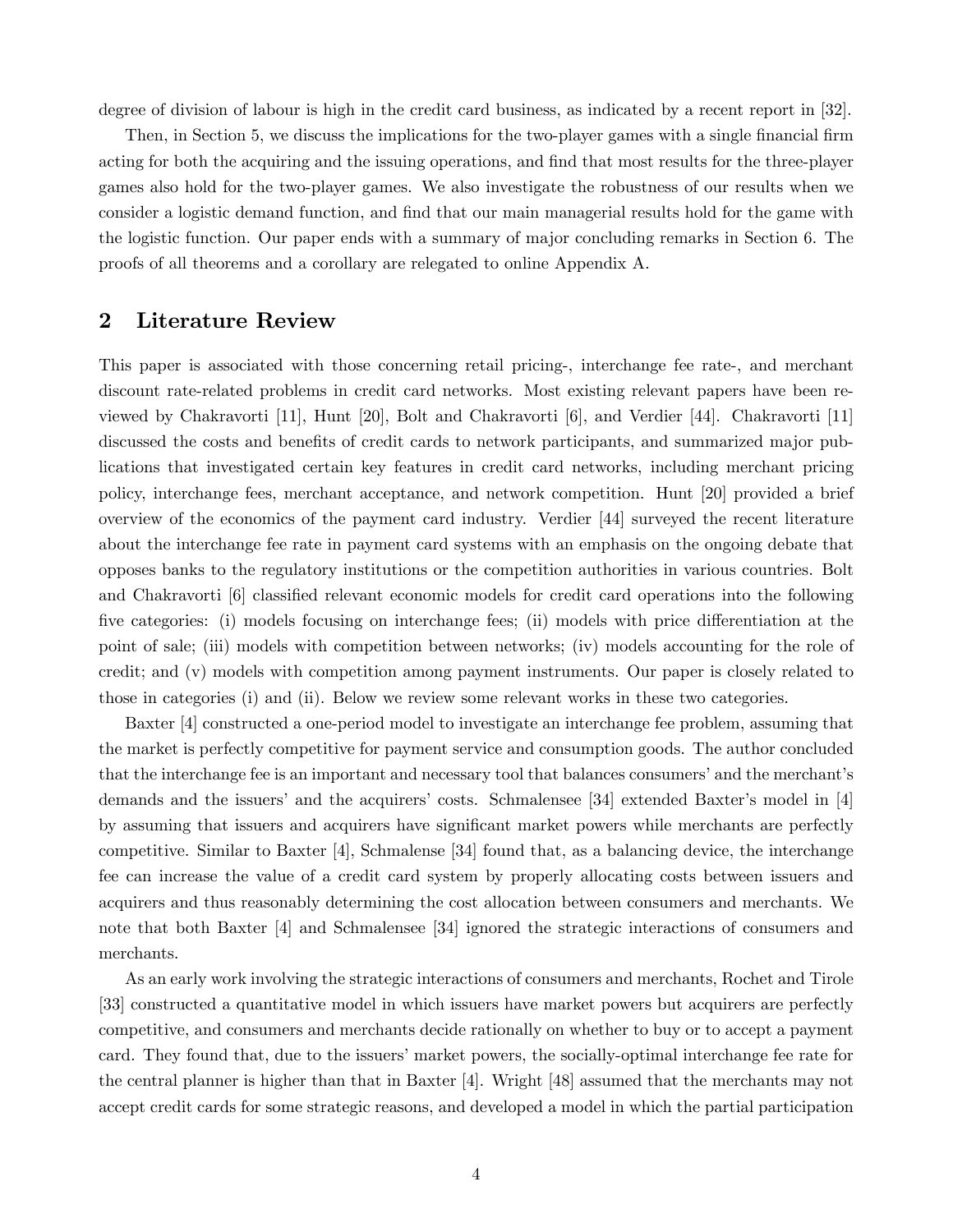of heterogeneous consumers and merchants is allowed in a two-sided market. The author found that the privately-optimal interchange fee rate may be very high.

All of the above papers considered the centralized case in which the interchange fee rate is determined by a central planner or a credit card company/association such as Visa and MasterCard. However, Balto [3] questioned the rationality of the centrally-determined interchange fee rate, and argued that a lower interchange fee rate could be determined as a result of the bilateral negotiation between the acquirers and the issuers.

To the best of our knowledge, Small and Wright [39] is a seminal paper that assumed the interchange fee rate is negotiated rather than centrally determined. Small and Wright constructed a Nash bargaining model to characterize the bilateral bargaining over the interchange fee rate. They discussed the hold-up problem that results from the "honour all cards rule" and found that, as a result of implementing the rule, the bilaterally-negotiated interchange fee rate may be higher than the centrallydetermined interchange fee rate. However, Small and Wright [39] did not include the merchant's retail pricing decision in their model. In addition, Thomas [42] used the multi-player cooperative game theory to analyze the credit card-related problems. Motived by the major changes in the distribution of the credit card costs—e.g., the introduction of annual fees, the lowering of merchant service charges, etc.—in the U.K. at the end of 1980s, the author analyzed the fair allocation of the credit card-related costs among the credit card companies, the retailers who accept the credit card payments, and the cardholders. More specifically, Thomas  $[42]$  developed a credit-card cooperative game in the *linear* characteristic-value function, applied the concepts of the core, Shapley value, and the nucleolus to numerical examples, and performed a sensitivity analysis to examine the impacts of debit cards on credit-card fee structures. But, Thomas [42] did not analytically consider the interchange fee rate, merchant discount rate, and the retail prices.

Different from the aforementioned papers, we examine a two-stage game to investigate the negotiated interchange fee rate and to derive the optimal merchant discount rate and the optimal retail pricing decision. In addition, motivated by the recent U.S. legislation H.R. 2695 [19], we consider a three-player game where the acquirer, the issuer, and the merchant negotiate the interchange fee rate and the merchant discount rate. This significantly distinguishes our paper from the existing literature.

## 3 The Two-Stage Game Analysis

In this section, we assume that the acquirer and the issuer are two separate financial firms, which is in gear with the following fact: In a recent report released by Divisions of Research & Statistics and Monetary Affairs in the U.S. Federal Reserve Board [32], Prager et al. listed the top 10 U.S. acquirers and the top 10 U.S. issuers, and their corresponding shares of all credit card transactions (in dollars) in 2007. From that report (see online Appendix B), we find that, in 2007, the top 10 acquirers and issuers held 88.7% and 89.6% of all acquiring- and issuing-related dollar value transactions, respectively. This shows that the top financial firms can properly represent the acquirers and issuers in the U.S. credit card business. In addition, among the top firms, only Bank of America is both a top acquirer with a share of 17.8% and a top issuer with a share of 14.6%. Therefore, the percentage of the transactions by the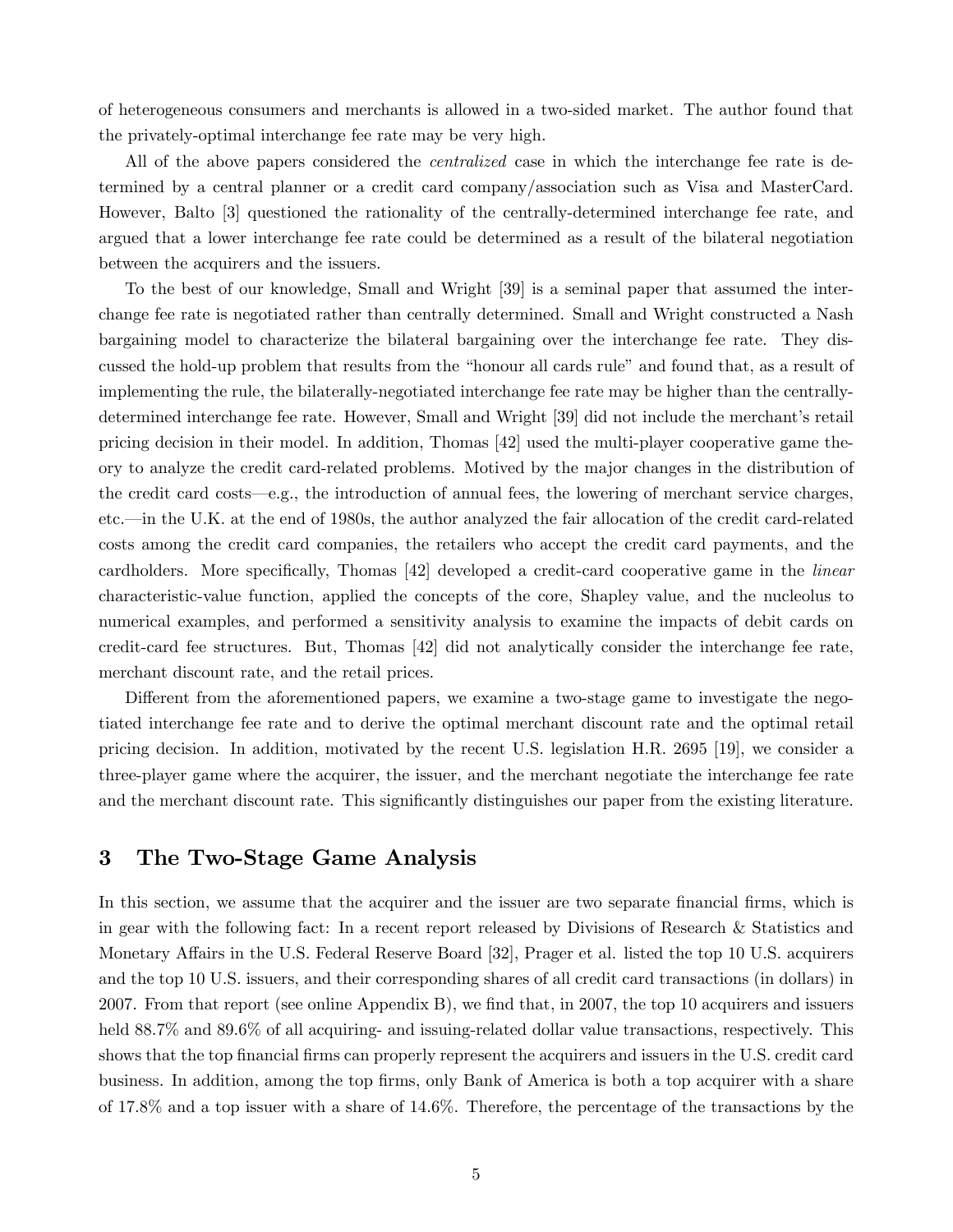firms acting mainly in the acquiring operation and by the firms acting mainly in the issuing operation can be roughly estimated as  $(88.7\% - 17.8\%)/88.7\% = 79.9\%$  and  $(89.6\% - 14.6\%)/89.6\% = 83.7\%$ , respectively. The percentage of the transactions in the acquiring business and that in the issuing business by the Örms acting in both operations are calculated as 20.1% and 16.3%, respectively. The above percentages imply that the acquiring and the issuing operations are mostly performed by separate financial firms. Accordingly, in this paper, we focus on the three-player games involving a merchant, an acquirer, and an issuer, who are three separate firms. The implications for the two-player games with a merchant and a financial firm acting in both the acquiring and the issuing operations will be discussed later in Section 5.1.

Moreover, we learn from Section 1 that, in practice, the acquirer should first bargain with the issuer over the interchange fee rate, and secondly determine its merchant discount rate and announce it to the retailer, who then makes its retail price. Accordingly, we analyze a two-stage game to determine the interchange fee rate  $f$ , the merchant discount rate  $d$ , and retail price  $p$  of a product in a credit card network.

- 1. In the Örst stage, the issuer and the acquirer bargain over the interchange fee rate, which can be modeled as a two-person cooperative game. We use the concept of Nash bargaining scheme to characterize the negotiated interchange fee rate. In this stage, the issuer and the acquirer  $\leftarrow$ EIC.BN (i) "cooperate"—jointly serve the credit card network—and (ii) "compete"—bargain over the interchange fee rate for the division of the profit resulting from the credit card operation—at the same time. This can be actually described as the "co-opetition," as discussed by Brandenburger and Nalebuff [8].
- 2. In the second stage, the acquirer determines and announces a merchant discount rate to the merchant, who then makes its retail pricing decision. This is a non-cooperative Stackelberg game in which the acquirer and the merchant act as the leader and the follower, respectively.

The above indicates that a cooperative game is followed by a non-cooperative game, which appears to be an interesting game structure. Such a structure differs from biform games discussed by Branden- $\leftarrow$ EIC.BS burger and Stuart [7], who considered a two-stage game model involving a non-cooperative game in the first stage and a cooperative game in the second stage. Specifically, we learn from [7] that a biform game precisely reflects the idea that business strategies (in the non-cooperative setting) can shape the competitive environment in which players bargain over their payoffs. But, our two-stage game model indicates that some players' cooperative behaviors can determine a non-cooperative setting in which those and other players choose their business strategies.

One may note that, in reality, the merchant (e.g., the AEON Japan Group) may not cooperate with the external acquirer and issuer but instead operate by itself for the acquiring and the issuing business, which is actually unusual. In this section, we focus on the analysis of the two-stage game, which is a traditional and usual setting. Our analysis for the case with the merchant acting in both the acquiring and the issuing operations is provided in online Appendix C.1. Next, we use backward induction to solve this two-stage game problem.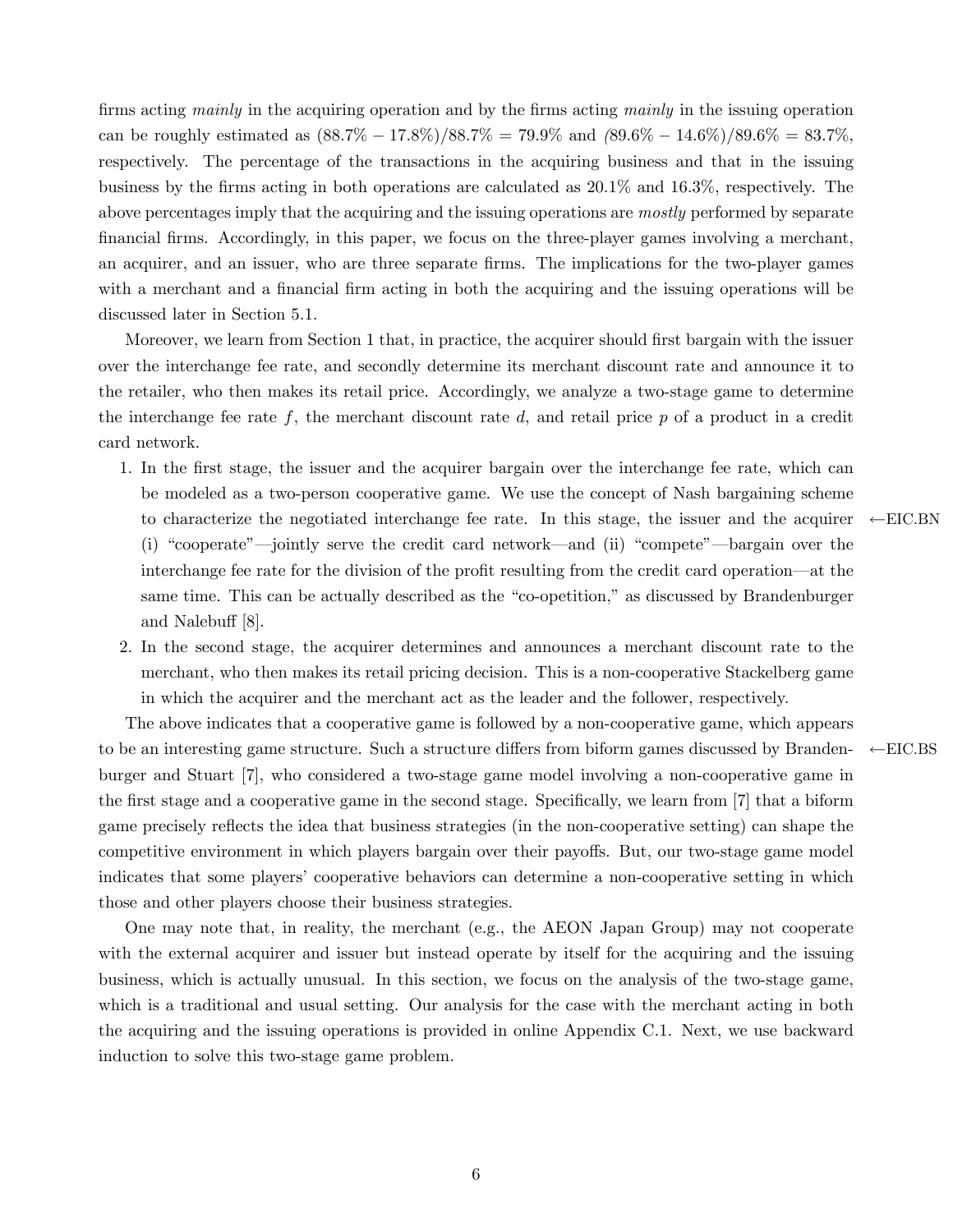### 3.1 The Analysis of the Stackelberg Game in the Second Stage

Given the interchange fee rate f, we derive the merchant's best-response retail price  $p^*(d, f)$ , and then find the Stackelberg solution  $(d^*(f), p^*(f)).$ 

### 3.1.1 The Merchant's Best-Response Pricing Decision

The merchant buys the product at the unit acquisition cost  $c$ , and sells it at the retail price p. The demand for the product, denoted by  $q(p)$ , is a deterministic, linear, and price-dependent function, which is given as  $q(p) = \alpha - \beta p$ , where  $\alpha > 0$  denotes the price-independent demand and  $\beta > 0$ represents the marginal impact of the price. This assumption has been widely used in economics, Önance, and operations management; see Bertrand [5], Corbett and Karmarkar [12], Lim and Ho [24], and the references therein.

To assure that the demand  $q(p)$  is non-negative, we assume that the parameter  $\alpha$  is sufficiently large such that  $\alpha \geq \beta c$ . Moreover, to generate the non-negative sales of the product, the merchant should determine the retail price such that  $p \le \alpha/\beta$ . Thus,  $(p - c)/p = 1 - c/p \le (\alpha - \beta c)/\alpha$ . Note that the ratio  $(p-c)/p$  is regarded as the well-known "Lerner index" [23]. Lerner index reflects a firm's market power; that is, a firm with a higher value of Lerner index has a greater power in the market that it serves. Therefore, to assure that  $q(p) \geq 0$ , the merchant's market power for the product should be smaller than or equal to  $(\alpha - \beta c)/\alpha$ , which is the *relative* measure of the maximum demand for the product (i.e.,  $\alpha - \beta c$ ) over the constant, price-independent demand  $\alpha$ . We can compute the merchant's sales revenue and total acquisition cost as  $R \equiv p \times q(p) = p(\alpha - \beta p)$  and  $C \equiv c \times q(p) = c(\alpha - \beta p)$ , respectively.

In practice, some merchants may accept both credit card payments and other common payment methods such as cash, checks, debit cards, etc., whereas other merchants may be unwilling to accept credit cards as a transaction medium. Since the early 1990s, among all payment methods, the percentage of the transaction dollar volume by credit cards has been rapidly increasing. We learn from Mann [25] that, as the U.S. Department of Commerce statistics indicates, credit card volume in 1999 accounted for about 23% of the value paid in all U.S. consumer payment transactions. The Association for Financial Professionals reported in [2] that, in 2005, 47% of total transaction dollar volume at the U.S. retailers were based on consumer purchases with credit cards. For details regarding the U.S. purchase transactions (in dollars) with credit cards from 1990 to 2007, see the statistics released by Divisions of Research & Statistics and Monetary Affairs in the U.S. Federal Reserve Board [32]. Based on the above facts, we assume that a percentage of the merchant's sales revenue  $R$  is generated from the consumer purchases with the credit card. Note that, in reality, a consumer's willingness of using a  $\leftarrow$ **AE.(1)** credit card for his or her purchases is mainly affected by (i) the fixed fee (including, e.g., the annual  $\leftarrow R2.2$ fee) charged by the issuer—denoted by  $F$ —and (ii) the density of the issuer's network—denoted by  $\eta \in [0, 1]$ , which reflects how widespread the issuer's network is. Accordingly, we assume that the percentage of consumptions with the credit card is dependent on  $F$  and  $\eta$ . Hereafter, we denote such a percentage by  $\tau(F, \eta)$ , which should be decreasing in F but increasing in  $\eta$ , i.e.,  $\partial \tau(F, \eta)/\partial F \leq 0$  and  $\partial \tau(F,\eta)/\partial \eta \geq 0$ . As a result, the remaining sales revenue  $[1 - \tau(F,\eta)]R$  results from the transactions with other payment methods.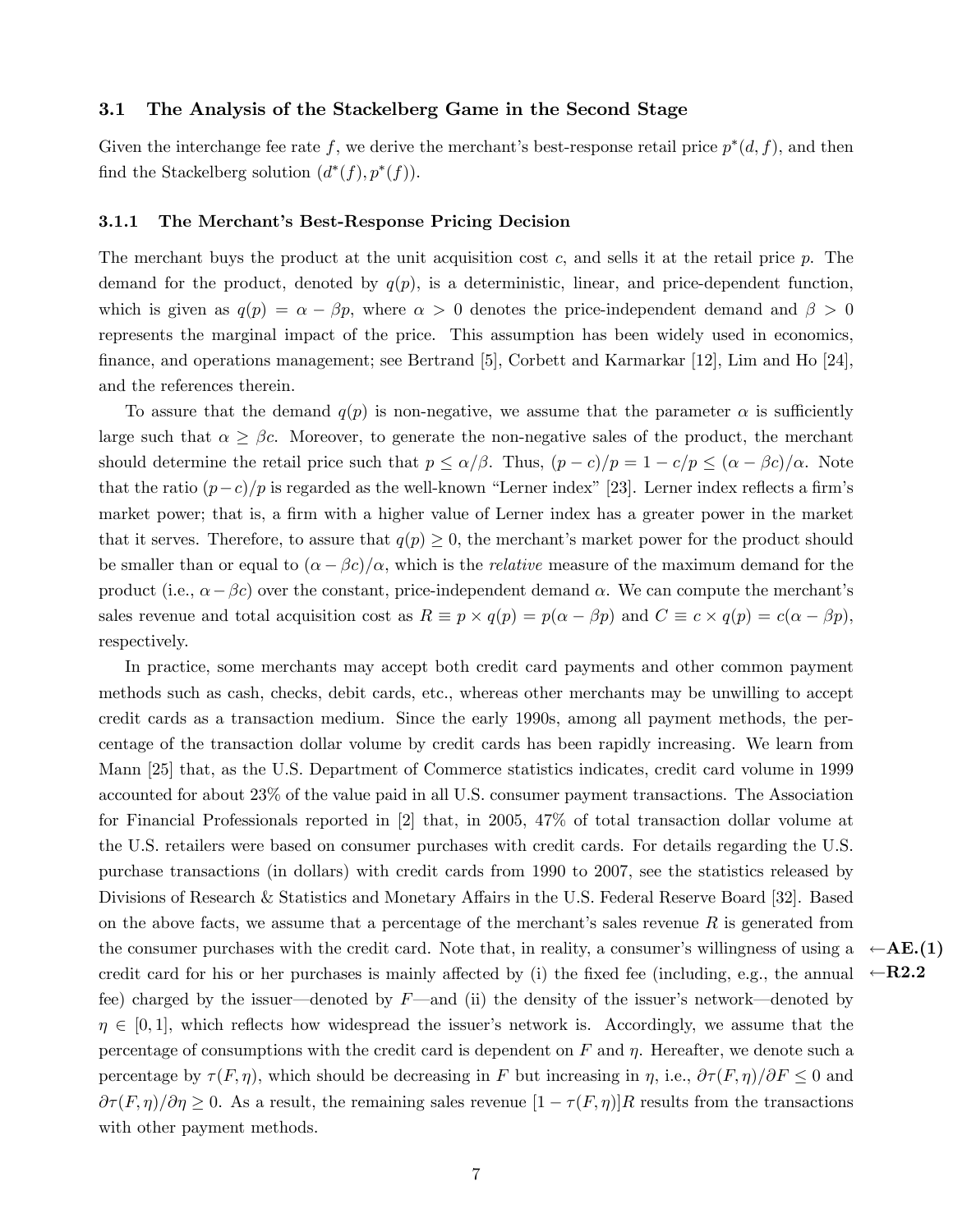If the merchant does not accept the credit card, then it can only serve the consumers who does not pay with the credit card, and can thus achieve the profit  $[1 - \tau(F, \eta)](R - C)$ . If the merchant decides to join the credit card network, then its sales profit can be calculated as  $R - C$ . Noting that the merchant needs to pay the acquirer the merchant discount fee  $T = \tau(F, \eta) dR$ , we find that the merchant's profit as  $R - C - T$ . Therefore, given the merchant discount rate d, the merchant's profit is based on whether or not it accepts the credit card; that is,

$$
\pi_M(p) = \begin{cases} \pi_M^{NC}(p) \equiv [1 - \tau(F, \eta)](p - c)(\alpha - \beta p), & \text{if does not accept the credit card;} \\ \pi_M^C(p) \equiv \{[1 - \tau(F, \eta)d]p - c\}(\alpha - \beta p), & \text{if accepts the credit card,} \end{cases}
$$
\n(1)

where the superscripts " $NC$ " and " $C$ " represent "no credit card" and "credit card," respectively. We note that, if the merchant decides to accept the credit card, then, in order to assure that  $[1-\tau(F,\eta)d]p$  $c \geq 0$ , the acquirer should determine its merchant discount rate such that  $d \leq (\alpha - \beta c)/[\tau(F, \eta)\alpha]$ .

We can calculate the optimal prices maximizing  $\pi_M^{NC}(p)$  and  $\pi_M^C(p)$  in (1) as  $p_1 \equiv (\alpha/\beta + c)/2$ and  $p_2(d) \equiv {\alpha/\beta + c/[1 - \tau(F, \eta)d]}/2$ , respectively. Since  $0 \le f \le d \le (\alpha - \beta c)/[\tau(F, \eta)\alpha] < 1$  and  $0 \leq \tau(F, \eta) \leq 1$ , we find that  $p_1 \leq p_2(d)$ , which implies that the acceptance of credit card transactions would induce the merchant to raise its retail price. Moreover, we find that, as  $d$  increases when the merchant accepts the credit card, the merchant should raise its retail price. Substituting  $p_1$  and  $p_2(d)$ into  $\pi_N^{NC}(p)$  and  $\pi_M^C(p)$ , respectively, we obtain the merchant's maximum profit without credit card transactions as  $\pi_M^{NC}(p_1) = \beta[1 - \tau(F,\eta)](\alpha/\beta - c)^2/4$ —which is independent of d—and that with credit card transactions as  $\pi_M^C(p_2(d)) = \beta[1 - \tau(F, \eta)d]\{\alpha/\beta - c/[1 - \tau(F, \eta)d]\}^2/4$ —which is decreasing in d as  $\partial[\pi_M^C(p_2(d))]/\partial d < 0$ .

As  $\lim_{d\to 0} \pi_M^C(p_2(d)) = \beta(\alpha/\beta - c)^2/4 \geq \pi_M^{NC}(p_1)$  and  $\lim_{d\to(\alpha-\beta c)/[\tau(F,\eta)\alpha]} \pi_M^C(p_2(d)) = 0$  $\pi_M^{NC}(p_1)$ , there must exist a unique value  $\kappa$  such that  $\pi_M^C(p_2(d))|_{d=\kappa} = \pi_M^{NC}(p_1)$ . Solving  $\pi_M^C(p_2(d)) =$  $\pi_N^{NC}(p_1)$ , we have,

$$
\kappa \equiv \frac{\alpha - \beta c}{\tau(F, \eta)\alpha} \left[ 1 - \frac{\sqrt{[1 - \tau(F, \eta)]^2 (\alpha - \beta c)^2 + 4\alpha \beta c [1 - \tau(F, \eta)] - [1 - \tau(F, \eta)] (\alpha - \beta c)}}{2\alpha} \right],
$$
 (2)

which is greater than zero but smaller than  $(\alpha - \beta c)/[\tau(F, \eta)\alpha]$ . If  $d \leq \kappa$ , then  $\pi_M^C(p_2(d)) \geq \pi_M^{NC}(p_1)$ , and the merchant should accept the transactions with credit cards; otherwise, the merchant should not accept credit card transactions.

In order to induce the merchant to participate in the credit card network, the acquirer should set its merchant discount rate  $d \leq \kappa$ . As a result, when the merchant accepts the credit card, the d-dependent sales revenue is calculated as,

$$
R(d) = p_2(d) \times q(p_2(d)) = \frac{1}{4} \left[ \frac{\alpha^2}{\beta} - \frac{\beta c^2}{[1 - \tau(F, \eta)d]^2} \right];
$$
\n(3)

and the merchant's profit is computed as,

$$
\pi_M(d) = \pi_M^C(p) = \frac{1}{4} \frac{\{ [1 - \tau(F, \eta)d] \alpha - \beta c \}^2}{\beta [1 - \tau(F, \eta)d]},
$$
\n(4)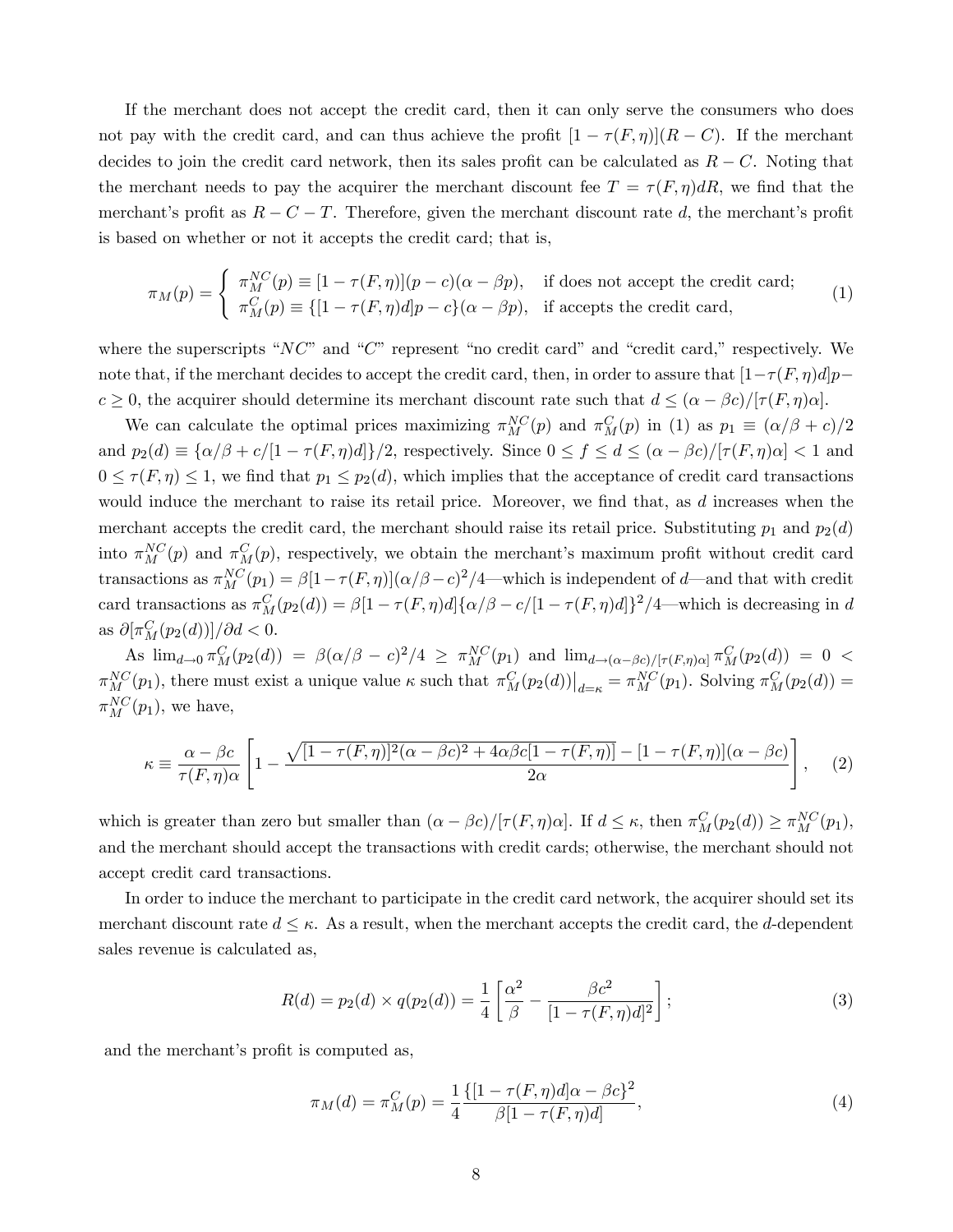which is decreasing in d and  $\tau(F, \eta)$ ; that is, the merchant's profit is reduced when the acquirer increases its merchant discount rate d or more consumers prefer to shop with credit cards.

#### 3.1.2 The Interchange Fee Rate-Dependent Stackelberg Solution

From Figure 1, we find that the acquirer's revenue can be obtained as  $(d - f)$  times the total credit card transaction amount  $\tau R(d)$ , where  $R(d)$  is given as in (3). Assume that the acquirer incurs an operation cost  $c_A$  per dollar of credit-card transaction. Hence, given the interchange fee rate  $f$ , the acquirer determines its merchant discount rate by maximizing the following constrained problem,

$$
\max_{d} \pi_{A}(d) = (d - f - c_{A})\tau(F, \eta)R(d) = \frac{\tau(F, \eta)(d - f - c_{A})}{4} \left\{ \frac{\alpha^{2}}{\beta} - \frac{\beta c^{2}}{[1 - \tau(F, \eta)d]^{2}} \right\}, \text{ s.t. } f + c_{A} \le d \le \kappa,
$$
\n(5)

where  $d - f - c_A$  represents the acquirer's net profit per dollar of credit-card transaction; and the constraint (i.e.,  $f + c_A \leq d \leq \kappa$ ) guarantees the participation of both the acquirer and the merchant in the credit card business.

**Theorem 1** The optimal interchange fee rate-dependent merchant discount rate  $d^*(f)$  is

$$
d^*(f) = \begin{cases} d_1(f), & \text{if } f \leq \hat{f}, \\ \kappa \text{ (constant)}, & \text{if } \hat{f} \leq f \leq \kappa, \end{cases}
$$

where  $d_1(f)$  is a *unique* solution satisfying the equation that  $\alpha^2[1-\tau(F,\eta)d_1(f)]^3 = \beta^2 c^2[1+\tau(F,\eta)d_1(f) 2\tau(F,\eta)(f+c_A)$ ; and,

$$
\hat{f} \equiv \frac{[1 + \kappa \tau(F, \eta) - 2c_A \tau(F, \eta)] \beta^2 c^2 - [1 - \kappa \tau(F, \eta)]^3 \alpha^2}{2\beta^2 c^2 \tau(F, \eta)}.
$$
\n(6)

We also find that  $d_1(f)$  is increasing in f, i.e.,  $\partial [d_1(f)]/\partial f \geq 0$ ; but,  $\partial [d_1(f)]/\partial f < 1$ . Moreover,  $d_1(f)$ is a convex function of f, i.e.,  $\partial^2[d_1(f)]/\partial f^2 \geq 0$ .

Substituting  $d^*(f)$  (given in the above theorem) into  $p_2(d)$ —which is given in Section 3.1.1—yields the f-dependent Stackelberg retail price for each product. In addition, Theorem 1 indicates that, if the interchange fee rate f rises, then the acquirer should respond by increasing its merchant discount rate. But, this may discourage the merchant to accept customersípurchases with credit cards. In order to assure that the merchant is willing to trade with credit cards, the acquirer should bear a portion of the increase in the interchange fee rate. It thus follows that the increase in the merchant discount rate is smaller than the increase in the interchange fee rate.

### 3.2 The Analysis of the Two-Player Cooperative Game in the First Stage

We now investigate the first-stage game problem in which the acquirer and the issuer bargain over the interchange fee rate f, anticipating the f-dependent Stackelberg solution as obtained in Section 3.1. We next use the cooperative game concept of Nash bargaining scheme (NBS) [29] to characterize the negotiated interchange fee rate. The NBS represents a unique bargaining solution that can be obtained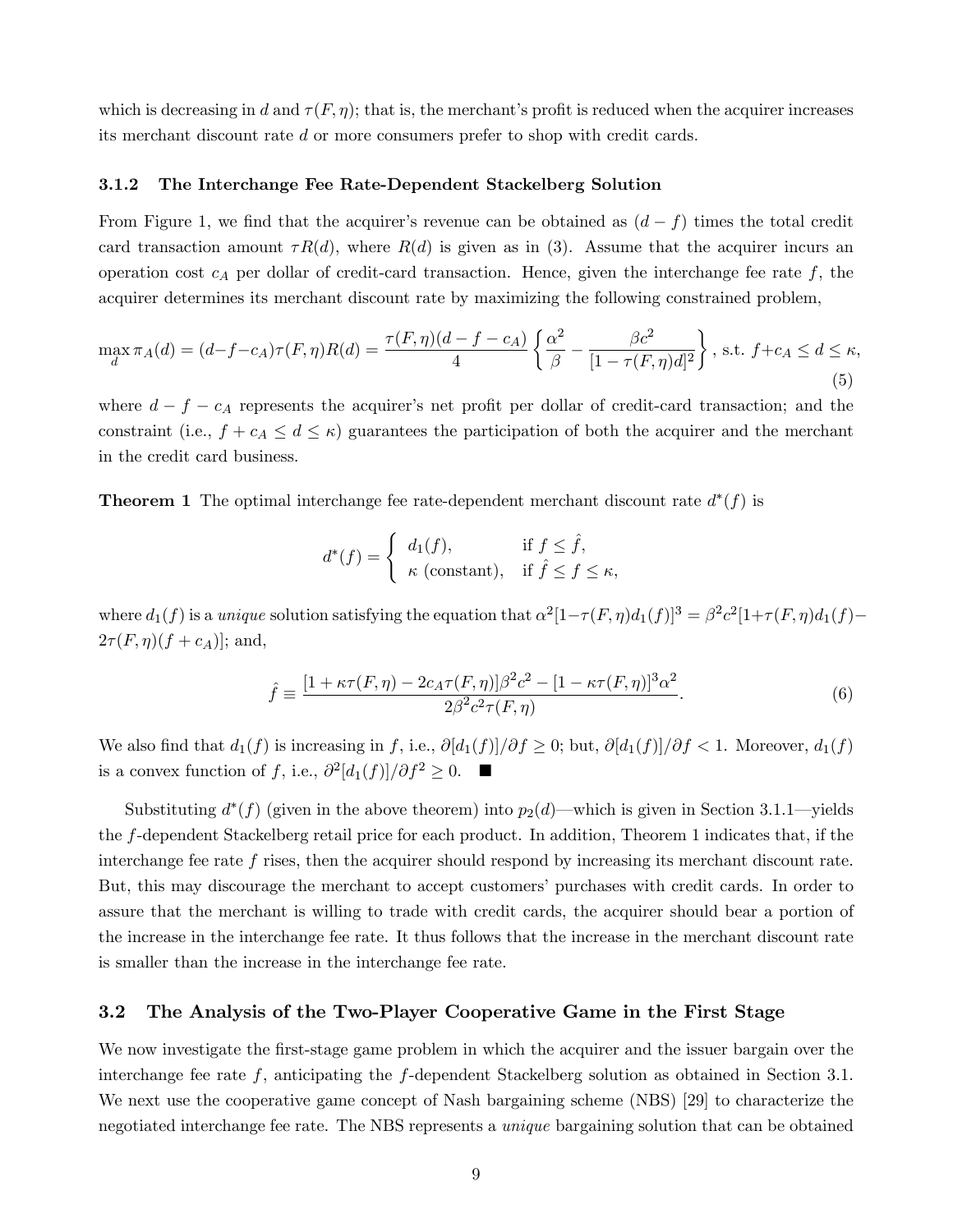by solving the following maximization problem:  $\max_{y_1, y_2} (y_1 - y_1^0)(y_2 - y_2^0)$ , s.t.  $y_1 \ge y_1^0$  and  $y_2 \ge y_2^0$ , where  $y_i$  and  $y_i^0$  correspond to player *i*'s profit and security level (a.k.a. status quo point), respectively, for  $i = 1, 2$ . This concept has been broadly applied to analyze a variety of bargaining problems in the finance field; see, e.g., Cai  $[10]$ , Ericsson and Renault  $[15]$ , etc.

In our bargaining problem, we, w.l.o.g., assume that the acquirer and the issuer are player 1 and player 2, respectively. Thus,  $y_1 = \pi_A(d^*(f))$ , which can be easily obtained by substituting  $d^*(f)$  in Theorem 1 into (5), and  $y_2 = \pi_I(f)$ . Next, we compute the issuer's profit  $\pi_I(f)$ . The issuer can attain the interchange fee  $f \times \tau \times R(d^*(f))$  from the credit card transactions, where  $R(d^*(f))$  is found by replacing d in (3) with  $d^*(f)$  in Theorem 1. Moreover, as in practice, the issuer often charges each consumer who holds the credit card a fixed (transaction amount-independent) fee—including, e.g., the annual fee, the penalty for the late payment, and the expense over the credit limit—and a credit interest that is calculated as an interest rate times the consumer's transaction amount. For the fixed fees and the interest rates in recent U.S. credit card statistics, see Woolsey and Schulz [47]. Recalling from in Section 3.1.1 that the fixed fee is represented by  $F$ , we denote the interest rate for the credit card issued by the issuer by t. Therefore, the issuer's total revenue from the credit card transactions is calculated as  $F + (f + t) \times \tau(F, \eta) \times R(d^*(f))$ . Letting  $c_I$   $(c_I < f)$  denote the issuer's operation cost per dollar of credit card transaction, we compute the issuer's profit as  $\pi_I(f) \equiv F + (f + t - c_I) \times \tau(F, \eta) \times R(d^*(f)).$ For a similar calculation, see Brito and Hartley [9] who did not consider the fixed cost but only involved the interest rate into their model.

Note that neither the acquirer nor the issuer can gain any profit from credit-card transactions if they do not join the credit card network. Thus, the status quo point is  $(y_1^0, y_2^0) = (0, 0)$ . Therefore, to derive the NBS-based interchange fee rate for the two-player cooperative game, we need to solve the maximization problem that  $\max_f \Lambda(f) \equiv \pi_A(d^*(f)) \times \pi_I(f)$ ; that is,

$$
\max_{f} \Lambda(f) = \begin{cases} \Lambda_1(f) \equiv \frac{\tau(F,\eta)[d_1(f) - f - c_A]}{4} \left[ \frac{\alpha^2}{\beta} - \frac{\beta c^2}{[1 - \tau(F,\eta)d_1(f)]^2} \right] \\ \times \left\{ F + \frac{\tau(F,\eta)[f + t - c_I]}{4} \left[ \frac{\alpha^2}{\beta} - \frac{\beta c^2}{[1 - \tau(F,\eta)d_1(f)]^2} \right] \right\}, & \text{if } c_I \le f \le \hat{f}, \\ \Lambda_2(f) \equiv \frac{\tau(F,\eta)[\kappa - f - c_A]}{4} \left[ \frac{\alpha^2}{\beta} - \frac{\beta c^2}{[1 - \kappa \tau(F,\eta)]^2} \right] \\ \times \left\{ F + \frac{\tau(F,\eta)(f + t - c_I)}{4} \left[ \frac{\alpha^2}{\beta} - \frac{\beta c^2}{[1 - \kappa \tau(F,\eta)]^2} \right] \right\}, & \text{if } \hat{f} \le f \le \kappa. \end{cases} \tag{7}
$$

Next, we accordingly find the optimal interchange fee rate under the constraint  $c_I \leq f \leq \hat{f}$  and that under the constraint  $\hat{f} \leq f \leq \kappa$ , which are then compared to obtain the NBS-characterized interchange fee rate.

**Theorem 2** The functions  $\Lambda_1(f)$  and  $\Lambda_2(f)$  in (7) are both log-concave in f. When the acquirer and the issuer bargain over the interchange fee rate, the NBS-based rate  $f^*$  is uniquely determined as,

$$
f^* = \begin{cases} \n\tilde{f}_2 \equiv \frac{\kappa + c_I - c_A - t - r_1}{2} \in [\hat{f}, \kappa], & \text{if } r_1 \le r_2 \text{ and } \Lambda_1(f_1^*) \le \Lambda_2(\tilde{f}_2), \\ \nf_1^* \equiv \min(\tilde{f}_1, \hat{f}) \in [c_I, \hat{f}], & \text{otherwise,} \n\end{cases}
$$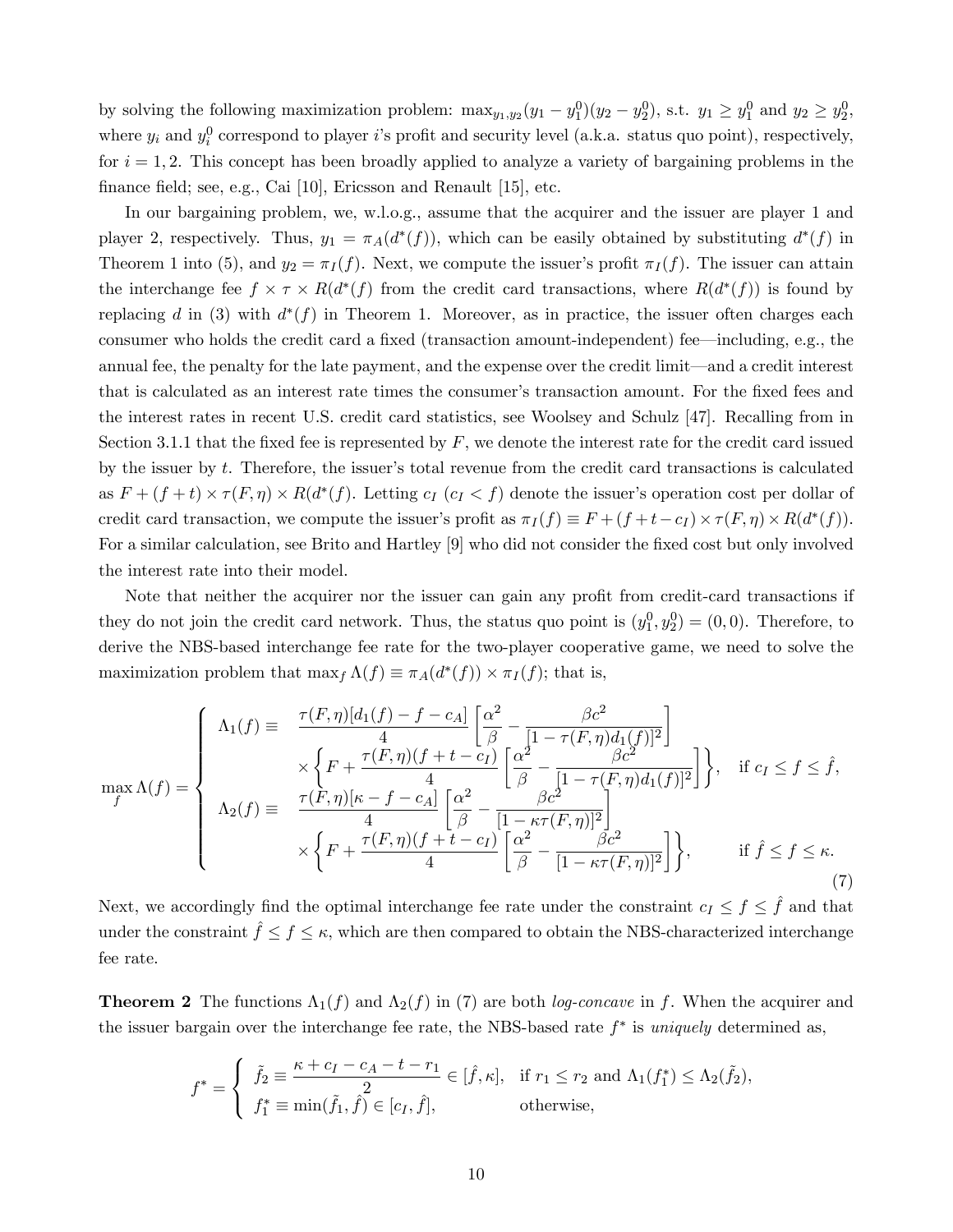where

$$
r_1 \equiv \frac{4F}{\tau(F,\eta)\{\alpha^2/\beta - \beta c^2/[1 - \kappa \tau(F,\eta)]^2\}} \quad \text{and} \quad r_2 \equiv \frac{[1 - \kappa \tau(F,\eta)]^3 \alpha^2 - \beta^2 c^2}{\beta^2 c^2 \tau(F,\eta)} + c_A + c_I - t,
$$

 $\tilde{f}_1$  is the unique solution of the first-order condition that  $\partial[\Lambda_1(f)]/\partial f = 0$ , and  $\hat{f}$  is defined as in (6). ■

As the above theorem implies, if the acquirer's and/or the issuer's per dollar operation costs (i.e.,  $c_A$  and  $c_I$ ) are sufficiently small such that  $r_1 \ge r_2$ , then the NBS-based interchange fee rate is no more than  $\hat{f}$ . Otherwise, the two players may choose a higher rate in the range  $[\hat{f}, \kappa]$ . This result happens simply because of the following reason: if the issuer incurs a high operation cost, then it should attempt to charge the acquirer a high interchange fee rate to offset its cost. As a response, the acquirer may increase its merchant discount rate. This may raise the acquirer's profit margin (i.e., the merchant discount rate minus the interchange fee rate) if the interchange fee rate is unchanged. However, by observing this, the issuer would accordingly bargain with the acquirer to increase its interchange fee rate.

In addition, Theorem 2 shows that, if the fixed fee  $F$  or the interest rate t is sufficiently large, then the value of  $r_1$  is likely to be greater than the value of  $r_2$ , and the NBS-based interchange fee rate may be smaller than or equal to  $f$ . That is, a large value of F or t may induce the issuer to bargain for a small interchange fee, because the issuer's high revenue from consumers can compensate for the reduction in the interchange fee. As Theorem 1 indicates, the acquirer responds by setting its merchant discount rate as  $d_1(f)$ , which is increasing in f.

**Remark 1** Using (3) and  $d^*(f)$  in Theorem 1 to compute the issuer's profit  $\pi_I(f) = F + (f + t$  $c_I$   $\times \tau(F, \eta) \times R(d^*(f))$ , we find that, when  $\hat{f} \leq f \leq \kappa$ ,  $\pi_I(f)$  is strictly increasing in f. That is, if the issuer determines the interchange fee rate by maximizing its own profit rather than by negotiating with the acquirer, then the optimal rate may be  $f = \kappa$ . Consequently, the acquirer may also set its merchant discount rate as  $d = \kappa$ . That is, if the interchange fee rate is determined by the issuer itself rather than by the negotiation, then the acquirer's profit would possibly be zero. This implies that the negotiation may help increase the acquirer's profit and entice the acquirer to stay in the credit card network.  $\triangleleft$ 

#### 3.3 Stackelberg Equilibrium

Substituting the NBS-characterized interchange fee rate  $f^*$  into  $(d^*(f), p_2(d^*(f)))$ , we can find the Stackelberg equilibrium  $(d^S, p^S)$  as,

$$
(d^{S}, p^{S}) = \begin{cases} (\kappa, {\alpha/\beta + c/[1 - \tau(F, \eta)\kappa]}/2), & \text{if } r_{1} \leq r_{2} \text{ and } \Lambda_{1}(f_{1}^{*}) \leq \Lambda_{2}(\tilde{f}_{2}), \\ (d^{*}(f_{1}^{*}), p_{2}(d^{*}(f_{1}^{*}))), & \text{otherwise.} \end{cases}
$$
(8)

Next, we provide a numerical example to illustrate the NBS-characterized interchange fee rate, the merchant discount rate and retail price in Stackelberg equilibrium.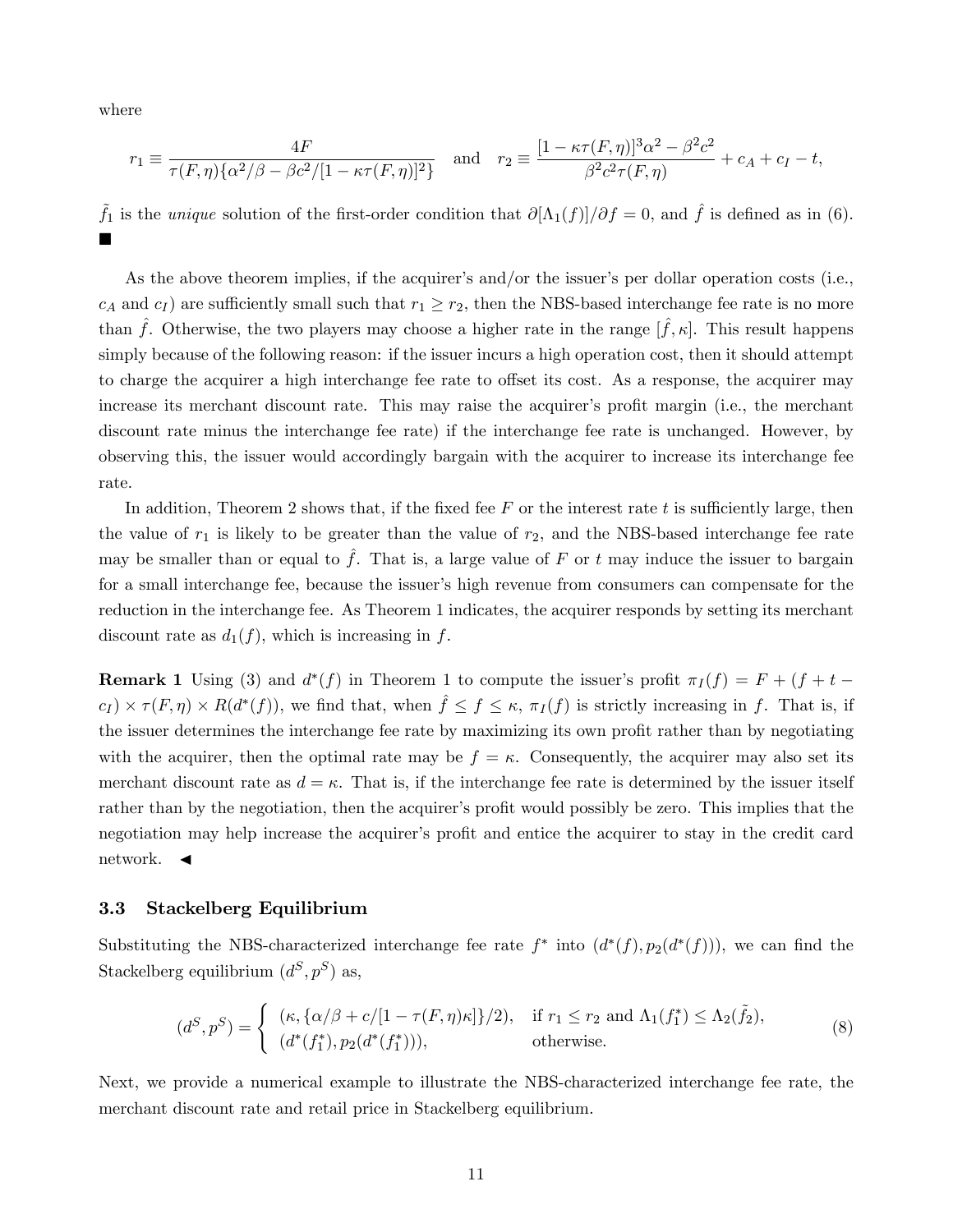**Example 1** Suppose that the issuer's and the acquirer's operation costs per dollar of credit card transaction are  $c_I = $0.005$  and  $c_A = $0.004$ , respectively. The parameters for the demand function are assumed to be  $\alpha = 100$  and  $\beta = 0.7$ . In addition, the merchant's acquisition cost is  $c = $120$ ; the fixed fee and the interest rate for the credit card are  $F = $15$  and  $t = 0.002$  per dollar of credit card transaction. For all numerical examples in this paper, we specify the percentage of the merchant's sales revenue attributed to the credit card transactions as,

$$
\tau(F,\eta) = \rho_1 \times \eta \times \exp(-\rho_2 F),\tag{9}
$$

where  $\rho_i > 0$  (for  $i = 1, 2$ ) are two parameters that are selected such that  $\tau(F, \eta) \in [0, 1]$ . It is obvious that the above function  $\tau(F, \eta)$  satisfies the property that  $\partial \tau(F, \eta)/\partial F \leq 0$  and  $\partial \tau(F, \eta)/\partial \eta \geq 0$ . In this example, we assume that  $\rho_1 = 10$ ,  $\rho_2 = 0.15$ , and  $\eta = 0.6$ , which means that  $\tau(F, \eta) = 0.63$ .

According to Theorem 2, we find that the NBS-characterized interchange fee rate is  $f^* = 4.31\%$ . Then, using (8), we obtain the Stackelberg merchant discount rate as  $d^S = 15.56\%$ , and the Stackelberg retail price of the product as  $p^S = $137.98$ .  $\triangleleft$ 

## 4 The Cooperative Game Analysis

In this section, we allow the merchant to negotiate with the acquirer and the issuer for the interchange fee rate and the merchant discount rate. This is different from Section 3 in which the merchant cannot bargain with other players over the rates. Correspondingly, we develop a three-player cooperative game to characterize the negotiation among the issuer, the acquirer, and the merchant, assuming that (i) players can communicate with each other and form coalitions with other players and (ii) players can make side payments to other players; see von Neumann and Morgenstern  $[45]$  and Straffin  $[40]$ . Note that the cooperative game theory with  $n \geq 3$  players concerns the allocation of profit surplus or cost savings among the n players who cooperate to form a *grand* coalition and achieve the surplus or savings.

In the credit card network, the issuer, the acquirer, and the merchant can join the three-player grand coalition and achieve a system-wide profit generated from the credit card business. To assure the stability of the grand coalition—i.e., the willingness of three players to cooperate for the credit card business, we should construct a three-player cooperative game (in the characteristic function form) and solve it for a fair allocation scheme. But, for our problem, we note that an allocation scheme among the three players is attributed to the interchange fee rate and the merchant discount rate in the grand coalition. For example, a higher value of the interchange fee rate results in more allocation to the issuer; similarly, increasing the merchant discount rate may raise the allocation to the acquirer. That is, given specific values of the two rates, we can compute the corresponding allocation scheme.

Next, we provide an approach to find the rates assuring that the grand coalition is stable; for similar approaches, see, e.g., Petrosjan and Zaccour  $|30|$ , Sexton  $|36|$ , etc. Specifically, in order to find the negotiated rates for the credit card network, we should consider the following two steps:

Step 1: Construct a cooperative game given the rates in the grand coalition. In this step, we construct a three-player cooperative game with the characteristic values in terms of the inter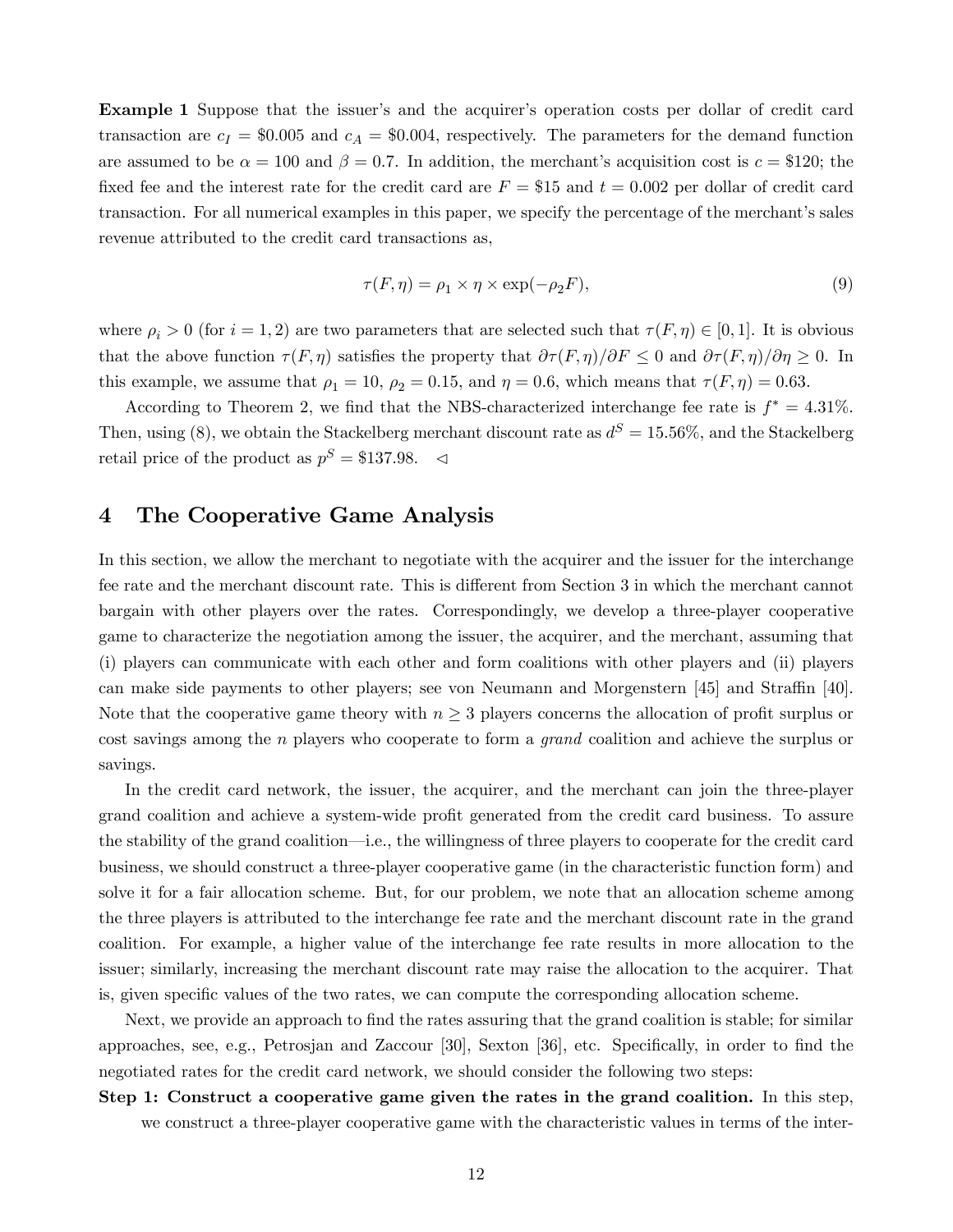change fee rate and the merchant discount rate in the grand coalition, which are assumed to be given.

Step 2: Search for the rates that assure the stability of the grand coalition. We solve the cooperative game to Önd a fair allocation scheme and the corresponding rates, assuring that the grand coalition is stable. We first derive the conditions for the non-empty core, in which each point represents a fair allocation scheme. In order to find a *unique* solution, we then compute Shapley value and the corresponding rates for the cooperative game. Note that (i) Shapley valuebased rates may not satisfy the conditions that assure the non-emptiness of the core, and (ii) Shapley value may not be in the core even if the core is non-empty. Thus, we need to examine whether or not Shapley value can be used to find the rates that result in the stability of the grand coalition. If Shapley value cannot assure that the grand coalition is stable, then we consider the nucleolus and the globally-optimal solution that maximizes the total profit in the grand coalition, which must exist in a non-empty core. For the nucleolus-based rates, we shall develop an algorithm to find the rates satisfying the conditions for the non-emptiness of the core.

Following the above two steps, we next develop a three-player cooperative game, and derive an interchange fee rate and a merchant discount rate that result in a fair allocation scheme assuring the stability of the grand coalition.

#### 4.1 The Three-Player Cooperative Game Given the Rates in the Grand Coalition

To develop a cooperative game with three or more players, we need to compute the characteristic values of all possible coalitions. Note that the characteristic value of a coalition is the minimum profit that all members in the coalition can jointly achieve by using their own efforts only (von Neumann and Morgenstern [45]). For our three-player cooperative game, the possible coalitions are (i) the empty coalition  $\{\varnothing\}$  in which no player joins the credit card network; (ii) three single-player coalitions  $\{i\}$  $(i = M, A, I)$  in which only firm i is involved in the credit card business; (iii) three two-player coalitions  $\{ij\}$   $(i, j = M, A, I, i \neq j)$ , which represent the coalitions each involving firms i and j for the credit card business; and (iv) the three-player (grand) coalition  $\{MAI\}$  in which all of three players cooperate to implement the credit card business.

Let  $v(S)$  denote the characteristic value of the coalition S. Our three-player cooperative game in the characteristic-function form can be then written as:  $v(\emptyset); v(M), v(A), v(I); v(M), v(M),$  $v(AI)$ ; and  $v(MAI)$ . Note that  $v(\emptyset) = 0$  since the profit generated by the empty coalition is naturally zero. We also find from the practice that the acquirer and the issuer, which are two banks, cannot participate in the retailing business. Therefore, if the merchant does not join the credit card network, then either the acquirer or the issuer or both of them cannot achieve any profit from the credit card business; that is,  $v(A) = v(I) = v(AI) = 0$ . However, any coalition involving the merchant may gain a profit generated from consumer purchase with credit cards. The characteristic values  $v(M), v(M)$ ,  $v(MA)$ , and  $v(MAI)$  are calculated as given in Table 1, where  $\delta \geq 1$  denotes the scale parameter for the acquiring-related operation cost of the merchant and the issuer in acting as an "acquirer;" and  $\gamma \geq 1$  denotes the scale parameter for the issuing-related operation cost of the merchant and the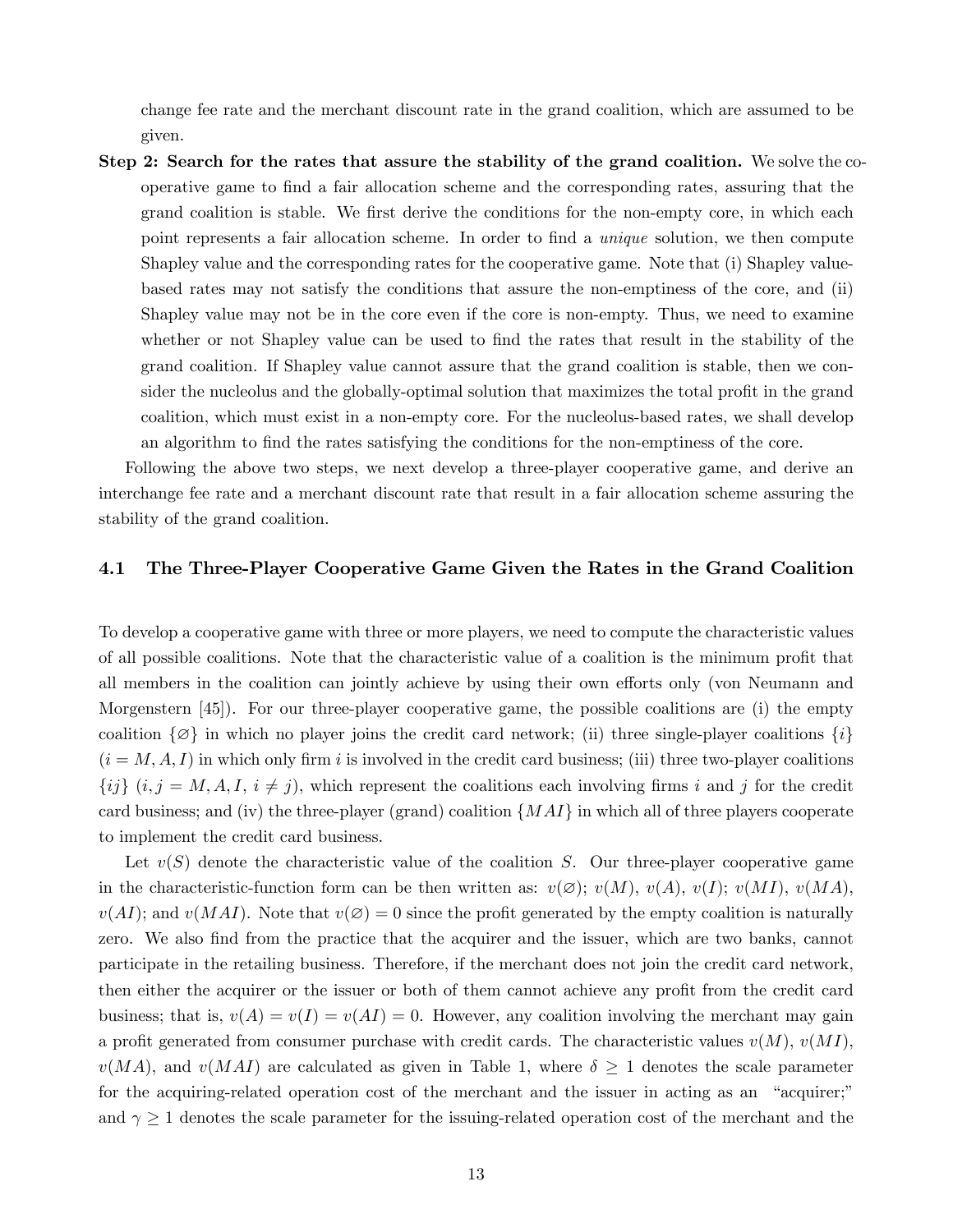acquirer in acting as an "issuer." Moreover, in Table 1,  $d^S$  is the Stackelberg equilibrium-characterized merchant discount rate in the two-stage game setting, as given in Section 3;  $f^{MI}$  and  $d^{MA}$  denote the negotiated interchange fee rate and merchant discount rate in the coalitions  $\{MI\}$  and  $\{MA\}$ , respectively. For details about our calculation, see online Appendix C.

For the three-player cooperative game, we need to clarify the role of the acquirer, which is a financial  $\leftarrow$ **AE.(2)** firm serving the merchant. This is important since, in practice, some large merchants (e.g., JUSCO,  $\leftarrow$ R2.4 Tesco, etc.) have their own banks, thus being bale to operate the acquiring business itself. That is, the merchant could act as an acquirer in addition to mainly participating in the retailing business. It then follows that we may not need a financial firm as the acquirer in the game, and the characteristic values  $v(MI)$  and  $v(MAI)$  may be identical. Actually, we can find from a number of practices that, in today's credit card networks, it is still common—and necessary—to have a separate financial firm as the acquirer, and  $v(MI)$  and  $v(MAI)$  are unlikely to be identical, because of the following two reasons.

- 1. In practice, if a large merchant possessing the Önancial function is willing to serve as an acquirer, then it, as usual, also decides to act as an issuer by issuing credit cards to consumers. This case corresponds to the coalition  $\{M\}$ , in which the merchant operates the credit card network by itself. Such an operation mainly stems from the merchant's motivations for the delivery of convenience to consumers and the improvement of proÖtability. The real examples include JUSCO and Tesco, as explained in online Appendix C.1.
- 2. In the retailing industry, most merchants—including a number of large merchants such as Wal-Mart and Sears (which sold its retail credit card business to the Citibank in  $2003$ )—do not participate in the Önancial operations, but focus on their retailing operations and cooperate with one or two external Önancial Örms acting as the acquirer and the issuer. For example, Wal-Mart, GE Money Bank—which serves Wal-Mart as an acquirer, and the Citibank—which issues the Citibank credit cards to consumers who can use the cards to shop at Wal-Mart.

From the above, we conclude that (i) a separate financial firm as an acquirer widely exists in reality, because most merchants do not have their own banks, and (ii) most of the merchants with the Önancial functions usually undertake both the acquiring and the issuing operations rather than only the acquiring business.

We note from Table 1 that, in the coalition  $\{M\}$  where the network density is  $\eta_M$ —which is smaller than  $\eta$ , the merchant's net operation cost for the credit card business  $\delta c_A + \gamma c_I - t$  may not be less than the Stackelberg equilibrium merchant discount fee  $d^S$ , which is the "cost" of the merchant in the two-stage game setting. If  $\delta c_A + \gamma c_I - t < d^S$ , then, because  $\tau(F, \eta_M) < \tau(F, \eta)$ , the retail price  $p^S$ and the merchant's profit  $\pi_M(p^S)$  in the traditional setting are smaller than the retail price  $p^{M_1}$  and the merchant's profit  $\Pi_{M_1}(p^{M_1})$  when the merchant acts alone in the credit card business, respectively. Otherwise, if  $\delta c_A + \gamma c_I - t \geq d^S$ , then  $p^S$  and  $\pi_M(p^S)$  may be greater than  $p^{M_1}$  and  $\Pi_{M_1}(p^{M_1})$ , respectively, which depends on the value of the fixed fee F and the difference between  $\tau(F, \eta_M)$  and  $\tau(F,\eta)$ . That is, when  $\delta c_A + \gamma c_I - t < d^S$ , the merchant should have an incentive to undertake the credit card business instead of "outsourcing" such a business to the acquirer and the issuer. Since  $c_A + c_I < d^S$ , as discussed in Section 3, the fixed fee F, the interest rate t, the network density  $\eta_M$ , and parameters  $\delta$  and  $\gamma$  play important roles in affecting the merchant's willingness to hold the credit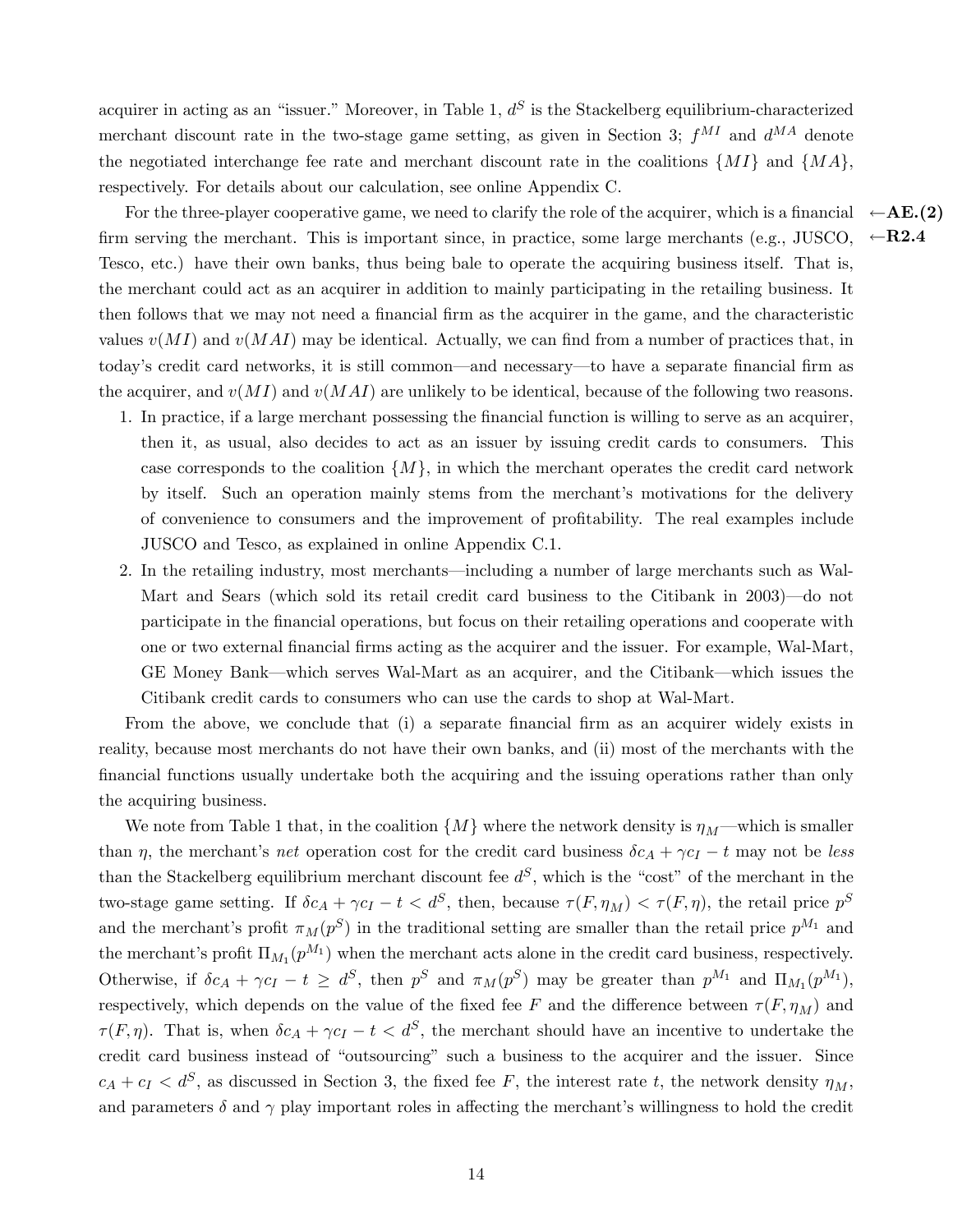| Coalition | Characteristic Value                                                                                                                                                                                                                                                                                                                                                                                                                                                                                                                                                  | Remark                                                                                                                                                                                                                                                                                                                                                              |
|-----------|-----------------------------------------------------------------------------------------------------------------------------------------------------------------------------------------------------------------------------------------------------------------------------------------------------------------------------------------------------------------------------------------------------------------------------------------------------------------------------------------------------------------------------------------------------------------------|---------------------------------------------------------------------------------------------------------------------------------------------------------------------------------------------------------------------------------------------------------------------------------------------------------------------------------------------------------------------|
| $\{M\}$   | $v(M) =$<br>$\max[\pi_M(p^S), \Pi_{M_1}(p^{M_1})]$<br>$\begin{array}{rl} = & \displaystyle \max \left\{ \frac{\beta [1- \tau (F,\eta )d^S]}{4} \left[ \frac{\alpha }{\beta } - \frac{c}{1-\tau (F,\eta )d^S} \right]^2, \right. \\ & \left. F + \frac{\beta [1- \tau (F,\eta_M )(\delta c_A + \gamma c_I - t)]}{4} \right. \end{array}$<br>$\times \left[ \frac{\alpha}{\beta} - \frac{c}{1 - \tau(F, \eta_M)(\delta c_A + \gamma c_I - t)} \right]^2 \right\}$                                                                                                       | The merchant may operate in the two-<br>stage game setting with the profit $\pi_M(p^s)$ ,<br>or may operate itself for the acquiring<br>and issuing business (in addition to its own<br>retailing business) with the profit $\Pi_{M_1}(p^{M_1})$ .<br><b>Example:</b> JUSCO $(M)/$ AEON JUSCO<br>credit cards; Tesco/Clubcard Credit Card                           |
| v(MI)     | $v(MI) = F + \frac{1 + \tau(F, \eta)(t - c_I - \delta c_A)}{1 + \tau(F, \eta)(t - c_I - \delta c_A)}$<br>$\begin{array}{l} \times \left[\frac{\alpha^2}{\beta} + \frac{\beta c^2}{[1-\tau(F,\eta) f^{MI}]^2}\right] - \frac{\beta c}{2} \\ \times \left[\frac{\alpha}{\beta} + \frac{\tau(F,\eta) c(f^{MI}+t-c_I-\delta c_A)}{[1-\tau(F,\eta) f^{MI}]^2}\right] \end{array}$                                                                                                                                                                                          | The issuer operates for the acquiring<br>business in addition to its own issuing<br>business; and the merchant operates<br>for the retailing business. The interchange<br>fee rate $f^{MI}$ results from the negotiation<br>between the issuer and the merchant.<br><b>Example:</b> Sears $(M)$ and Citibank $(I)$<br>Citibank credit cards                         |
| v(MA)     | $v(MA) = F + \frac{1 + \tau(F, \eta)(t - c_A - \gamma c_I)}{4}$<br>$\begin{array}{l} \vspace{2mm} \begin{array}{l} \vspace{2mm} \begin{array}{c} \vspace{2mm} \begin{array}{c} \vspace{2mm} \begin{array}{c} \vspace{2mm} \end{array} & \frac{4}{\beta} c^2 \\ \vspace{2mm} \times \begin{bmatrix} \alpha^2 \\ \beta \end{array} + \frac{1}{[1-\tau(F,\eta)d^{MA}]^2} \end{bmatrix} - \frac{\beta c}{2} \\ \vspace{2mm} \times \begin{bmatrix} \alpha \\ \beta \end{bmatrix} + \frac{\tau(F,\eta)c(d^{MA}+t-c_A-\gamma c_I)}{[1-\tau(F,\eta)d^{MA}]^2} \end{array} \$ | The acquirer operates for the issuing<br>business in addition to its own acquiring<br>business; and the merchant operates for<br>the retailing business. The merchant<br>discount rate $d^{MA}$ results from the negotiation<br>between the acquirer and the merchant.<br><b>Example:</b> Wal-Mart $(M)$ and GE Money Bank $(A)$<br>/Wal-Mart Discover credit cards |
| v(MAI)    | $v(MAI) = F + \left(\alpha - \frac{\beta c}{1 - \tau(F, \eta)d}\right) \left[\frac{\tau(F, \eta)(t - c_I - c_A)}{4}\right]$<br>$+\frac{1}{4}\left(\frac{\alpha}{\beta}+\frac{c^{\prime\prime}}{1-\tau(F_{\alpha})^2}\right)-\frac{c}{2}\right]$                                                                                                                                                                                                                                                                                                                       | The merchant, the acquirer, and the issuer<br>operate for the retailing, the acquiring,<br>and issuing business, respectively.<br><b>Example:</b> Wal-Mart $(M)$ , GE Money Bank $(A)$ ,<br>and Citibank $(I)/C$ itibank credit cards                                                                                                                               |

Table 1: The characteristic values  $v(M)$ ,  $v(MI)$ ,  $v(MA)$ , and  $v(MAI)$  for the three-player cooperative game. Note that, in the characteristic value  $v(M)$ , the retail price in the two-stage game setting is  $p^S = {\alpha/\beta + c/[1 - \tau(F, \eta)d^S]}/2$  and the retail price in the coalition  ${M}$  is  $p^{M_1} = {\alpha/\beta + c/[1 - \tau(F, \eta)d^S]}$  $\tau(F, \eta_M)(\delta c_A + \gamma c_I - t)]/2.$ 

card business.

When the values of  $F$  and  $t$  are given, we find that, if the merchant is sufficiently efficient in the credit card business such that  $\delta c_A + \gamma c_I - t < d^S$ , then the merchant should be inclined to operate the credit card business rather than to subcontract the financial service out to the acquirer and the issuer. Noting that, in practice, the majority of merchants are specialized in the retailing service rather than the financial service, we conclude that the large-scale merchants—which include, e.g.,  $JUSCO$ , as an example for the coalition  ${M}$ —may be likely to consider the credit card business, whereas the other merchants (especially, small-scale merchants) may have to rely on the acquirer and the issuer as in the two-stage game setting. Note that the "large" merchants are defined as those who can operate with sufficiently small values of  $\delta$  and  $\gamma$ ; and the "small" merchants are those with large values of  $\delta$  and  $\gamma$ .

We also note that small merchants may increase the fixed fee  $F$  and the interest rate  $t$ , in order to act alone in credit card transactions without cooperating with the acquirer and the issuer in the traditional setting. Specifically, if the merchant charges the credit card consumers a higher interest rate, then the retail price  $p^{M_1}$  can be reduced and the condition that  $\delta c_A + \gamma c_I - t < d^S$  may be still satisfied even if  $\delta$  and  $\gamma$  are not sufficiently small. Moreover, the merchant can increase the fixed fee F—which also results in an increase in its retail price, assuring that  $\Pi_{M_1}(p^{M_1}) \geq \pi_M(p^S)$ . Hence, to deal with the credit card operations, the small merchants may need to raise the Öxed fee and the interest rate, and also to reduce its retail price to compensate credit card consumers for their higher credit card costs.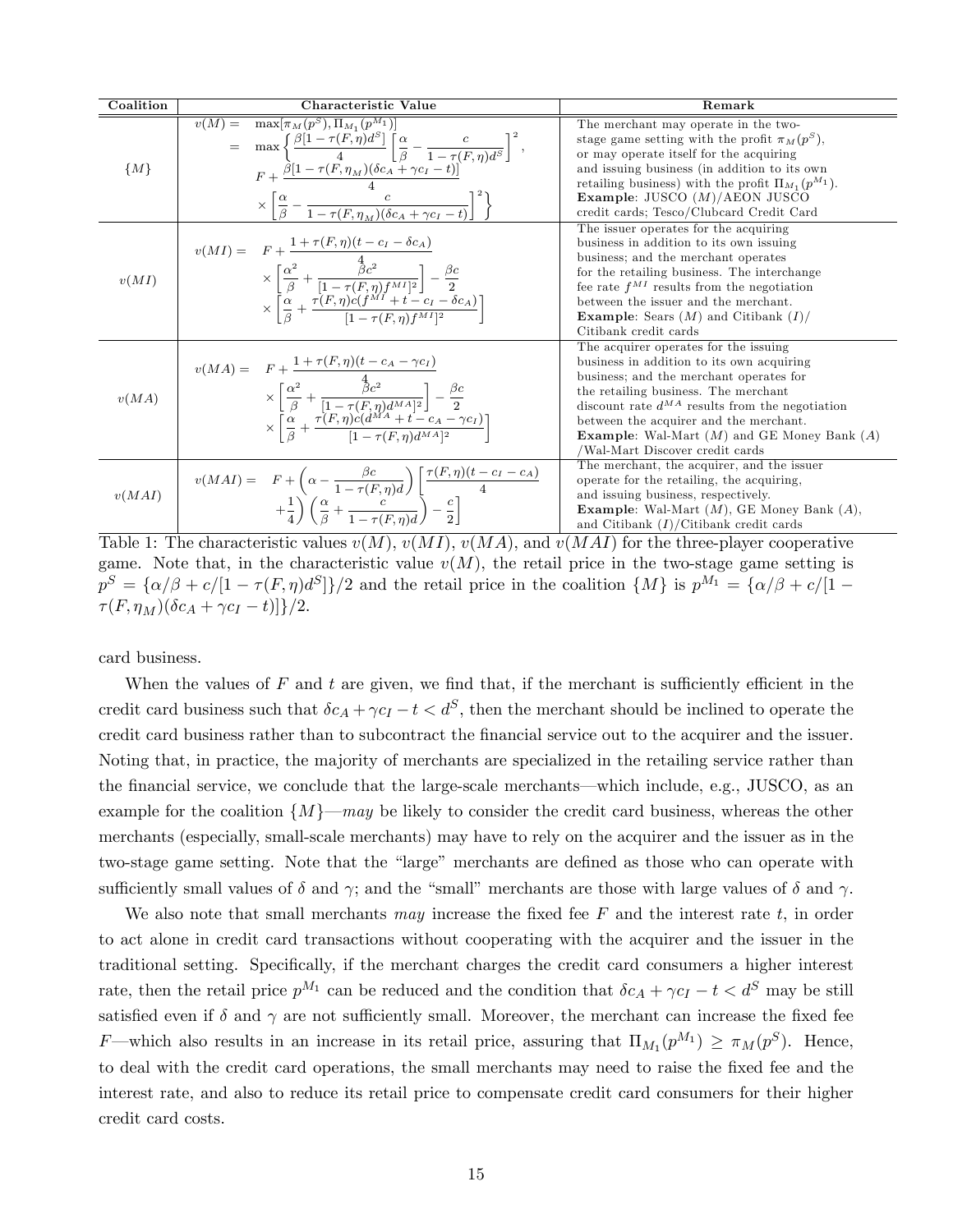In addition, the negotiated interchange fee rate  $f^{MI}$  in the coalition  $\{MI\}$  and the negotiated merchant discount rate  $d^{MA}$  in the coalition  $\{MA\}$  are smaller than the Stackelberg equilibrium-based merchant discount rate  $d^S$  in the two-stage game setting. Our analysis in online Appendix C indicates that  $f^{MI} \geq c_I + \delta c_A - t$  and  $d^{MA} \geq c_A + \gamma c_I - t$ .

# 4.2 The Analysis of the Three-Player Cooperative Game for the Rates Assuring the Stability of the Grand Coalition

We use the solution concepts of Shapley value and the nucleolus to find a unique interchange fee rate and a unique merchant discount rate that result in a fair scheme of allocating the profit  $v(MAI)$  among the three players. Before we calculate the rates, we first investigate whether our cooperative game in the characteristic-function form is superadditive and convex.

A three-player cooperative game G is superadditive if  $v(C_1 \cup C_2) \ge v(C_1) + v(C_2)$  for any two disjoint coalitions  $C_1$  and  $C_2$  [40]. Moreover, the game is convex and superadditive if its characteristic function is supermodular (Driessen [14] and Topkis [43]). For our problem, the characteristic function of our three-player cooperative game is supermodular if  $v(S \cup T) + v(S \cap T) \ge v(S) + v(T)$ , for all  $S, T \subseteq N$  [38].

#### 4.2.1 Supermodularity and the Core

We begin by deriving a sufficient condition under which our cooperative game is supermodular.

**Theorem 3** If the merchant discount rate d is negotiated such that  $v(MAI)-v(MA) \geq v(MI)-v(M)$ , then our three-player cooperative game is supermodular.

In the sufficient condition given by the above theorem,  $v(MI) - v(M)$  means the "additional" profit generated when the issuer participates in the credit card business by undertaking both the issuer- and the acquiring-related operations. Moreover,  $v(MAI) - v(MA)$  represents the "additional" profit generated by the participation of the issuer who only operates the issuer-related business while the acquirer exists in the credit card network. That is, the sufficient condition in Theorem 3 implies that the issuer, the acquirer, and the merchant can jointly achieve a higher profit from the credit card business (i.e., the game is supermodular and thus superadditive), if the issuer's "contribution" is greater when the acquirer serves the credit card network than when the acquirer is not involved in such a business. Furthermore, one may note that the sufficient condition that  $v(MAI) - v(MA) \ge v(MI) - v(M)$  can be equivalently re-written as  $v(MAI) - v(MI) \ge v(MA) - v(M)$ . Using our above argument, we can also conclude that the three firms can enjoy a *higher* system-wide profit, if the acquirer's contribution is greater when the issuer exists in the credit card network than when the issuer is not involved.

In addition to the above, we find that the merchant should be *always* involved in the credit card business, even though both the issuer and the acquirer are important to the profitability—and efficiency—of the credit card network. The reason is given as follows: if the merchant does not join the network, then both the issuer and the acquirer cannot gain any profit from the credit card business since they, as two financial firms, could not play as the role of an "merchant" to realize the sale revenue in the retailing market.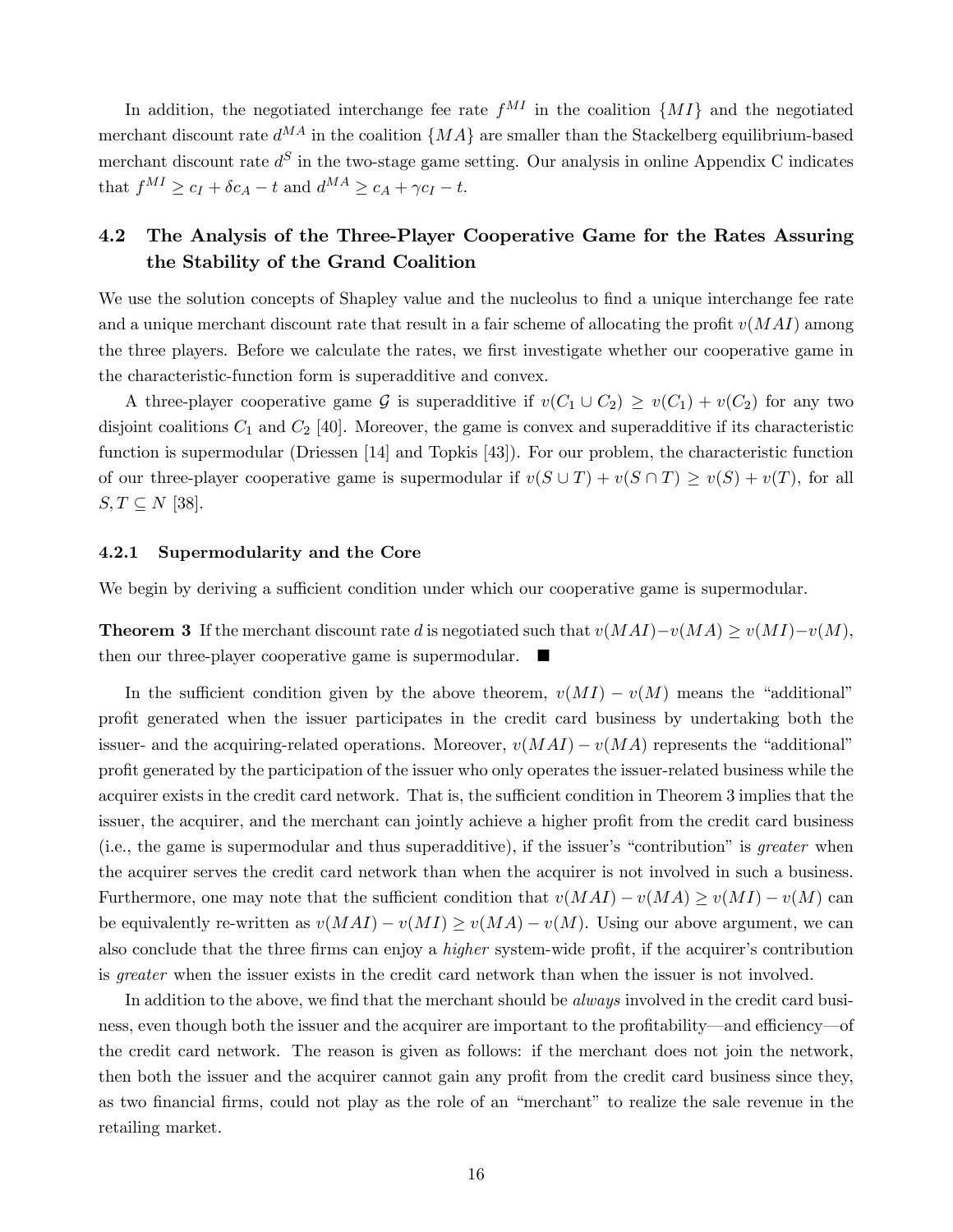**Remark 2** The merchant's participation in the credit card network is *significantly* important to the success of the network. Moreover, the issuer and the acquirer may need to have *sufficient* expertise in the issuing- and the acquiring-related business, respectively, in order to make the network-wide profit higher than when the merchant operates the credit card business by itself or delegates the business to either the issuer or the acquirer. Theorem 3 implies that the issuer and the acquirer should both operate in the credit card network, in order to improve the profitability of the network. That is, the popularity of the credit card service in the Önancial market could be important to the success of the recent U.S. bill "H.R. 2695," in which the merchant is encouraged to participate in the credit card network for the negotiation of the interchange fee rate and the merchant discount rate.  $\blacktriangleleft$ 

When our cooperative game is supermodular, it has a non-empty core in which there exists a set of fair allocation schemes each assuring the stability of the grand coalition  $\{MAI\}$  [16]. Letting  $y_i$ denote the profit allocated to firm  $i, i \in N = \{M, A, I\}$ , we can call a proper allocation scheme  $y \equiv (y_M, y_A, y_I)$  — where  $y_M = \Pi_{M_4}(d)$ ,  $y_A = \Pi_{A_4}(d)$ , and  $y_I = \Pi_{I_4}(f)$  — an imputation for our game  $\mathcal{G} = (N, v(.))$ , if the scheme satisfies the following two properties: (i) *individual rationality*, i.e.,  $y_i \ge v(i)$ , for all  $i \in N$ ; and (ii) *collective rationality*, i.e.,  $\sum_{i \in N} y_i = v(MAI)$  [40]. The core is the set of all undominated imputations (fair allocation schemes)  $(y_M, y_A, y_I)$  such that  $\sum_{i \in T} y_i \ge v(T)$  for all coalitions  $T \subseteq N = \{M, A, I\}.$ 

Even though a supermodular game must have a non-empty core, we cannot conclude that the core is empty for the non-supermodular game. In the following theorem, we provide necessary and sufficient conditions under which our cooperative game has a non-empty core.

**Theorem 4** The core of our cooperative game is non-empty if and only if  $f^{MI} - \delta c_A \leq f$  and  $f +$  $d^{MA} + t - \gamma c_I \leq d \leq \min(d^{MA}, f^{MI}).$ 

The above theorem implies that, as the merchant joins the grand coalition  $\{MAI\}$  and bargains with the acquirer and the issuer over the merchant discount rate and the interchange fee rate, the negotiated interchange fee rate and merchant discount rate are smaller than  $d^{MA}$  and  $f^{MI}$ , respectively. Noting from Section 4.1 that both  $d^{MA}$  and  $f^{MI}$  are smaller than  $d^S$ , we find that the merchant discount rate negotiated by the issuer, the acquirer, and the merchant is smaller than  $d^S$  in the two-stage game setting. But, we cannot analytically show that the interchange fee rate is smaller than  $f^*$  in the twostage game setting. Though, all numerical examples that we shall provide later can demonstrate that the interchange fee rate is reduced as a result of the negotiation among the issuer, the acquirer, and the merchant.

As Theorem 4 indicates, the interchange fee rate f must be greater than or equal to  $f^{MI} - \delta c_A$ . We learn from Section C.2 that  $f^{MI}$  is the rate paid by the merchant to the issuer in the coalition  $\{MI\}$ , where the issuer absorbs the unit cost  $\delta c_A$  in undertaking the acquiring-related operations. This implies that  $f^{MI}-\delta c_A$  represents the issuer's unit "net gain" resulting from its own (issuer-related) operations. Thus, the condition that  $f^{MI} - \delta c_A \leq f$  assures that the issuer is willing to join the grand coalition  $\{MAI\}$ . Similarly, in the two-player coalition  $\{MA\}$ , the acquirer's unit "net gain" resulting from its own (acquiring-related) operations is  $d^{MA} + t - \gamma c_I$ . To assure that the acquirer has an incentive to join the grand coalition  $\{MAI\}$ , we should determine the merchant discount rate d such that the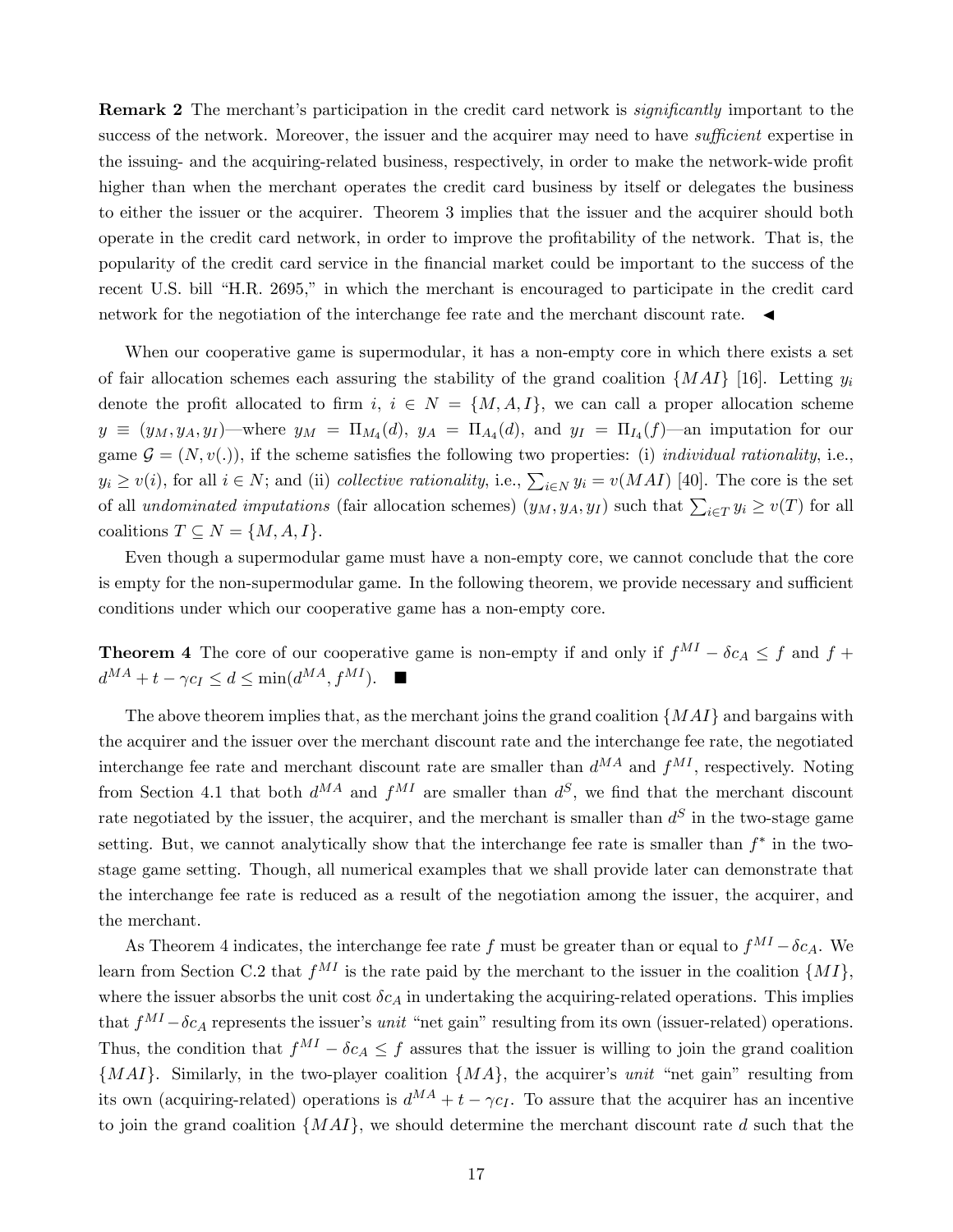acquirer's unit net gain  $(d - f)$  in  $\{MAI\}$  is no less than  $d^{MA} + t - \gamma c_I$ , i.e.,  $f + d^{MA} + t - \gamma c_I \leq d$ . Note that the merchant pays the rates  $d^{MA}$  and  $f^{MI}$  in the two-player coalitions  $\{MA\}$  and  $\{MI\}$ , respectively. In order to entice the merchant to stay in the grand coalition, we should choose the merchant discount rate that is lower than both  $d^{MA}$  and  $f^{MI}$ , i.e.,  $d \le \min(d^{MA}, f^{MI})$ . According to the above discussion, we draw the following insights.

**Remark 3** The grand coalition is more likely to be stable, if the degree of "division of labour" among the three Örms (i.e., the merchant, the acquirer, or the issuer) in the credit card network is higher. The division of labour is the specialization of cooperative "labour" in specific, circumscribed tasks, see, e.g., [41]. In our credit card network, the degree of division of labour reflects the specializations of the merchant, the acquirer, or the issuer in their retailing, acquiring, and issuing operations, respectively. When the degree of division of labour in the network is higher, each firm is stronger and more "specialized" in its *own* operation; that is, the acquirer and the merchant in the coalition  ${MA}$  may operate the credit card issuing business more inefficiently, and the issuer and the merchant in the coalition  $\{MI\}$  may operate the credit card acquiring business more inefficiently. Note that the scale parameter  $\delta$  reflects the operation efficiency of the issuer and the merchant in acting as an "acquirer;" and, the scale parameter  $\gamma$  reflects the operation efficiency of the acquirer and the merchant in acting as an "issuer." Therefore, a higher degree of division of labour should result in higher values of  $\delta$  and  $\gamma$ .

Theorem 4 indicates that, in the credit card network, all of the three firms are willing to join the grand coalition, if and only if the deviation of any one player from the grand coalition shall make the remaining two players worse off. That is, if each two-player coalition can achieve a *significantly* high profit (characteristic value), then the grand coalition is *unlikely* to be stable. Recall that the profit of the coalition  $\{AI\}$  is zero. From online Appendices C.2 and C.3, we find that the profits of the coalitions  $\{MI\}$  and  $\{MA\}$  could be small if the values of the scale parameters  $\delta \geq 1$  and  $\gamma \geq 1$  are significantly high, respectively. Therefore, in the credit card network with the high values of  $\delta$  and  $\gamma$ , neither the two-player coalition  $\{MI\}$  nor  $\{MA\}$  would be stable and instead, the grand coalition is likely to be stable. That is, if the merchant, the acquirer, and the issuer are more specialized in their own operations for the credit card business—resulting in a higher degree of division of labour, then it should be more costly for the issuer and the merchant (the acquire and the merchant) to take the role of an "acquirer" ("issuer"), the value of  $\delta(\gamma)$  is higher, and the grand coalition is more likely to be stable.  $\triangleleft$ 

The above remark implies that the recent U.S. bill "H.R. 2695" should be more effective, if, in major U.S. credit card networks, the degree of division of labour is higher, and the financial firms and the merchants are more specialized in their own operations. As discussed in Section 3, in 2007, the percentage of the transactions by the financial firms mainly acting for the acquiring operation is around 79.9%, and the percentage of the transactions by the financial firms mainly acting in the issuing operation is around 83.7%. Moreover, there is no merchant on either the list of top 10 acquirers or the list of top 10 issuers, which was listed by Prager et al. [32]. The above fact implies that the degree of division of labour in the U.S. credit card business is high. Thus, we can conclude that the recent U.S. bill "H.R. 2695" should be effective as merchants, acquirers, and issuers should be willing to form a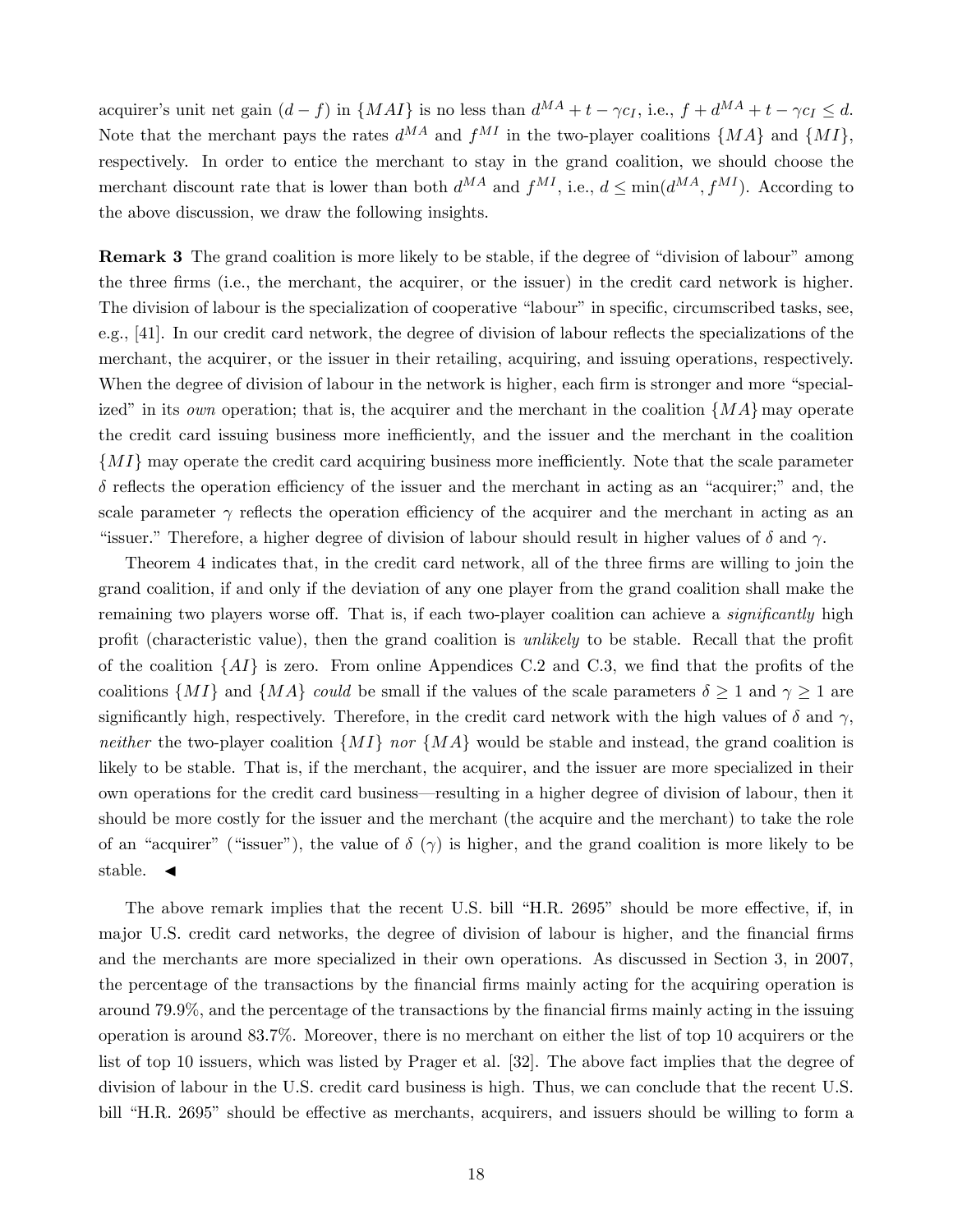stable grand coalition and negotiate the merchant discount rate and the interchange fee rate.

In addition, we find from Theorem 4 that a low value of the interest rate  $t$  is likely to result in the stability of the grand coalition and the effectiveness of the U.S. bill "H.R. 2695." Letting

$$
\Theta \equiv \{ (d, f)|f + d^{MA} + t - \gamma c_I \le d \le \min(d^{MA}, f^{MI}) \text{ and } f^{MI} - \delta c_A \le f \},\tag{10}
$$

we have the following corollary.

**Corollary** 1 If  $\gamma > 1$ , then the set  $\Theta$  is non-empty and thus, the interchange fee rate and the merchant discount rate in  $\Theta$  can assure that the corresponding allocation scheme is in the core and the grand coalition  $\{MAI\}$  is stable. However, if  $\gamma = 1$ , then both the set  $\Theta$  and the core are empty.

In this paper,  $\gamma$  is assumed to be greater than 1, because, as discussed previously, the acquirer/merchant incurs a higher operation cost in acting as "an issuer." Moreover, noting from Section 4.1 that  $d^{MA} < d^S$ and  $f^{MI} < d^S$ , we find that  $d^S > min(d^{MA}, f^{MI})$  and thus, the rates  $(f^*, d^S)$  in the two-stage game (traditional) setting—which are given as in Section 3—do not belong to the set  $\Theta$ . That is, if the merchant, the acquirer, and the issuer choose the rates  $(f^*, d^S)$  in the three-player cooperative game setting, then the core is empty and the grand coalition is not stable.

### 4.2.2 The Unique Merchant Discount and Interchange Fee Rates

Since the core includes many allocation schemes rather than only a unique scheme, one may need to make a decision on which imputation in the core to be chosen to allocate the profit  $v(MAI)$ . Shapley value [37] and the nucleolus [35] are the two most commonly-used solutions in cooperative game theory. We thus apply both of them to derive a unique allocation solution and its corresponding rates d and  $f$ . Moreover, the three players may desire to choose the globally-optimal rates that maximize their total profit  $v(MAI)$ . Accordingly, in addition to Shapley value and nucleolus, we also compute the globally optimal rates.

**Shapley value** For a *n*-player cooperative game, the Shapley value for player  $i$  is computed as  $\phi_i = \sum_{i \in T}(|T|-1)!(n-|T|)![v(T) - v(T - \{i\})]/(n!)$ , where T denotes a possible coalition that the firm i joins, and  $|T|$  is the size of T. It is a unique, monotonic solution (Megiddo [28] and Young [49]), as the profit allocated to each player increases if the profit achieved by each possible coalition increases.

Using the above formula, we can write the unique allocation scheme in terms of Shapley value for our cooperative game  $\mathcal{G} = (N, v(\cdot))$  as,

$$
\begin{cases}\n\phi_M = \frac{2v(MAI) + 2v(M) + v(MA) + v(MI)}{6}; \\
\phi_A = \frac{2v(MAI) - v(M) + v(MA) - 2v(MI)}{6}; \\
\phi_I = \frac{2v(MAI) - v(M) + v(MI) - 2v(MA)}{6}.\n\end{cases}
$$

Note that  $\phi_M$ ,  $\phi_A$ , and  $\phi_I$  correspond to the profits allocated to the merchant, the acquirer, and the issuer in the grand coalition— $\Pi_{M_4}(d)$ ,  $\Pi_{A_4}(d)$ , and  $\Pi_{I_4}(f)$  given in (17) and (18), respectively. By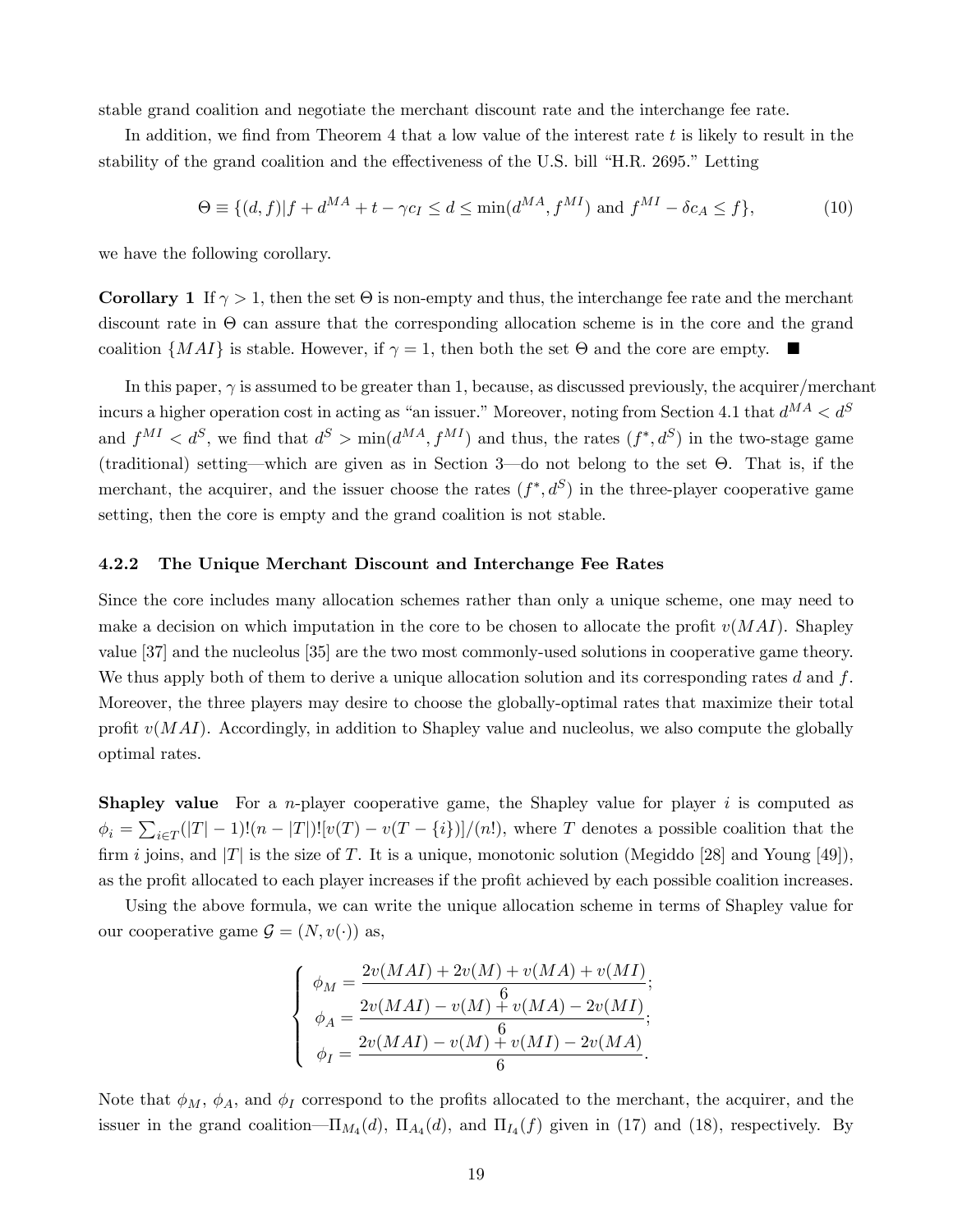solving the equations  $\{\Pi_{M_4}(d) = \phi_M\}$  and  $\Pi_{A_4}(d) = \phi_A\}$ , we can find the Shapley value-characterized merchant discount rate  $d^{SP}$  and interchange fee rate  $f^{SP}$ . Note that we do not need to consider the equation that  $\Pi_{I_4}(f^{SP}) = \phi_I$ , because  $\Pi_{M_4}(d^{SP}) + \Pi_{A_4}(d^{SP}) + \Pi_{I_4}(f^{SP}) = \phi_M + \phi_A + \phi_I = v(MAI)$ . However, the Shapley value-characterized  $d^{SP}$  and  $f^{SP}$  may not belong to the set  $\Theta$ ; thus, when  $d^{SF}$ and  $f^{SP}$  are adopted, the core may be empty and the grand coalition  $\{MAI\}$  may be unstable.

To illustrate the above, we next provide two examples—one with an empty core and the other with a non-empty core—when the Shapley value is used to allocate  $v(MAI)$  among the merchant, the acquirer, and the issuer.

Example 2 We consider a three-product case and use the parameter values given in Example 1. We also assume that  $\delta = 15$  and  $\gamma = 12$ . In addition, for the coalition  $\{M\}$ , the density of the merchant's network in (9) is  $\eta_M = 0.5$ . According to Section 4.1, we find that (i) for the coalition  $\{M\}$ ,  $v(M) = 51.44$ ; (ii) for the coalition  $\{MI\}$ ,  $f^{MI} = 6.3\%$  and  $v(MI) = 88.70$ ; and (iii) for the coalition  $\{MA\}, d^{MA} = 6.2\%$  and  $v(MA) = 69.24$ . Solving the equation set  $\{\Pi_{M_4}(d) = \phi_M\}$  and  $\Pi_{A_4}(d) = \phi_A\}$ yields  $d^{SP} = 2.75\%$  and  $f^{SP} = 0.07\%$ , and  $v(MAI) = 101.38$ . Since  $f^{SP} < f^{MI} - \delta c_A = 0.3\%$ ,  $(d^{SP}, f^{SP})$  is not in the set  $\Theta$ . Therefore, as Corollary 1 indicates, the core is empty and the grand coalition  $\{MAI\}$  is thus unstable.  $\lhd$ 

We then provide another example to calculate the Shapley value-based rates that can result in the stability of the grand coalition.

**Example 3** We re-consider Example 2 but assume that  $c_A = 0.004$ ,  $c_I = $0.0045$  and  $\gamma = 15$ . Similarly, we find that  $v(M) = 48.69$ ;  $v(MI) = 68.97$ , and  $v(MA) = 65.31$ ; and,  $f^{MI} = 6.25\%$ and  $d^{MA} = 6.95\%$ . We then obtain the rates  $d^{SP} = 2.99\%$  and  $f^{SP} = 0.33\%$ . It follows that  $v(MAI) = 101.57$ . Since  $f^{SP} + d^{MA} + t - \gamma c_I = 0.73\% \leq d^{SP} \leq \min(d^{MA}, f^{MI}) = 6.25\%$  and  $f^{SP} > f^{MI} - \delta c_A = 0.25\%, (d^{SP}, f^{SP})$  belongs to the set  $\Theta$  and thus, the core is non-empty. That is, if the merchant, the acquirer, and the issuer choose  $d^{SP}$  and  $f^{SP}$ , then the grand coalition  $\{MAI\}$  is stable and the three players are willing to cooperate for the credit card business.  $\triangleleft$ 

**The Nucleolus** Since the Shapley value-characterized rates  $(d^{SP}, f^{SP})$  may not be in the set  $\Theta$ , we use another common concept "the nucleolus" to find a unique pair of the rates. For a three-player cooperative game, the nucleolus solution is defined as a 3-tuple imputation  $\mathbf{x} = (x_M, x_A, x_I)$  such that the excess ("unhappiness")  $e_S(x) = v(S) - \sum_{i \in S} x_i$  of any possible coalition S cannot be lowered without increasing any other greater excess [35]. That is, the nucleolus solution makes the largest unhappiness of the coalitions as small as possible, or, equivalently, minimizes the worst inequity. A most common approach to find the nucleolus is the sequential linear programming (LP) method that is based on lexicographic ordering (Maschler, Peleg, and Shapley [26]). Using the LP approach, we first reduce the largest excess  $\max\{e_S(x), \text{ for all } S \subseteq N\}$  as much as possible, then decrease the second largest excess as much as possible, and continue this process until the 3-tuple imputation  $x$  is determined. Even though the nucleolus has been proved to always exist in the core as long as the core is non-empty [40], we have to solve a series of linear problems to Önd it. For a recent detailed discussion on the calculation of the nucleolus, see Leng and Parlar [22]. For our game, a LP algorithm can be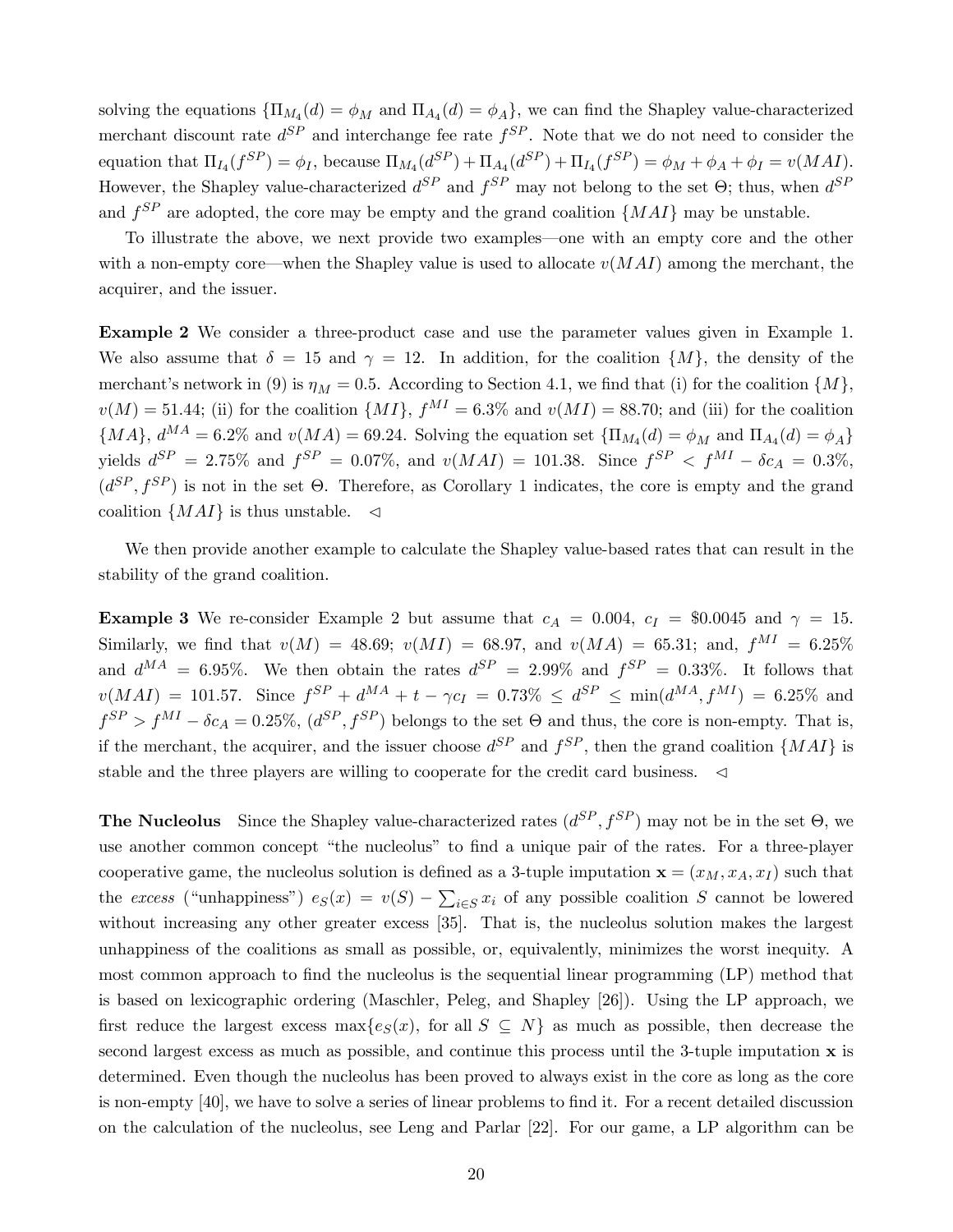developed as given in online Appendix D. We next provide two examples to illustrate the calculation of the nucleolus-characterized rates  $d^n$  and  $f^n$ .

Example 4 We consider the parameter values given in Example 2. Using the algorithm provided in online Appendix D, we compute the nucleolus-characterized rates as  $(d^n, f^n) = (3.53\%, 0.45\%),$ which can result in the stability of the grand coalition. Next, we adopt the parameter values used in Example 3 to find the nucleolus-characterized rates as  $d^n = 3.58\%$  and  $f^n = 0.44\%$ . Comparing the nucleolus-characterized solution  $(d^n, f^n)$  with the Shapley value-characterized solution  $(d^{SP}, f^{SP}) =$  $(2.99\%, 0.33\%)$  in Example 3, we find that the nucleolus solution suggests a higher merchant discount rate and also a higher interchange fee rate. Since  $d^{n} - f^{n} = 3.14\% > d^{SP} - f^{SP} = 2.66$ , both the acquirer and the issuer should prefer the nucleolus to the Shapley value.  $\triangleleft$ 

Globally-Optimal Rates We now investigate a centralized case that the merchant, the acquirer, and the issuer jointly determine optimal merchant discount and interchange fee rates to maximize their total profit  $v(MAI)$ , which is given as in (19). We note that  $v(MAI)$  is dependent on the merchant discount rate  $d$  but independent of the interchange fee rate  $f$ , which is attributed to the fact that the interchange fee—calculated as  $f \times \tau(F, \eta) \times R$ —is the issuer's revenue but is the acquirer's cost. But, to find the globally optimal merchant discount rate, we should maximize  $v(MAI)$  subject to  $d \in \Theta$ , where  $\Theta$  is dependent on the interchange fee rate f, as defined in (10). Note that the constraint  $d \in \Theta$ is imposed to assure the stability of the grand coalition  $\{MAI\}$ .

**Theorem 5** Given the interchange fee rate f, the globally optimal  $d^G(f)$  maximizing  $v(MAI)$  subject to  $d \in \Theta$  is obtained as  $d^G(f) = f + d^{MA} + t - \gamma c_I$ .

From the above theorem, we learn that, when the three players decide to maximize their total profit  $v(MAI)$  for a given value of f, then the globally optimal merchant discount rate  $d<sup>G</sup>$  must be no greater than the nucleolus-characterized rate  $d^n$ , i.e.,  $d^G \leq d^n$ , because  $d^G(f) = f + d^{MA} + t - \gamma c_I \leq d^n$ . Since the interchange fee rate f is negotiated between the acquirer and the issuer, the optimal rate  $f^G$ can be obtained by solving the following constrained maximization problem:  $\max_{f \ge f^{MI}-\delta c_A} \Lambda^G(f)$  $\Pi_{A_4}(d^G(f)) \times \Pi_{I4}(f)$ . Similar to Theorem 2,  $\Lambda^G(f)$  can be shown to be a quasi-concave function. But, due to the intractable complexity, we cannot find the closed-form solution for  $f^G$  but instead write  $f^G = \arg \max_{f \geq f^{MI} - \delta c_A} \Lambda^G(f)$ . As a result, the globally optimal merchant discount rate  $d^G =$  $d^{G}(f^{G}) = f^{G} + d^{MA} + t - \gamma c_{I}.$ 

**Example 5** We first use the parameter values given in Example 2—where the rates in terms of Shapley value cannot assure the stability of the grand coalition—to compute the globally optimal rates as  $(d^G, f^G) = (0.6\%, 0.3\%)$ . Next, using the parameter values used in Example 3, we find  $(d^G, f^G)$  $(0.65\%, 0.25\%)$ . We learn from the above results that, in order to maximize  $v(MAI)$ , the three firms should reduce the globally-optimal interchange fee and merchant discount rates to  $f^{MI} - \delta c_A$  and  $f^{MI} + d^{MA} + t - \delta c_A - \gamma c_I$ , respectively. In fact, we find that such a result holds for a large number of numerical examples.  $\lhd$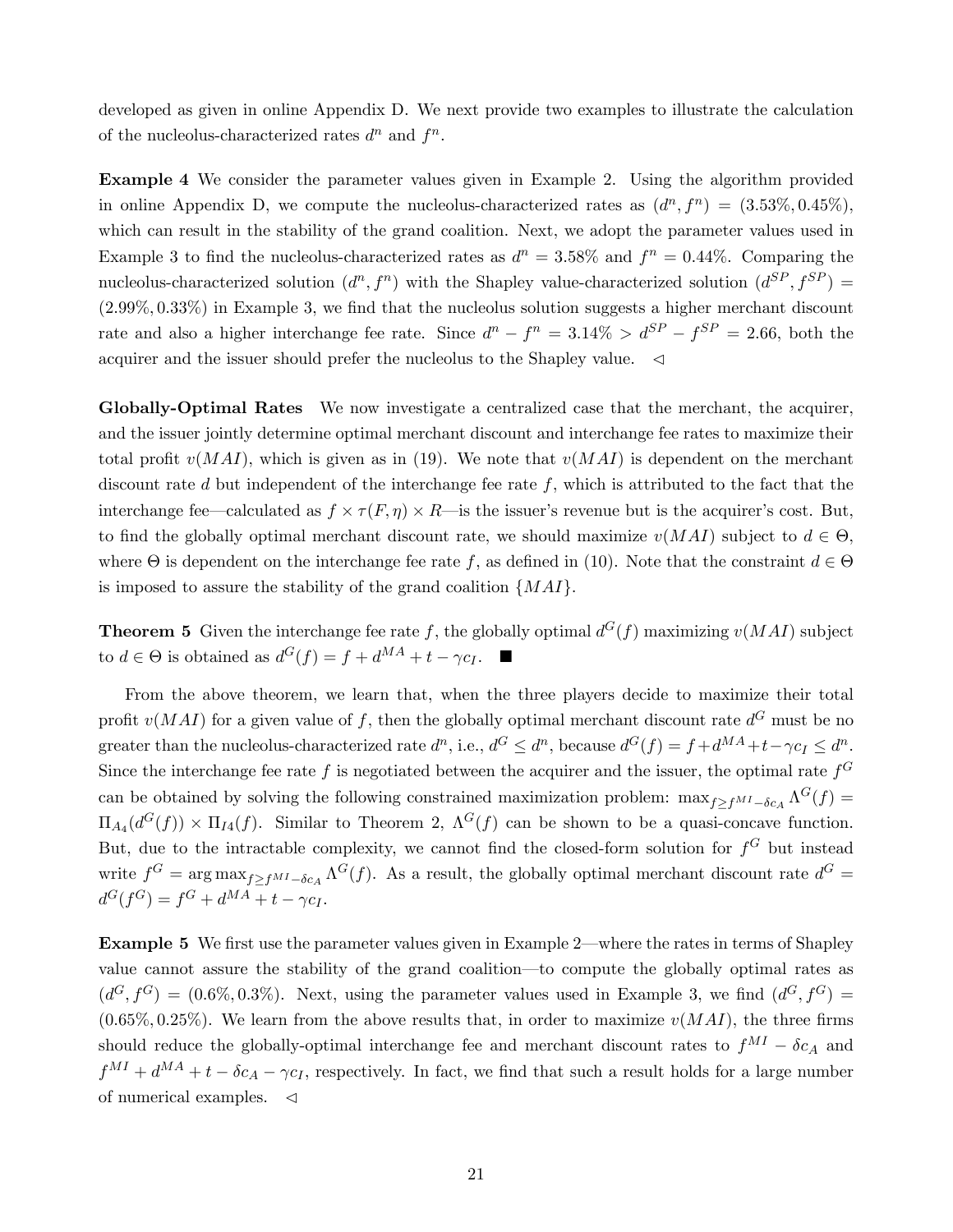### 5 Further Discussions

In this section, we investigate a two-player case for a credit card network where the acquirer and the issuer are the same firm, and examine the robustness of our results (obtained in Sections 3 and 4) when the linear price-dependent demand function (specified in Section 3.1.1) is replaced with a logistic function.

# 5.1 Discussion on Implications for the Two-Player Games with a Single Firm Acting as Both the Acquirer and the Issuer

We investigate a two-player case for a credit card network where the acquirer and the issuer are the same firm. We learn from Prager et al. [32] that, even though most of top acquirers and issuers are different firms, some firms (e.g., Bank of America) still operate for both the acquiring and the issuing business. Motivated by this practice, we now assume that a single Örm acts as both the acquirer and the issuer, and discuss possible changes on the retail price and the merchant discount rate.

When a single financial firm takes both the acquiring and the issuing operations, there is no interchange fee because such a fee is a side payment from an acquirer to an issuer *only* when the acquirer and the issuer are separate firms in the credit card business. Thus, for a credit card network involving a merchant and a single financial firm, we should only need to determine the merchant's retail price  $p$  and the merchant discount rate d. Similar to Section 3, we also consider the traditional setting to analyze a non-cooperative game where the merchant does not bargain with the financial firm over the merchant discount rate; and, similar to Section 4, we consider a two-player cooperative game where the merchant negotiates the rate  $d$  with the financial firm. Note that the analysis of the above games should be much simpler than that when three players (the merchant, the acquirer, and the issuer) operate in the credit card network. Hence, for the two-player case, we do not solve the two games but instead discuss the implications when a single firm acts for both the acquiring and the issuing business.

In the traditional setting where the merchant does not negotiate with the financial firm about the value of  $d$ , the credit card operation can be described as a sequential game where the financial firm determines and announces the rate  $d$  as a leader and the merchant then responds as a follower by making its retail pricing decision. This game is very similar to the sequential game in the second stage of our two-stage game problem in Section 3. Specifically, for the two-player case, the merchant's bestresponse pricing analysis is the same as that in Section 3.1.1. However, the single financial firm's profit function should be written as  $F + (d+t-c_I - c_A)\tau(F, \eta)R(d)$ , which is similar to the acquirer's profit in (5) for the three-player case involving the interchange fee rate  $f > c<sub>I</sub>$ . We learn from Theorem 1 that the optimal merchant discount rate is increasing in  $f$ . This implies that, in Stackelberg equilibrium, the merchant discount rate for the two-player case should be smaller than that for the three-player case; and, the retail price is also smaller in the two-player case. The result reflects the fact that the financial firm's cost is reduced as a result of the absence of the interchange fee, and the firm and the merchant can thus decrease their merchant discount rate and retail price to increase the sales and improve their profitability.

In the cooperative game setting where the merchant and the financial firm negotiate the rate  $d$ .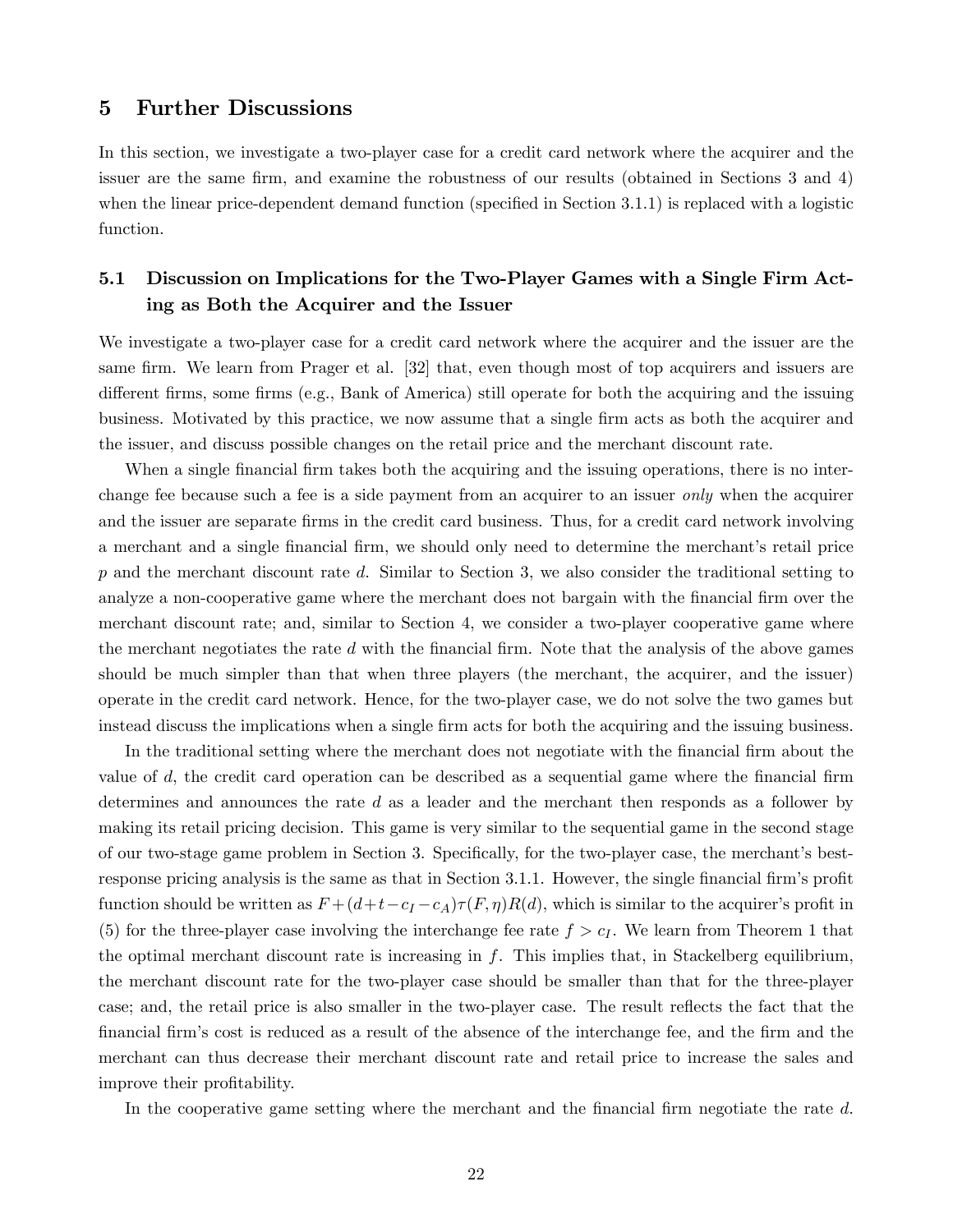Different from our three-player cooperative game in Section 3, we should need to investigate the twoplayer cooperative game using the concept of NBS [29]. Such an analysis is very similar to our analysis for the coalition  $\{MA\}$  in the three-player cooperative game, which is given in online Appendix C.3. Specifically, we can easily find the result for the two-player cooperative case by simply replacing the parameter  $\gamma$  for the coalition  $\{MA\}$  in the three-player case with the value of 1. Similarly using our argument in online Appendix C.3, we can conclude that, for the two-player case, the merchant discount rate in the cooperative game setting is not higher than that in the non-cooperative (sequential) game setting.

Recall from Theorem 4 that, for the three-player case, the merchant discount rate that is negotiated among the merchant, the acquirer, and the issuer is no less than  $f + d^{MA} + t - \gamma c_I$  but no greater than  $\min(d^{MA}, f^{MI})$ , assuring the stability of the grand coalition. Similar to online Appendix C.3, we can find that the merchant discount rate for the two-player case is greater than  $c_A + c_I - t$ , which is smaller than  $f + d^{MA} + t - \gamma c_I$  as shown in the proof of Theorem 5. However, we cannot immediately conclude that, when the merchant bargains over  $d$  with the financial firm for the two-player case, the resulting merchant discount rate is smaller than or greater than that in the three-player case.

The above indicates that, when a single financial firm performs both the acquiring and the issuing tasks in a credit card network, the participation of the merchant for the rate negotiation—which is in gear with the recent U.S. bill "H.R. 2695"—will result in a decrease in the merchant discount rate. Next, we provide an example to illustrate our above argument.

Example 6 We consider the parameter values in Example 1. For the two-stage game where the merchant discount rate is determined by the financial firm rather than negotiated by the merchant and the financial firm, we substitute the merchant's sales revenue  $R(d)$  in (3) into the financial firm's profit function  $F + (d + t - c_I - c_A)\tau R(d)$ , and maximize it subject to  $d \leq \kappa$  where  $\kappa$  is given as in (2). The Stackelberg equilibrium-characterized merchant discount rate for the two-player setting can be obtained as  $d^S = 13.77\%$ , which is smaller than the merchant discount rate 15.56% in Example 1 where the acquirer and the issuer are two separate firms. The result is the same as our above discussion. We calculate the merchant discount rate that is negotiated by the merchant and the financial firm. Similar to our calculation for the coalition  $\{MA\}$ , we find that the NBS-characterized rate is 4.90%, which is significantly smaller than the above Stackelberg equilibrium  $d^S = 13.77\%$ . This important result is the same as that in the three-player setting.

Next, we consider another example using the parameter values in Example 2. We find that the Stackelberg equilibrium  $d^S = 13.75\%$ , which is smaller than the equilibrium (i.e., 15.53%) in the threeplayer setting. Moreover, we find that the NBS-based rate is 4.87%, which is much smaller than the Stackelberg equilibrium.

The above numerical results demonstrate that for the non-cooperative case, the Stackelberg equilibriumbased merchant discount rate in the two-player setting is smaller than that in the three-player setting, whereas for the cooperative case, the negotiated merchant discount rate in the two-player setting is greater than that in the three-player setting.  $\triangleleft$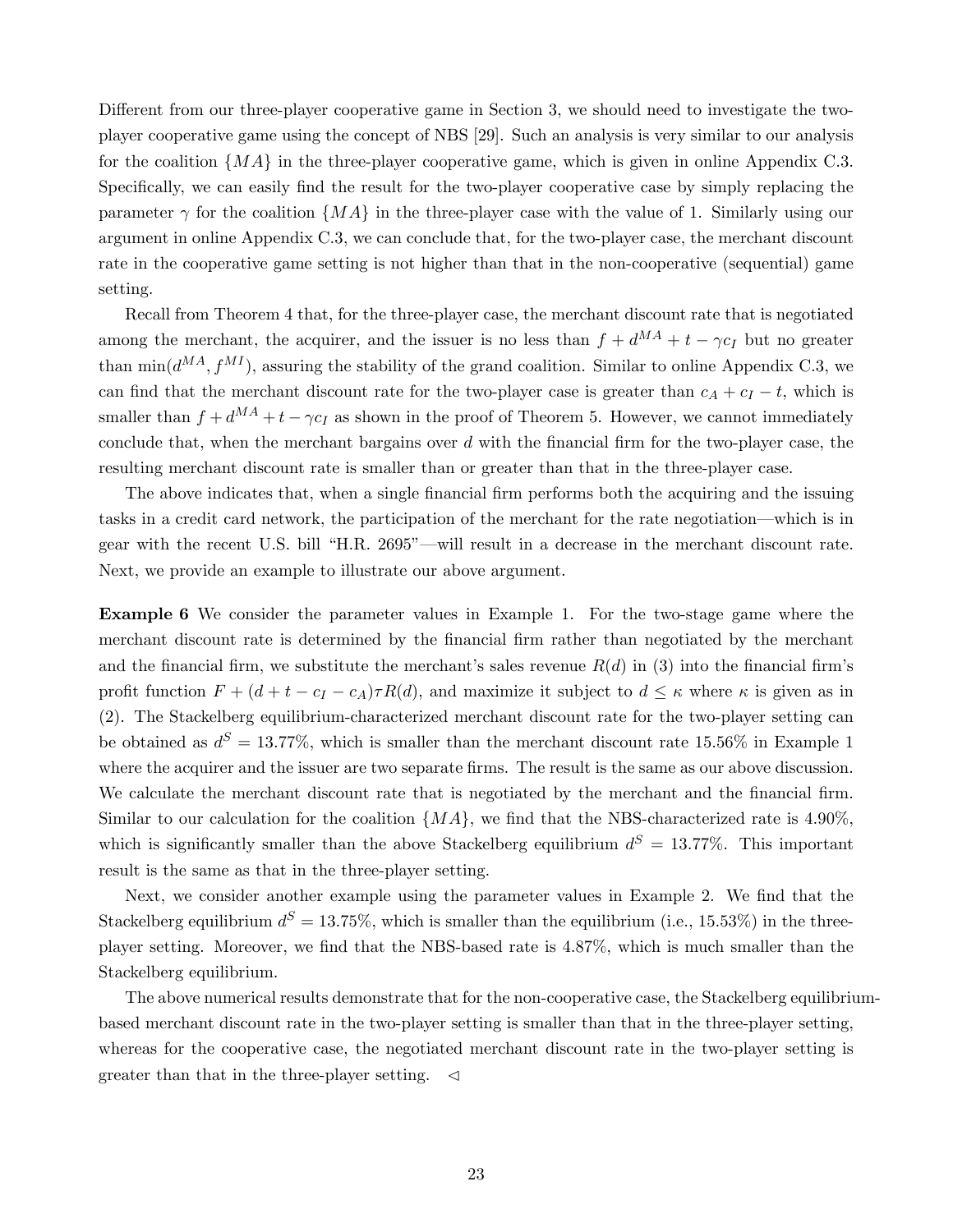#### 5.2 Robustness of Major Results in the Presence of a Logistic Demand Function

We now examine whether or not our major results obtained in Sections 3 and 4 still hold, if we relax our assumption on the linearity of the price-depedent demand function and instead consider the following logistic demand function (see, e.g., Phillips [31]):

$$
q'(p) = B \times \frac{1}{1 + \exp(\alpha' + \beta' p)},\tag{11}
$$

where B represents the market size, and  $\alpha', \beta' > 0$  denote the price-independent and the pricedependent parameters, respectively. Since both the two-stage and the cooperative game analyses with the demand function in  $(11)$  are intractable, we perform subsequent numerical experiments with the parameter values in (11) as  $B = 200$ ,  $\alpha' = 0.03$ , and  $\beta' = 0.07$ . The values of other parameters are the same as those in Examples 1 and 2.

# 5.2.1 The Numerical Analysis for the Two-Stage Game with the Logistic Demand Function

We first examine whether or not our results in Section 3 hold when the price-dependent demand function is given as in (11). Recall from Section 3.1.1 that the merchant should compare its profits  $\pi_M^{NC}(p)$  and  $\pi_M^C(p)$  in (1) to determine if consumers are allowed to shop with the credit card issued by the issuer. To entice the merchant to accept the credit card, the acquirer should announce its merchant discount rate d such that  $\pi_M^C(p) \ge \pi_M^{NC}(p)$ . Noting that  $\pi_M^C(p)$  is decreasing in d and  $\pi_M^{NC}(p)$  is independent of d, we find that there must exist a cutoff level  $\kappa$ —which can be specified as in (2) when the demand is linear—such that the merchant benefits from accepting credit card transactions and thus agrees on the use of the credit card, if the merchant discount rate d is no greater than the cutoff level  $\kappa$ . The above calculation implies that the result in Section 3.1.1 holds when the demand function is specified as in (11).

Next, we examine the result in Remark 1. Using the values of parameters in Example 1, we compute the interchange fee rate negotiated between the acquirer and the issuer as  $f^* = 5.95\%$ , the Stackelberg equilibrium-based merchant discount rate and retail price as  $d^S = 17.00\%$  and  $p^S = $148.73$ . When the interchange fee rate is determined by the issuer itself, we can calculate the resulting rate as  $f^*$  =  $d^S = \kappa = 30.03\%$ , which means that the acquirer's profit margin is zero. The above result implies that Remark 1 holds when the demand function is given as in (11).

## 5.2.2 The Numerical Analysis for the Cooperative Game with the Logistic Demand Function

We begin by examining the result in Section 4.1. Using the values of parameters in Example 2, we find that  $\delta c_A + \gamma c_I - t = 0.118 < d^S = 0.17$ . We calculate the merchant's maximum profit in the two-stage game setting and that in the coalition  $\{M\}$  as  $\pi_M(p^S) = $7.44$  and  $\Pi_{M_1}(p^{M_1}) = $16.89$ . When we increase the value of  $\delta$  from 15 to 20 and the value of  $\gamma$  from 12 to 15, and decrease the value of F from 15 to 10, we find that  $\delta c_A + \gamma c_I - t = 0.153 > d^S = 0.082$ , and  $\pi_M(p^S) = \$12.66 > \Pi_{M_1}(p^{M_1}) = \$11.08$ .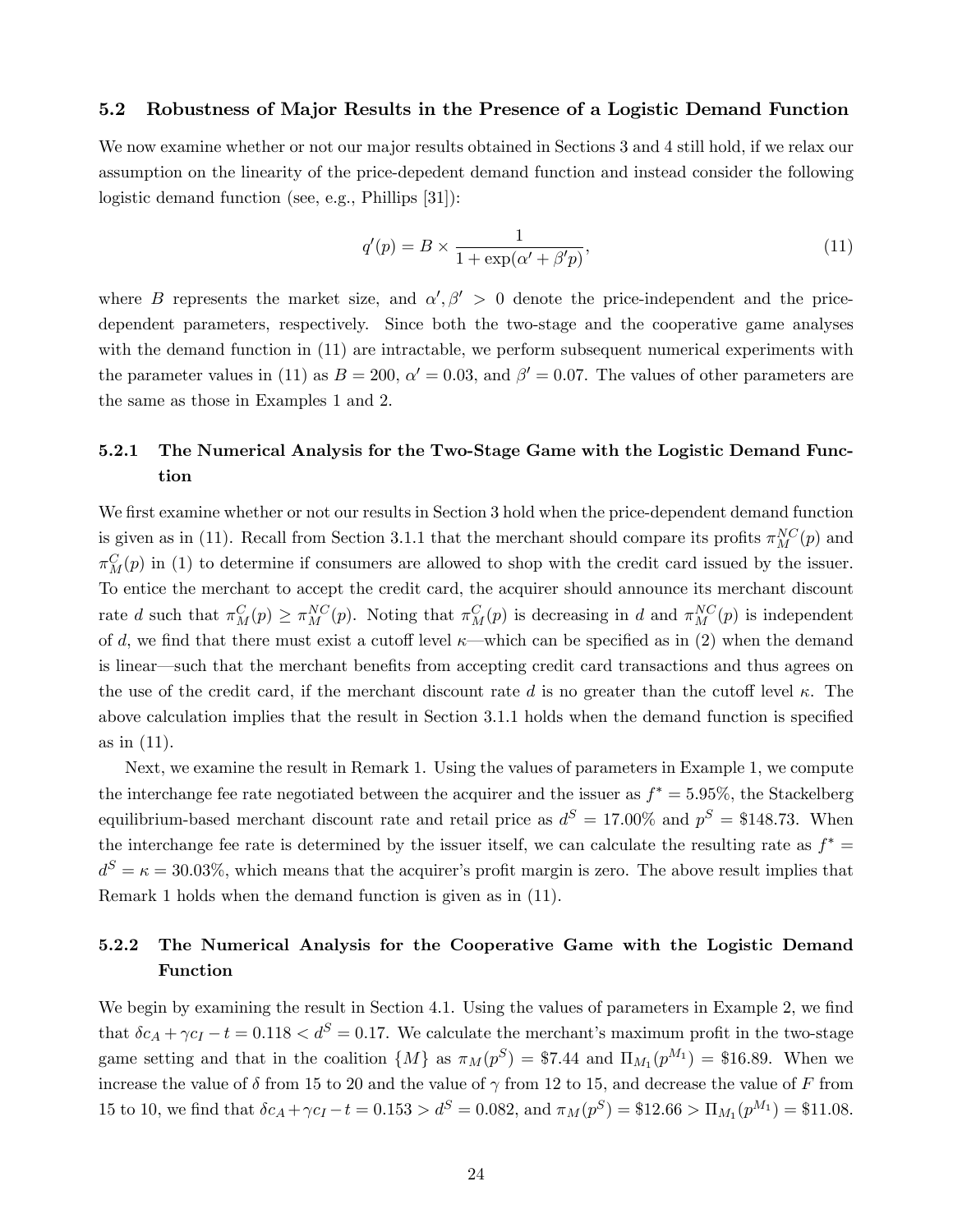The above results imply that, if the values of  $\delta$  and  $\gamma$  are higher and/or the value of F is lower, then the merchant is more unlikely to operate the credit card business by itself. That is, our result in Section 4.1 also applies to the game with the logistic demand function as in (11).

Next, we investigate if Theorems 3 and 4 are applicable to the cooperative game with the logistic demand function. The characteristic values of the game are calculated as follows:  $v(\emptyset) = v(A)$  $v(I) = v(AI) = 0, v(M) = 16.89, v(MI) = 41.18, v(MA) = 32.90, \text{ and } v(MAI) = 97.54.$  For the game, the merchant discount and the interchange fee rates in terms of Shapley value are computed as  $d^{SP} = 6.92\%$  and  $f^{SP} = 2.37\%$ . We can find from Driessen [14] and Topkis [43] that the cooperative game is supermodular. Noting that  $v(MAI) - v(MA) = 64.64 > v(MI) - v(M) = 24.29$ , we conclude that Theorem 3 may hold for the game with the demand function in (11). The core of this cooperative game is thus non-empty. We examine the sufficient and necessary condition in Theorem 4 as follows:  $f^{MI} - \delta c_A = 0.083 - 15 \times 0.004 = 0.023 \leq f^{SP} = 0.0237$ , and  $f^{SP} + d^{MA} + t - \gamma c_I = 0.0427 <$  $d^{SP} = 0.0692 < \min(d^{MA}, f^{MI}) = 0.077$ . This means that Theorem 4 also holds for the game with the logistic function. We preform a great number of numerical experiments, and find that Theorems 3 and 4 always apply to our game analysis, which should demonstrate the robustness of the two theorems. In fact, one may note from our discussion in Section 4.2.1 that Theorems 3 and 4 could not largely depend on the linearity property of our demand function.

In addition, we also find that, for most cases, Shapley value cannot assure the stability of the grand coalition. Therefore, we still calculate the nucleolus to represent the negotiated merchant discount and interchange fee rates. For Examples 2 and 3, we use the algorithm provided in online Appendix D to compute the nucleolus-characterized rates  $(d^n, f^n)$  as  $(8.43\%, 2.60\%)$  and  $(6.86\%, 1.93\%)$ , respectively. Similar to our discussion in Example 4, we compare the nucleolus  $(d^n, f^n) = (8.43\%, 2.60\%)$  and Shapley value  $(d^{SP}, f^{SP}) = (6.92\%, 2.37\%)$ , and find that both the acquirer and the issuer should prefer the nucleolus to the Shapley value.

Next, we calculate the globally-optimal rates that maximize the total profit  $v(MAI)$ . For Examples 2 and 3, we find that the optimal rates  $(d^G, f^G)$  as  $(4.31\%, 2.31\%)$  and  $(3.74\%, 1.12\%)$ , respectively. Our results indicate that Theorem 5 may not hold when the demand function is given in (11), which is mainly attributed to the fact that Theorem 5 results from the linearity of the demand function. However, we find that in the centralized setting, the merchant discount rate and the interchange fee rate are both reduced; this is the same as what we find from Example 5.

We also find that, when a financial firm performs both the acquiring and the issuing operations, for Example 2, the merchant discount rate in Stackelberg equilibrium is  $d^{S} = 15.22\%$ , which is smaller than the Stackelberg equilibrium-based rate in the three-player setting (17:00%). In addition, for the cooperative case, the negotiated merchant discount rate in the two-player setting is 12:39%, which is greater than that in the three-player setting (8:43%). It thus follows that our major results in Section 5.1 hold for the game with the logistic demand function.

Remark 4 From our numerical experiments, we learn that our major managerial insights based on the linearity of the demand function still hold when we use the logistic demand function in (11), even though Theorem 5 does not apply to the game analysis with the logistic demand function. In fact, Theorem 5 is dependent on the linearity property of the demand function; but, the managerial insights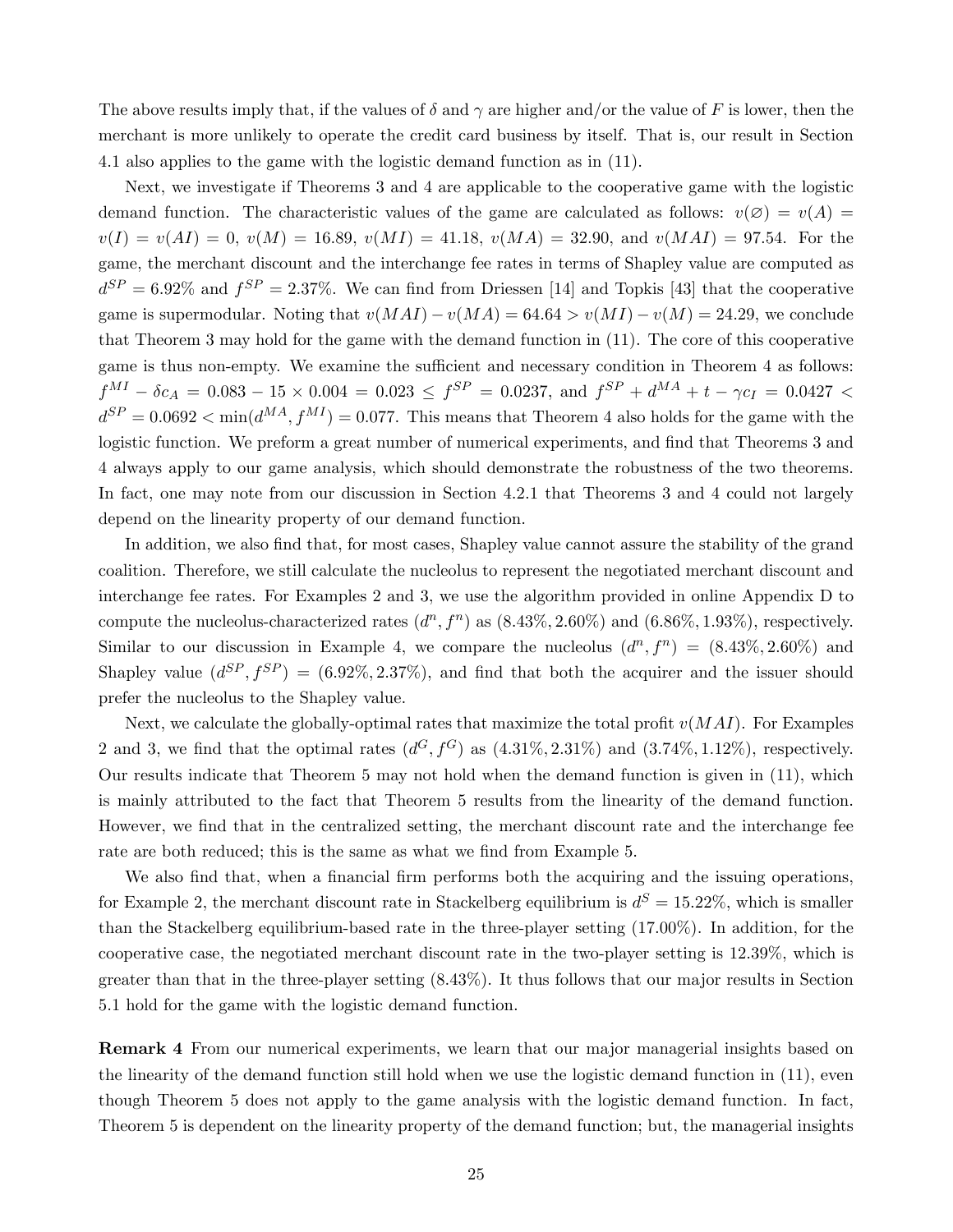resulting from Theorem 5 hold because in the centralized setting with the logistic function, both the merchant discount rate and the interchange fee rate are both decreased. In conclusion, we find that our results in Sections 3 and 4 are robust in general.  $\lhd$ 

## 6 Summary and Concluding Remarks

This paper considers a credit card network involving an issuer, an acquirer, and a merchant who serves consumers in a consumer market. For the network, we determine the interchange fee rate for the issuer, the merchant discount rate for the acquirer, and the optimal retail price for the merchant in both a twostage game setting (where the merchant does not participate in the negotiation of the interchange fee rate and the merchant discount rate) and a three-player cooperative game setting (where the merchant is involved in the negotiation). For the former setting, we derive the NBS-characterized interchange fee rate and the Stackelberg equilibrium-based merchant discount rate and retail price.

For the cooperative game setting, we calculate the characteristic values of all possible coalitions, derive a sufficient condition for the supermodularity, and attain a necessary and sufficient condition under which the core of our cooperative game is non-empty. The condition for the non-emptiness of the core indicates that the issuer, the acquirer, and the merchant are willing to jointly determine the rates if and only if the interchange fee rate is no smaller than a speciÖc threshold and the merchant discount rate falls in a specific range. We then apply Shapley value, the nucleolus, and the globally-optimal solution to find unique rates at which the merchant, the acquirer, and the issuer are all better off by joining the credit card network. We show that both the nucleolus-characterized and the globallyoptimal rates can assure the stability of the grand coalition, whereas the Shapley value-characterized rates are likely to make the grand coalition unstable. We also discuss the implications for two-player games involving a merchant and a financial firm who acts for both the acquiring and the issuing operations.

Our major managerial insights are summarized as follows:

- 1. In the two-stage game setting, the acquirer should determine a merchant discount rate that is no larger than a specific cutoff level [i.e.,  $\kappa$  in (2)], in order to entice the merchant to accept the transactions with credit cards. Otherwise, the merchant may not be willing to participate in the credit card business.
- 2. In the two-stage game setting, if the interchange fee rate is determined by the issuer itself rather than by the negotiation between the issuer and the acquirer, then the acquirer would not benefit from the credit card business. This implies that such a two-player negotiation can help entice the acquirer to stay in the credit card network.
- 3. In the cooperative game setting, the "large" merchants (e.g.,  $JUSCO$ )—which can also efficiently operate the acquiring and the issuing business— $may$  have an incentive to undertake the credit card operations by itself. The other merchants (especially, "small" merchants) may have to increase the Öxed fee and the interest rate, if they desire to act for the credit card business by themselves. Otherwise, the small merchants have to only focus on the retailing service, cooperating with the issuer and the acquirer as in the two-stage game setting.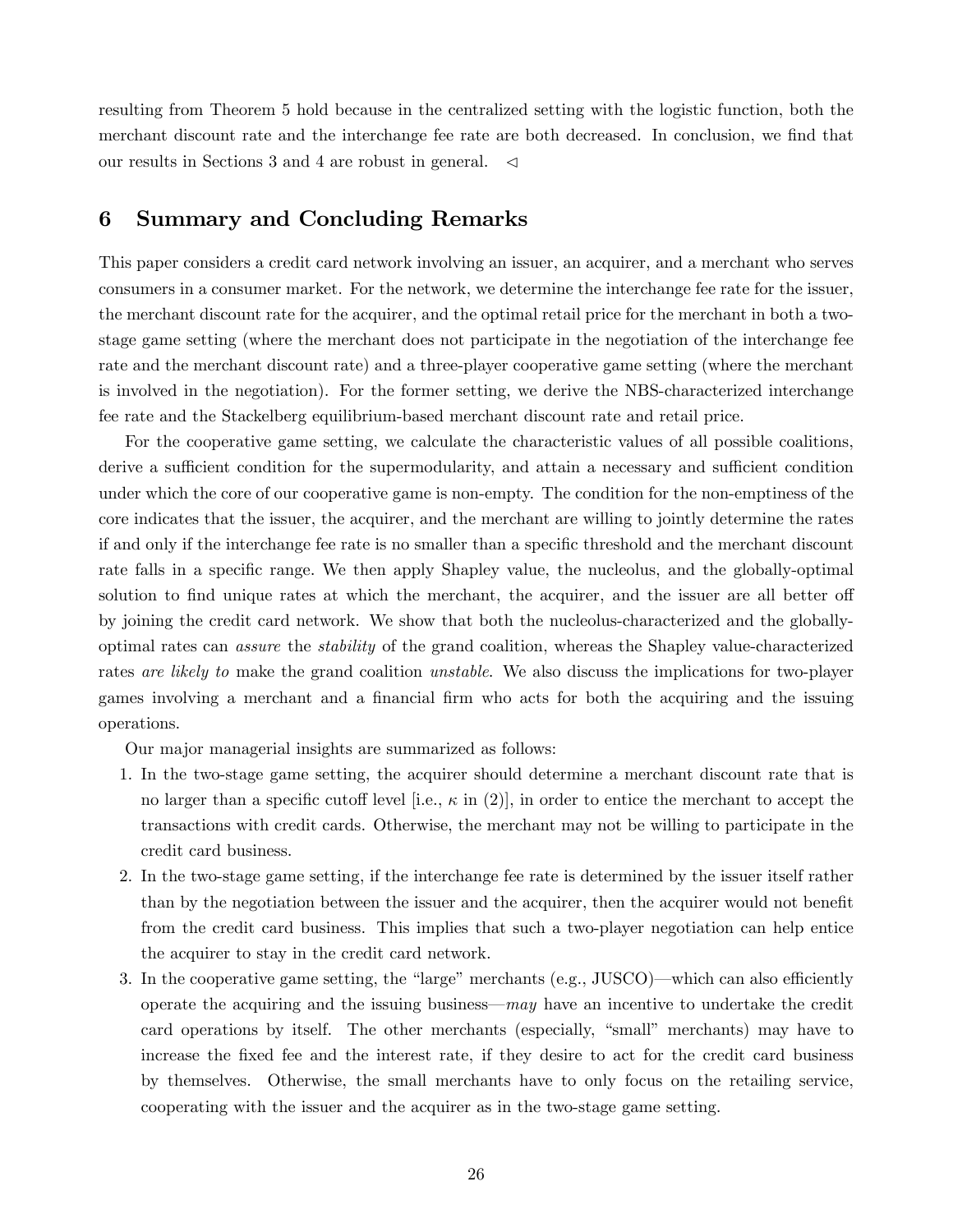4. The merchant's participation in the credit card network is *significantly* important to the profitability of the network. Moreover, the issuer and the acquirer may need to have *sufficient* expertise in the issuing- and the acquiring-related business, respectively, in order to make the network-wide profit higher than when the merchant operates the credit card business by itself or delegates the business to either the issuer or the acquirer.

Moreover, the popularity of the credit card service in the financial market would be important to the success of the recent U.S. bill "H.R. 2695," in which the merchant is encouraged to participate in the credit card network for the negotiation of the interchange fee rate and the merchant discount rate.

- 5. The interchange fee rate and the merchant discount rate in the cooperative game setting are smaller than those in the two-stage game setting. This means that, as a result of implementing the U.S. bill "H.R. 2695," both rates are reduced, which shows that the bill should be effective.
- 6. The grand coalition should be more likely to be stable, if the degree of division of labour in the credit card business is higher and the issuer, the acquirer, and the merchant are all more specialized in their own operations. As discussed in Section 4.2.1, in the United States, the degree of division of labour in the credit card business is high, and thus, the recent U.S. bill "H.R. 2695" should be effective. In addition, a low value of the interest rate  $t$  is likely to result in the stability of the grand coalition and the effectiveness of the U.S. bill "H.R. 2695."

In addition, we perform sensitivity analysis to examine the impacts of the credit card operation costs (i.e.,  $c_A$ ,  $c_I$ ;  $\delta$ ,  $\gamma$ ) on the interchange fee rate and the merchant discount rate in the two-stage and the three-player cooperative games. Through a large number of numerical experiments, we find that, for most cases, the Shapley value-characterized rates cannot assure the stability of the grand coalition, and the globally-optimal interchange fee and merchant discount rates are equal to  $f^{MI} - \delta c_A$ and  $f^{MI} + d^{MA} + t - \delta c_A - \gamma c_I$ , respectively. Thus, using the parameter values given in Example 2 as base values, we calculate the Stackelberg equilibrium-based rates—for the two-stage game when the merchant does not bargain over the rates—and the nucleolus-characterized rates—for the three-player cooperative game when the merchant participates in the rate negotiation. We also show that our main managerial results hold for the game with a logistic demand function.

According to our results given in online Appendix E, we find that the interchange fee rate and the merchant discount rate in the cooperative game are *significantly* smaller than the Stackelberg equilibrium rates in the two-stage game setting. We also learn that the acquirer's and the issuer's unit operation costs  $(c_A \text{ and } c_I)$  more significantly impact the interchange fee rate and the merchant discount rate in the cooperative game setting than in the two-stage game setting. The interchange fee rate in the two-stage game setting is decreasing in the acquirer's unit operation cost  $c<sub>A</sub>$ , whereas the interchange fee rate in the cooperative game setting may not significantly depend on the value of  $c_A$ when  $c_A$  is sufficiently small (i.e.,  $c_A < 0.4$ ). But, the merchant discount rate is always increasing in  $c_A$  in both the two-stage and the cooperative game settings.

In both the two-stage and the cooperative game settings, the interchange fee rate and the merchant discount rate are increasing in the issuer's unit operation cost  $c_I$ . In the cooperative game setting, the interchange fee rate may not significantly depend on the value  $\delta$ —which measures the per dollar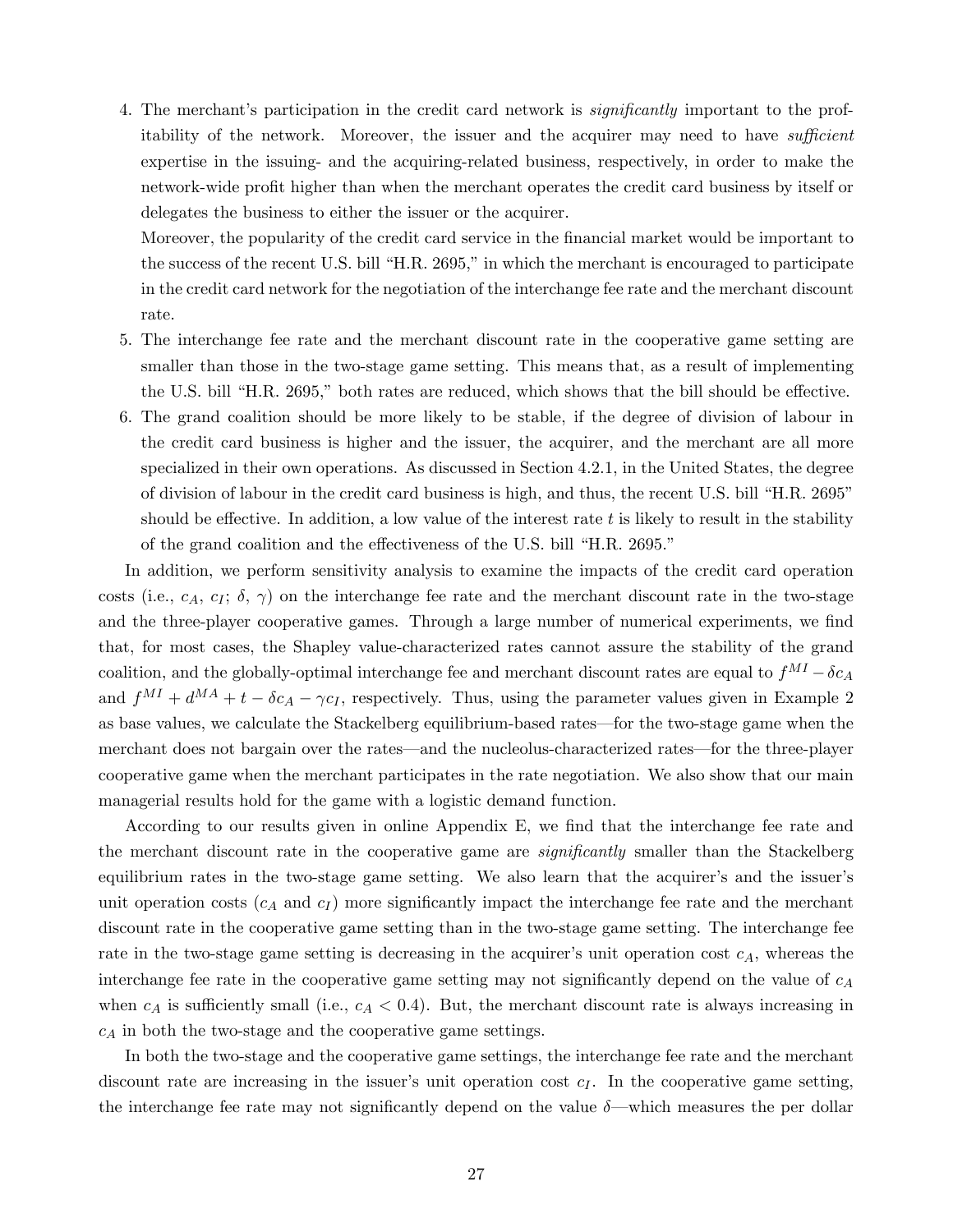operation cost absorbed by the merchant/issuer in acting as an acquirer when  $\delta$  is sufficiently small (i.e.,  $\delta$  < 14); but, the merchant discount rate is increasing in  $\delta$ . In addition, the parameter  $\gamma$ —which measures the per dollar operation cost absorbed by the merchant/acquirer in acting as an issuer—may have no significant impact on the interchange fee rate when  $\gamma$  is sufficiently small (i.e.,  $\gamma < 11.5$ ).

In conclusion, we find that the recent U.S. bill "H.R. 2695" should be useful to reduce both the interchange fee rate and the merchant discount rate. We have identified some important managerial insights that could help improve the efficiency of the credit card operations.

### References

- [1] D. Akers, J. Golter, B. Lamm, and M. Solt. Overview of recent developments in the credit card industry. FDIC Banking Review,  $17(3):23-35$ , 2005.
- [2] Association for Financial Professionals. Retail industry forum survey: Consumer payment choices and bank relationships, 2005. www.afponline.ca/WorkArea/DownloadAsset.aspx?id=7526 (URL last accessed on June 12, 2012).
- [3] D. Balto. The problem of interchange fees: Costs without benefits?  $E.C.L.R.,$  pages 215–224, 2000.
- [4] W. F. Baxter. Bank interchange of transactional papers: Legal and economics perspectives. Journal of Law & Economics, XXVI:541-588, October 1983.
- [5] J. Bertrand. Théorie mathématique de la richesse sociale. *Journal des Savants*, pages 499–509, September 1883. Paris.
- [6] W. Bolt and S. Chakravorti. Economics of payment cards: A status report. Economic Perspectives, pages  $15-27$ , The 4th Quarter 2008.
- [7] A. Brandenburger and H. Stuart. Biform games. *Management Science*,  $53(4):537-549$ , April 2007.
- [8] A. M. Brandenburger and B. J. Nalebuff. Co-Opetition. Currency Doubleday, New York, 1996.
- [9] D. L. Brito and P. R. Hartley. Consumer rationality and credit cards. The Journal of Political Economy,  $103(2):400-433$ , April 1995.
- [10] H. Cai. A theory of joint asset ownership. The RAND Journal of Economics,  $34(1):63-77$ , Spring 2003.
- [11] S. Chakravorti. Theory of credit card networks: A survey of the literature. Review of Network  $Economics, 2:50–68, June 2003.$
- [12] C. J. Corbett and U. S. Karmarkar. Competition and structure in serial supply chains with deterministic demand. *Management Science*,  $47(7)$ :966–978, July 2001.
- [13] R. P. DeGennaro. Merchant acquirers and payment card processors: A look inside the black box. Economic Review,  $91(1):27-42$ , The First Quarter 2006.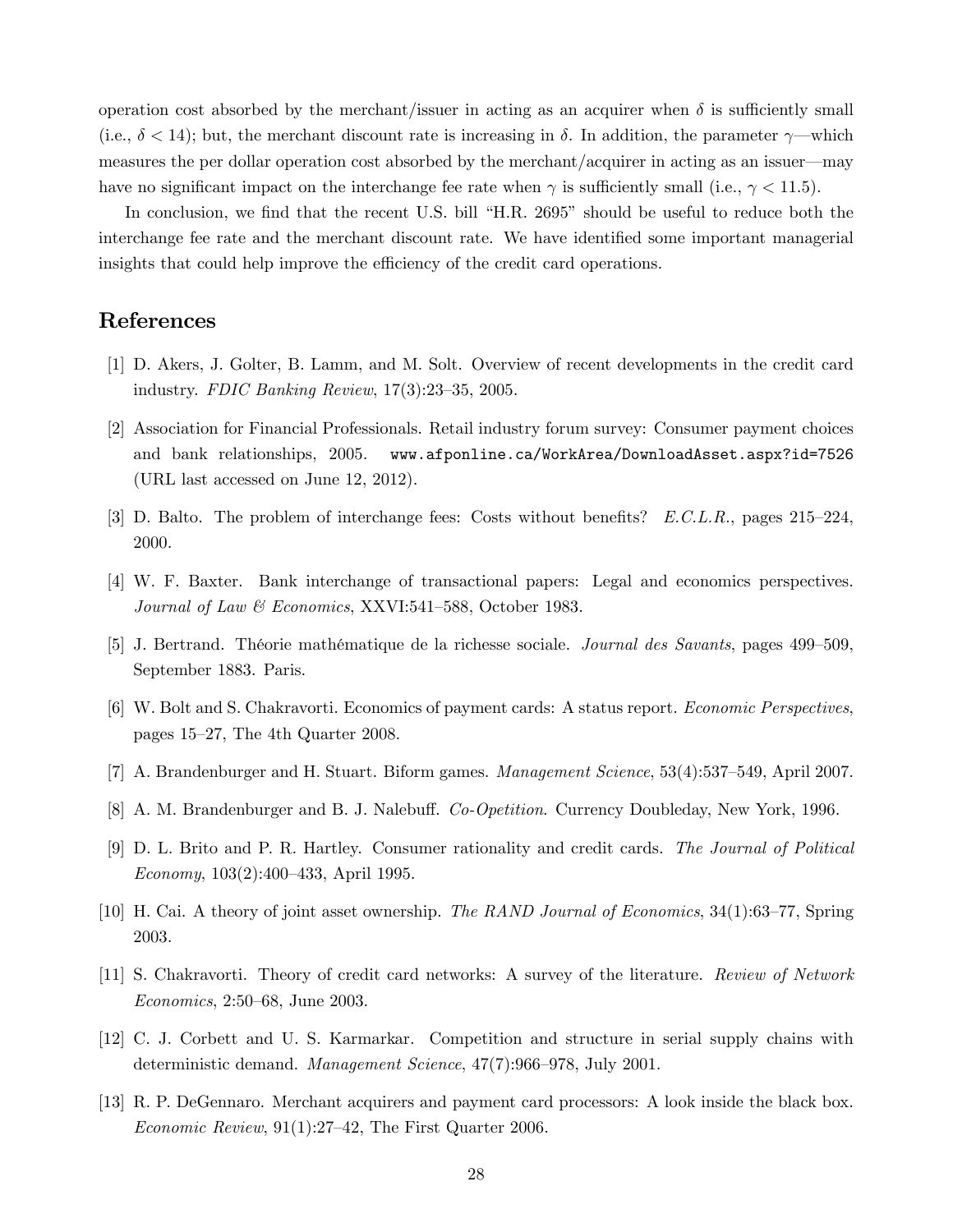- [14] T. S. H. Driessen. Cooperative Games, Solutions and Applications. Kluwer Academic Publishers, Boston, 1988.
- [15] J. Ericsson and O. Renault. Liquidity and credit risk. The Journal of Finance,  $61(5):2219-2250$ , 2006.
- [16] D. B. Gillies. Solutions to general non-zero-sum games. In A. W. Tucker and R. D. Luce, editors, Contributions to the Theory of Games, pages 47–85. Princeton University Press, Princeton, New Jersey, 1959.
- [17] S. H. Gow and L. C. Thomas. Interchange fees for bank ATM networks. Naval Research Logistics, 45:407-417, 1998.
- [18] D. Hartman. Advantages of the credit card payment systems, 2010. Retrieved June 12, 2012, from http://www.ehow.com/list\_6062811\_advantages-credit-card-payment-systems.html.
- [19] House of Representatives of the U.S.A. Congress takes on credit card interchange fees, 2009. http://www.hr2695.com/ (URL last accessed on June 12, 2012).
- [20] R. M. Hunt. An introduction to the economics of payment card networks. Review of Network Economics,  $2(2):80-96$ , June 2003.
- [21] M. Leng and M. Parlar. Allocation of cost savings in a three-level supply chain with demand information sharing: A cooperative-game approach. *Operations Research*,  $57(1):200-213$ , January February 2009.
- [22] M. Leng and M. Parlar. Analytic solution for the nucleolus of a three-player cooperative game. Naval Research Logistics, 57:667–672, October 2010.
- [23] A. P. Lerner. The concept of monopoly and the measurement of monopoly power. The Review of Economic Studies,  $1(3):157-175$ , June 1934.
- [24] N. Lim and T. Ho. Designing price contracts for boundedly rational customers: Does the number of blocks matter? *Marketing Science*,  $26(3):312-326$ , May-June 2007.
- [25] R. J. Mann. Credit cards and debit cards in the United States and Japan. Monetary and Economic Studies,  $20(1):123-160$ , January 2002.
- [26] M. Maschler, B. Peleg, and L. Shapley. Geometric properties of the kernel, nucleolus, and related solution concepts. *Mathematics of Operations Research*,  $4(4):303-338$ , November 1979.
- [27] MasterCard.com. Interchange rates & fees, 2011. http://www.mastercard.com/us/merchant/ support/interchange\_rates.html (URL last accessed on June 12, 2012).
- [28] N. Megiddo. On the nonmonotonicity of the bargaining set, the kernel and the nucleolus of a game. SIAM Journal on Applied Mathematics, 27(2):355–358, September 1974.
- [29] J. Nash. The bargaining problem. *Econometrica*,  $18:155-162$ , 1950.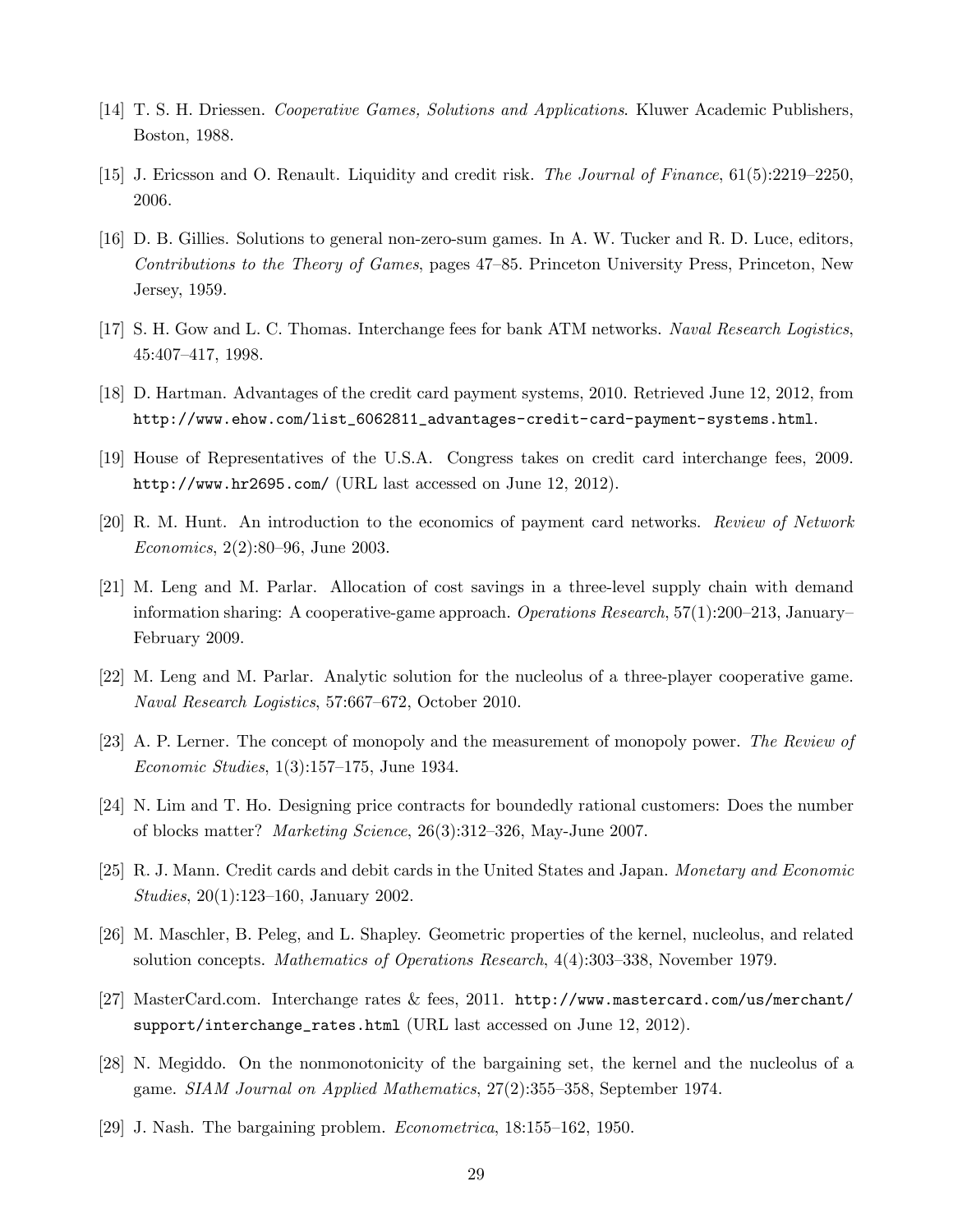- [30] L. Petrosjan and G. Zaccour. Time-consistent Shapley value allocation of pollution cost reduction. Journal of Economic Dynamics & Control,  $27:381-398$ , 2003.
- [31] R. L. Phillips. Pricing and Revenue Optimization. Stanford Business Press, Stanford, 2005.
- [32] R. A. Prager, M. D. Manuszak, E. K. Kiser, and R. Borzekowski. Interchange fees and payment card networks: Economics, industry developments, and policy issues, 2009. www.federalreserve. gov/pubs/feds/2009/200923/200923pap.pdf (URL last accessed on June 12, 2012).
- [33] J. Rochet and J. Tirole. Cooperation among competitors: Some economics of payment card associations. The RAND Journal of Economics,  $33(4):549-570$ , Winter 2002.
- [34] R. Schmalensee. Payment systems and interchange fees. The Journal of Industrial Economics,  $50(2):103-122$ , June 2002.
- [35] D. Schmeidler. The nucleolus of a characteristic function game. SIAM Journal on Applied Mathematics, 17:1163-1170, 1969.
- [36] R. J. Sexton. The formation of cooperatives: A game-theoretic approach with implications for cooperative finance, decision making, and stability. American Journal of Agricultural Economics,  $68(2):214-225, 1986.$
- [37] L. S. Shapley. A value for n-person games. In H. W. Kuhn and A. W. Tucker, editors, Contributions to the Theory of Games II, pages 307–317. Princeton University Press, Princeton, 1953.
- [38] L. S. Shapley. Cores of convex games. International Journal of Game Theory,  $1(1):11-26$ , December 1971.
- [39] J. Small and J. Wright. The bilateral negotiation of interchange fees in payment schemes. Working paper, NECG and University of Auckland, 2002.
- [40] P. D. Straffin. Game Theory and Strategy. The Mathematical Association of America, Washington, D.C., 1993.
- [41] G. Sun. The Division of Labor in Economics: A History. Routledge, New York, 2012.
- [42] L. C. Thomas. Dividing credit-card costs fairly. IMA Journal of Mathematics Applied in Business  $&$  Industry, 4:19-33, 1992.
- [43] D. M. Topkis. Supermodularity and Complementarity. Princeton University Press, New Jersey, 1998.
- [44] M. Verdier. Interchange fees in payment card systems: A survey of the literature. To appear in Journal of Economic Surveys, 2010.
- [45] J. von Neumann and O. Morgenstern. Theory of Games and Economic Behaviour. Princeton University Press, Princeton, 1944.